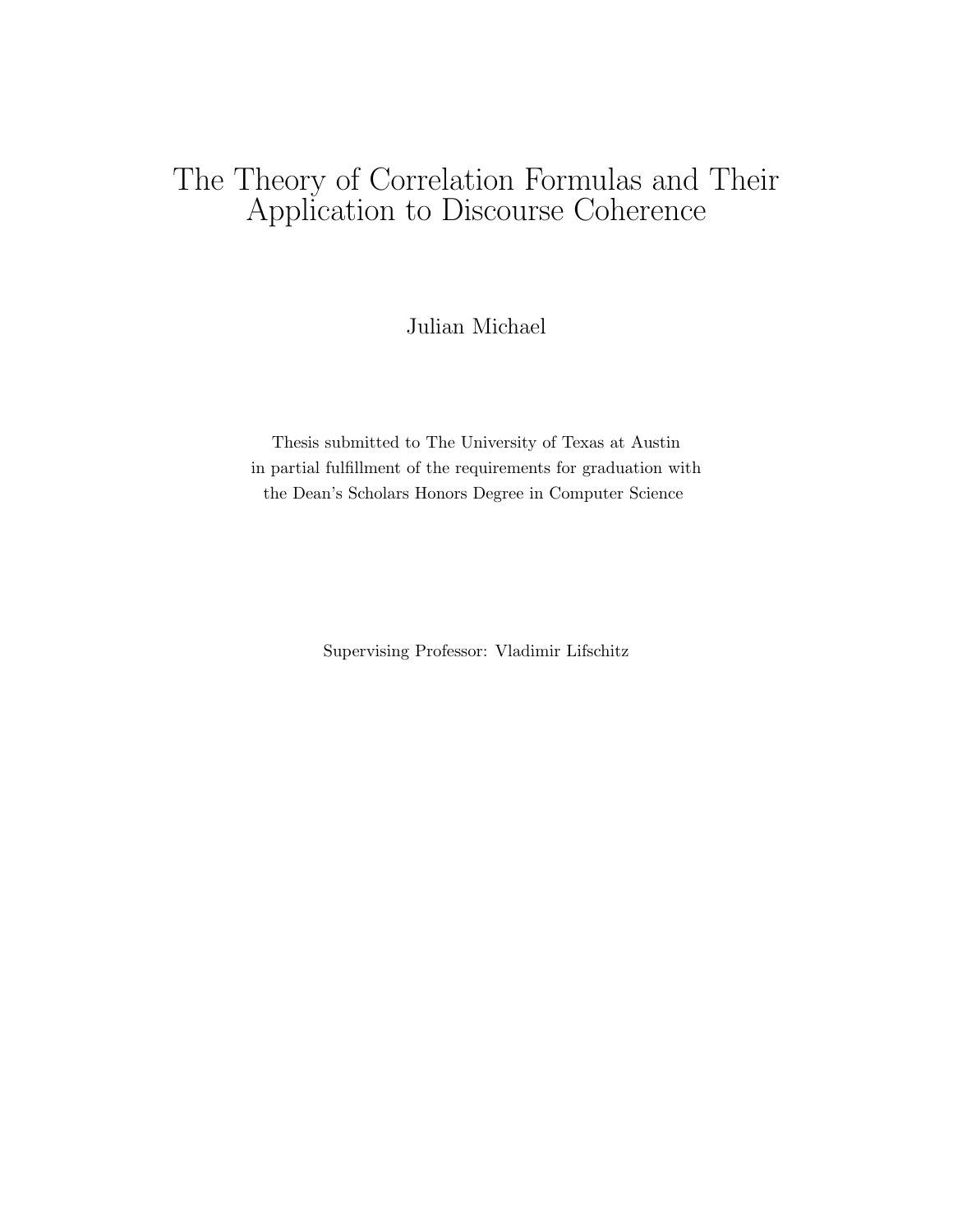## Acknowledgments

First and foremost, I'd like to thank Vladimir Lifschitz, who supervised me in my undergraduate research and for this thesis. In the two years I have been in his group, I have learned immeasurably. From our discussions, I took away lessons about the value of precision, the meaning of logical proofs, the nature of clear thought, and how to conduct research. He also has shown me how to create a productive research environment—the combination of a patient and welcoming atmosphere with careful rigor and attention to details is something I hope I can even nearly replicate in my future research career. His patience and input was also invaluable in the (admittedly hurried) writing of this thesis—many of the positive qualities of this work are due to his insights, while any faults or fallacies are my own.

I also thank the other co-authors of our joint work on the Correlation Calculus— Daniel Bailey, Amelia Harrison, and Yuliya Lierler—for making this thesis possible. I also greatly appreciate Amelia's comments on a draft of this thesis, and Vladimir and Yuliya have both given me valuable advice about my research career.

Katrin Erk has also served as a valuable mentor, always introducing me to new ideas in semantics and helping me figure out my direction in research. I also would like to thank Hans Kamp, who has taught me a great deal about formal semantics and Discourse Representation Theory.

Finally, I extend thanks to my friends and family, who have supported me when I needed it through my college career, and have made me who I am today.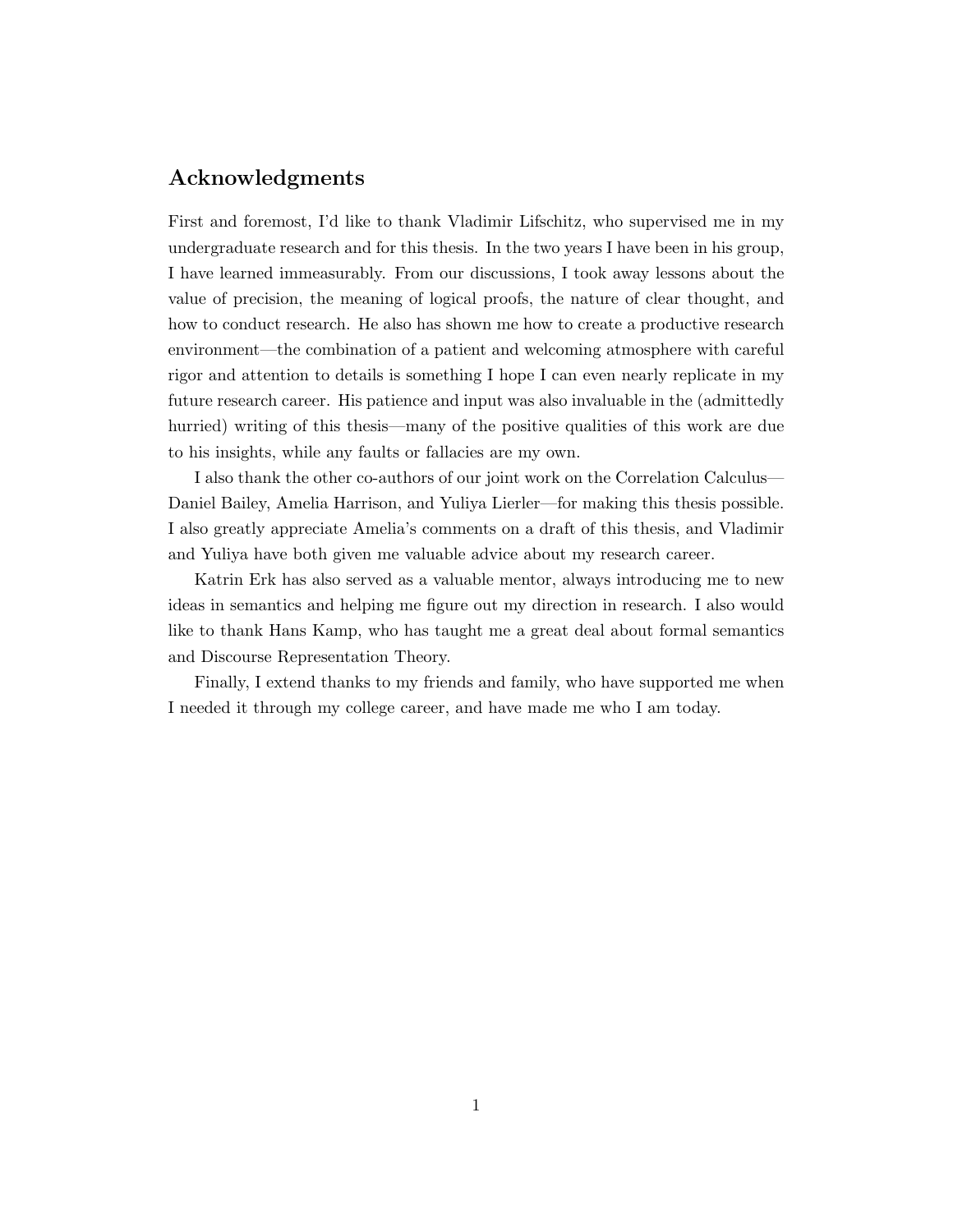#### Abstract

The Winograd Schema Challenge (WSC) was proposed as a measure of machine intelligence. It boils down to anaphora resolution, a task familiar from computational linguistics. Research in linguistics and AI has coalesced around discourse coherence as the critical factor in solving this task, and the process of establishing discourse coherence relies fundamentally on world and commonsense knowledge.

In this thesis, we build on an approach to establishing coherence on the basis of correlation. The utility of this approach lies in its conceptual clarity and ability to flexibly represent commonsense knowledge. We work to fill some conceptual holes with the Correlation Calculus approach. First, understanding the calculus in a vacuum is not straightfoward unless it has a precise semantics. Second, existing demonstrations of the Correlation Calculus on Winograd Schema Challenge problems have not been linguistically credible.

We hope to ameliorate some—but by no means all—of the outstanding issues with the Correlation Calculus. We do so first by providing a precise semantics of the calculus, which relates our intuitive understanding of correlation with a precise notion involving probabilities. Second, we formulate the establishment of discourse coherence by correlation formulas within the framework of Discourse Representation Theory. This provides a more complete and linguistically credible account of the relationship between the Correlation Calculus, discourse coherence, and Winograd Schema Challenge problems.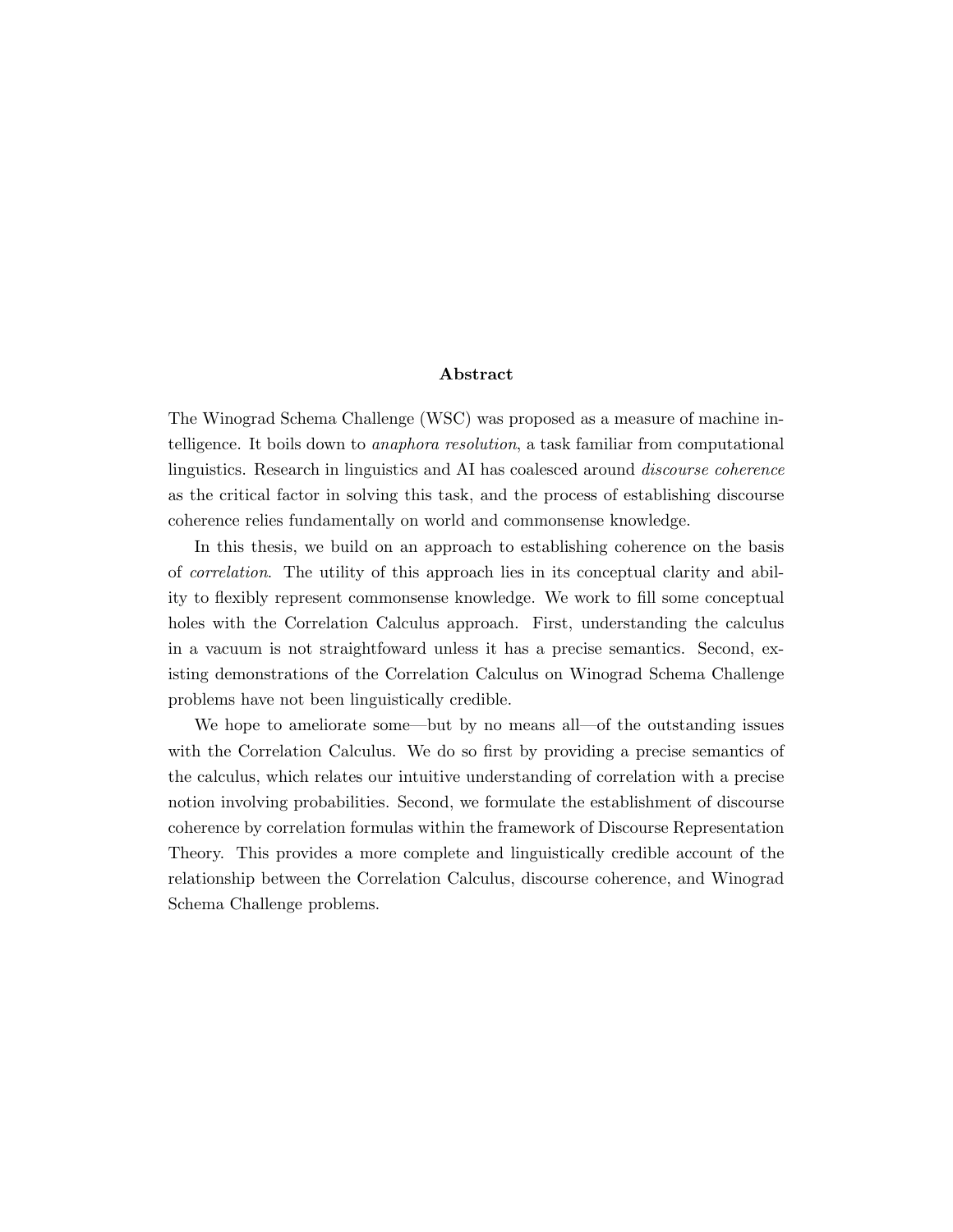# **Contents**

| 1        |     | Introduction      |                                                                                | $\overline{4}$ |
|----------|-----|-------------------|--------------------------------------------------------------------------------|----------------|
| $\bf{2}$ |     | <b>Background</b> |                                                                                | 6              |
|          | 2.1 |                   |                                                                                | 6              |
|          |     | 2.1.1             | The Status of the WSC $\ldots \ldots \ldots \ldots \ldots \ldots \ldots$       | 9              |
|          | 2.2 |                   |                                                                                | 11             |
|          |     | 2.2.1             |                                                                                | 12             |
|          | 2.3 |                   |                                                                                | 14             |
|          |     | 2.3.1             | $Syntax \ldots \ldots \ldots \ldots \ldots \ldots \ldots \ldots \ldots \ldots$ | 14             |
|          |     | 2.3.2             | Inference                                                                      | 15             |
|          |     | 2.3.3             |                                                                                | 17             |
|          |     | 2.3.4             |                                                                                | 18             |
|          |     | 2.3.5             |                                                                                | 20             |
|          | 2.4 |                   |                                                                                | 21             |
|          |     | 2.4.1             |                                                                                | 22             |
|          |     | 2.4.2             |                                                                                | 23             |
|          |     | 2.4.3             | Translating from DRT to FOL $\dots \dots \dots \dots \dots \dots$              | 27             |
|          |     | 2.4.4             | The Syntax-Semantics Interface                                                 | 27             |
|          |     | 2.4.5             |                                                                                | 37             |
| 3        |     |                   | <b>Semantics of the Correlation Calculus</b>                                   | 39             |
|          | 3.1 |                   |                                                                                | 39             |
|          | 3.2 |                   |                                                                                | 41             |
|          | 3.3 |                   |                                                                                | 44             |
| 4        |     |                   | Establishing Coherence in DRT                                                  | 46             |
|          | 4.1 |                   | DRSs for "Because" Sentences                                                   | 46             |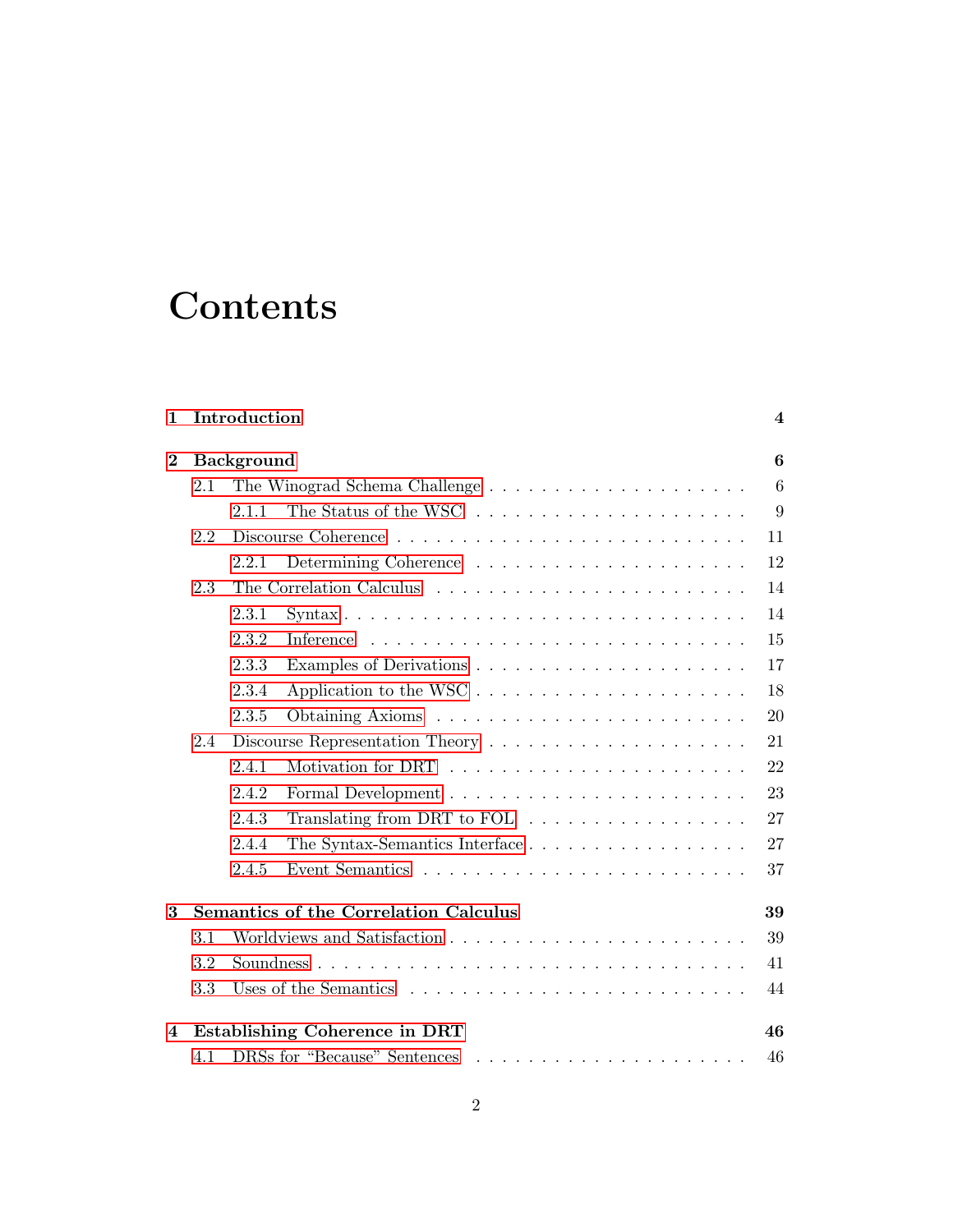|  | 4.2 Extracting Correlation Formulas from DRSs 49 |    |
|--|--------------------------------------------------|----|
|  |                                                  |    |
|  | 5 Discussion                                     | 60 |
|  |                                                  |    |
|  |                                                  |    |
|  |                                                  |    |
|  |                                                  |    |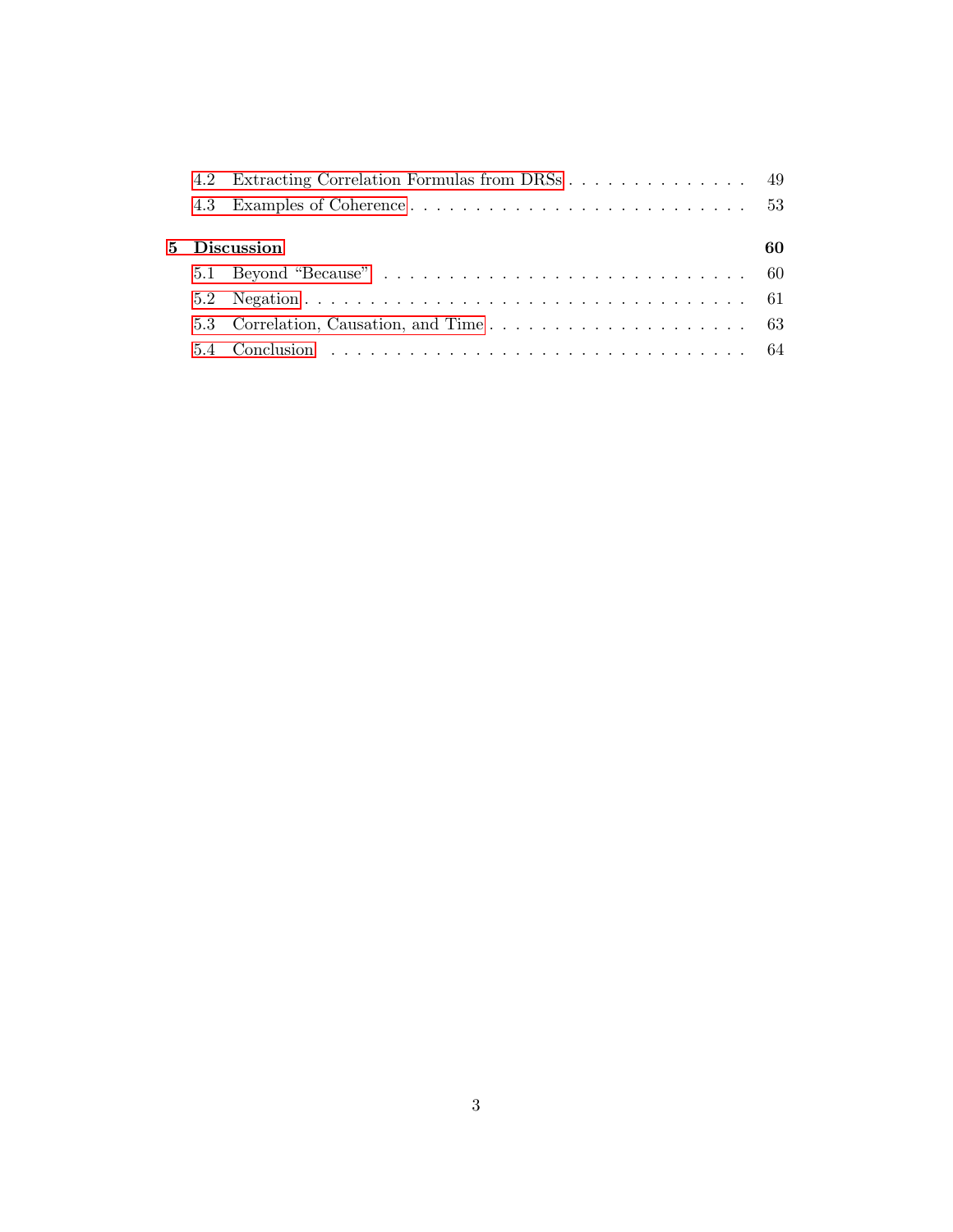## <span id="page-5-0"></span>Chapter 1

# Introduction

The Winograd Schema Challenge was proposed by [Levesque](#page-69-0) et al. [\[2012\]](#page-69-0) as a measure of machine intelligence. It boils down to anaphora resolution, a task familiar from computational linguistics. Research in linguistics and AI has coalesced around discourse coherence as the critical factor in solving this task, and the process of establishing discourse coherence relies fundamentally on world and commonsense knowledge.

[Bailey](#page-67-0) et al. [\[2015\]](#page-67-0) proposed an approach to establishing coherence on the basis of correlation. The utility of this approach lies in its conceptual clarity and ability to flexibly represent commonsense knowledge. They exhibit a use of the calculus in an application to the Winograd Schema Challenge. However, there are some shortcomings to their approach. Understanding the calculus in a vacuum is not straightfoward—for example, the calculus on its own does not give a test of nonderivability; we cannot verify that our intuition of the calculus is accurate unless it has a precise semantics.<sup>[1](#page-5-1)</sup> Another problem with the approach presented in [Bailey](#page-67-0) [et al.](#page-67-0) [\[2015\]](#page-67-0) was that the formulation of Winograd Schema Challenge problems was not linguistically credible. It involves a translation from natural language clauses in WSC problems to formulas of First-Order Logic, but the translation was not based on rigorous principles, so there was not evidence that a necessary component of the reasoning behind the WSC problem was not happening in that step.

In this thesis, we hope to ameliorate some—but by no means all—of the outstanding issues with the Correlation Calculus. We do so first by providing a precise

<span id="page-5-1"></span><sup>&</sup>lt;sup>1</sup>A semantics for the calculus was given in [Bailey](#page-67-0) *et al.* [\[2015\]](#page-67-0), but since it was primarily a contribution of the author of this thesis, it is included here as a contribution.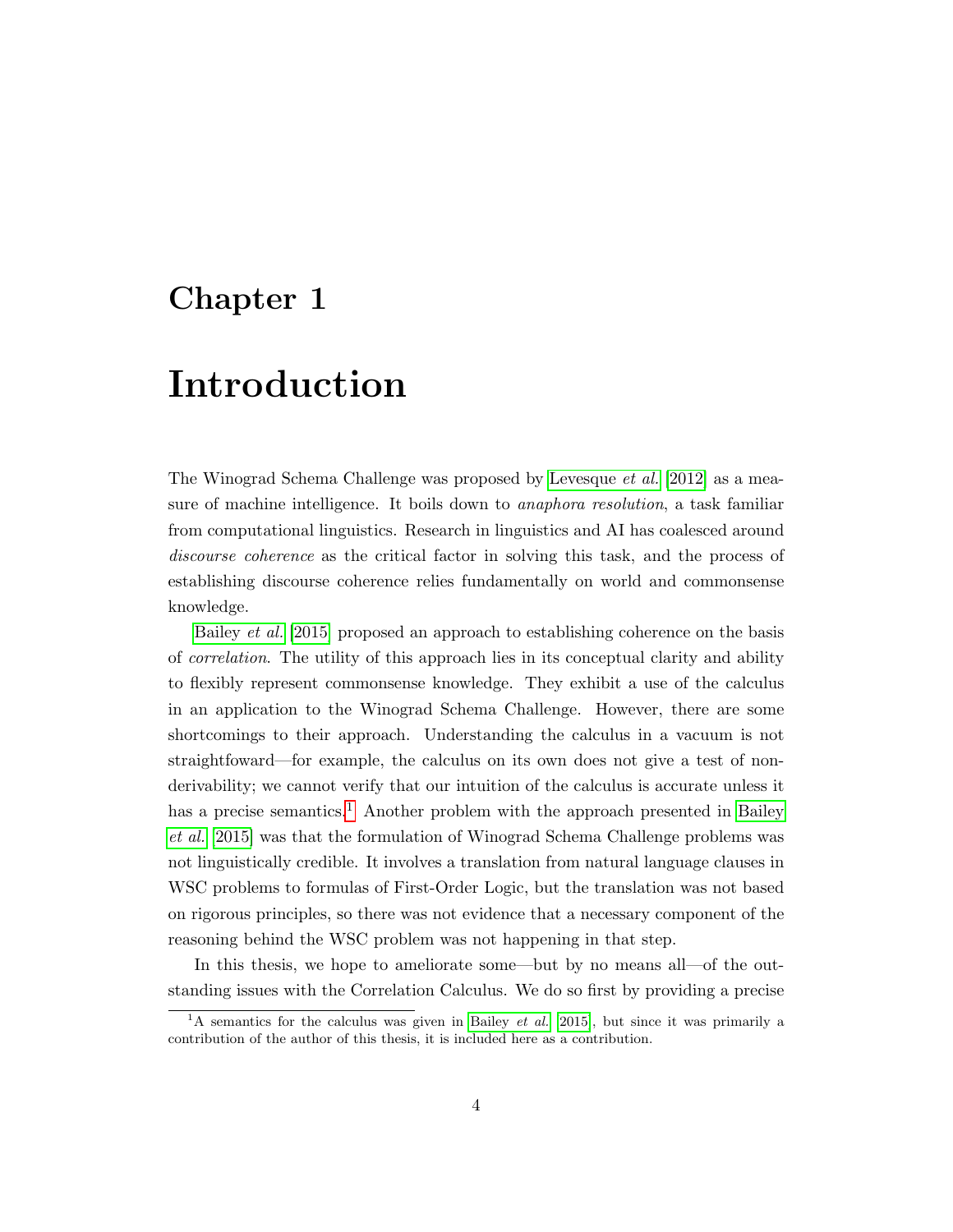semantics of the calculus, which relates our intuitive understanding of correlation with a precise notion involving probabilities. Second, we formulate the establishment of discourse coherence by correlation formulas within the framework of Discourse Representation Theory. This provides a more complete and linguistically credible account of the relationship between the Correlation Calculus, discourse coherence, and Winograd Schema Challenge problems.

There are still many outstanding issues when it comes to solving the Winograd Schema Challenge. A paramount problem—which we do not address—is how to obtain the knowledge required for deriving or explaining solutions to Winograd Schema Challenge problems. This is an important direction for future work, but clarity in the uses of the Correlation Calculus in discourse coherence does go towards clarifying how to represent commonsense knowledge about correlation.

This thesis is organized as follows. We will first cover necessary background information in [Chapter 2,](#page-7-0) with discussions of the Winograd Schema Challenge, the Correlation Calculus, and Discourse Representation Theory. Then, in [Chapter 3,](#page-40-0) we will discuss a probabilistic semantics for the Correlation Calculus. In [Chapter 4](#page-47-0) we develop how to relate the calculus with Discourse Representation Theory in the process of establishing coherence, and we conclude with a discussion of possible problems and future directions in [Chapter 5.](#page-61-0)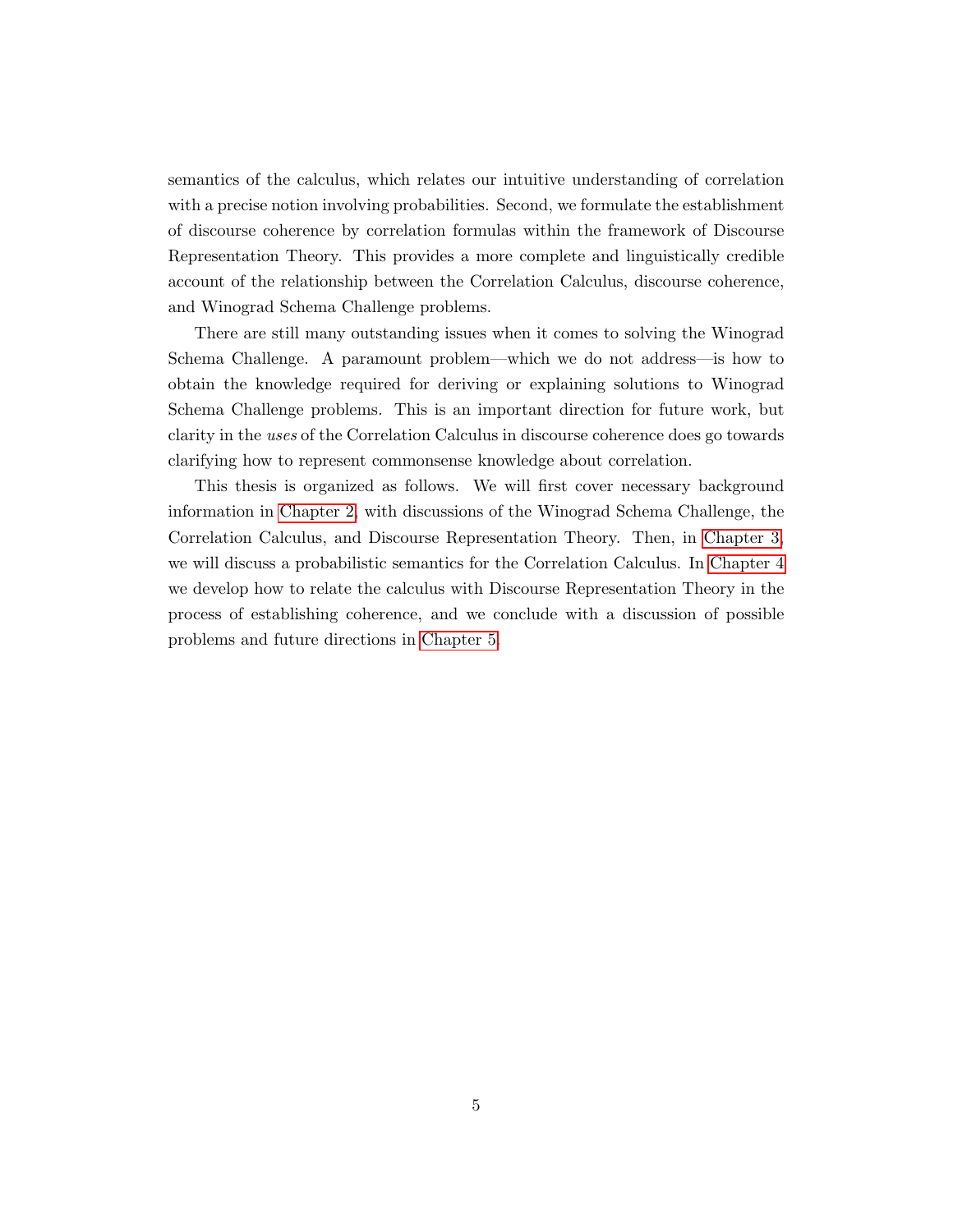## <span id="page-7-0"></span>Chapter 2

# Background

## <span id="page-7-1"></span>2.1 The Winograd Schema Challenge

The Winograd Schema Challenge (WSC) was proposed by [Levesque](#page-69-0) et al. [\[2012\]](#page-69-0) as a measure of machine intelligence. It was designed to mitigate several cited problems with the original Turing Test:

- Deception—the machine has to create a false identity in order to pose as a human.
- Conversation—a lot of interactions may qualify as "legitimate conversation" and yet not draw on intelligent reasoning.
- Evaluation—different judges may come to different verdicts, and often the real result is inconclusive.

A better alternative, [Levesque](#page-69-0) et al. argued, would be a test of comprehension of a broad range of natural language sentences that could be administered and scored by a machine.

The test they proposed boils down to anaphora resolution, a task familiar from computational linguistics where the goal is to determine the antecedent of some anaphoric element of a sentence—in this case, a pronoun. Winograd Schemas are sentence schemas with two instances. They are named after Terry Winograd for his example from [Winograd \[1972\]](#page-69-1):

<span id="page-7-2"></span>(1) a. The city councilmen denied the protestors a permit because they advocated violence.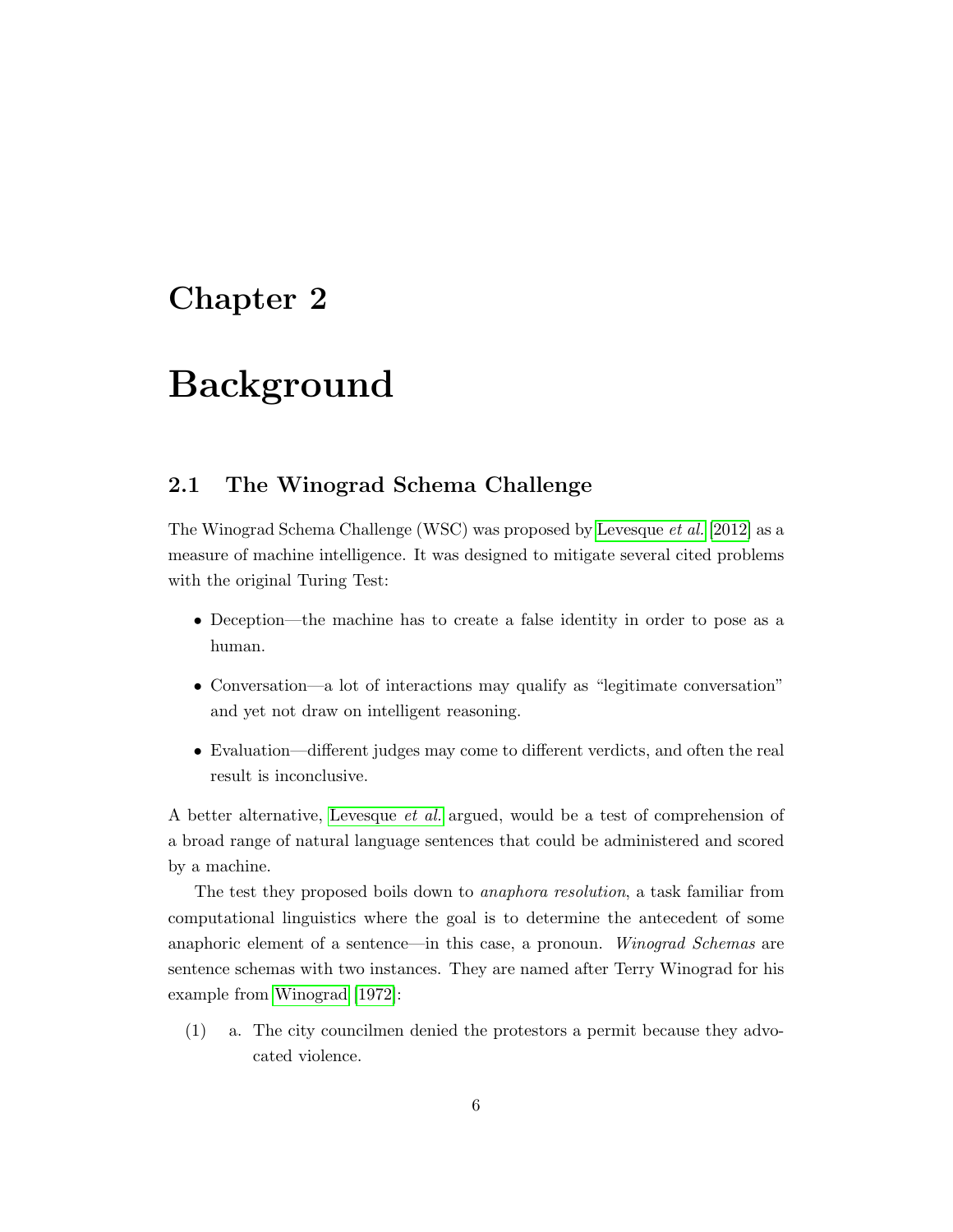<span id="page-8-0"></span>b. The city councilmen denied the protestors a permit because they feared violence.

A Winograd Schema Challenge question continues:

Who [advocated/feared] violence?

In the case of  $(1a)$ , the answer is the protestors, and in the case of  $(1b)$ , it is the city councilmen; either way the question is of the antecedent of they. It was noted by [Winograd \[1972\]](#page-69-1) that resolving this pronoun requires knowledge and reasoning ability. The general structure of the sentences has a lot to do with this.

First, each sentence contains two independent clauses, neither of which is subordinate to the other. This means that grammatical binding restrictions—based on clause-internal patterns such as subjectivity or nuclearity—may not constrain the antecedent of the pronoun. Second, the grammatical structure of the sentence is the same in either case, as just one word is switched out. This means that syntactic patterns—which are used by state-of-the-art systems for coreference (Lee [et al.](#page-68-0) [\[2011\]](#page-68-0), Lee [et al.](#page-69-2) [\[2013\]](#page-69-2))—are of no use in this problem, and statistics on words and phrases may not be helpful in any obvious way. Together, these controls result in the fact that in many sentences of this general form, it seems that commonsense reasoning or world knowledge is required to resolve the anaphor. This is borne out in examples such as Winograd's: it seems that the reason for the resolvent of the anaphor has to do with general knowledge about protestors, councilmen, and the reasons for public demonstration.

So the Winograd Schema Challenge consists of a series of anaphora resolution problems that have the same general form as Winograd's example. Formally, a Winograd Schema consists of

- $\bullet$  A sentence or brief discourse in English.<sup>[1](#page-8-1)</sup> It must contain:
	- two noun phrases of the same general semantic class (male, female, inanimate, or group of people/objects),
	- a pronoun (possibly in possessive form) referring to one of the noun phrases, and
	- a "special word" and "alternate word" such that if the special word is replaced with the alternate word, the referent of the pronoun changes.

<span id="page-8-1"></span><sup>&</sup>lt;sup>1</sup>We use the term "discourse" simply to refer to a sequence of sentences.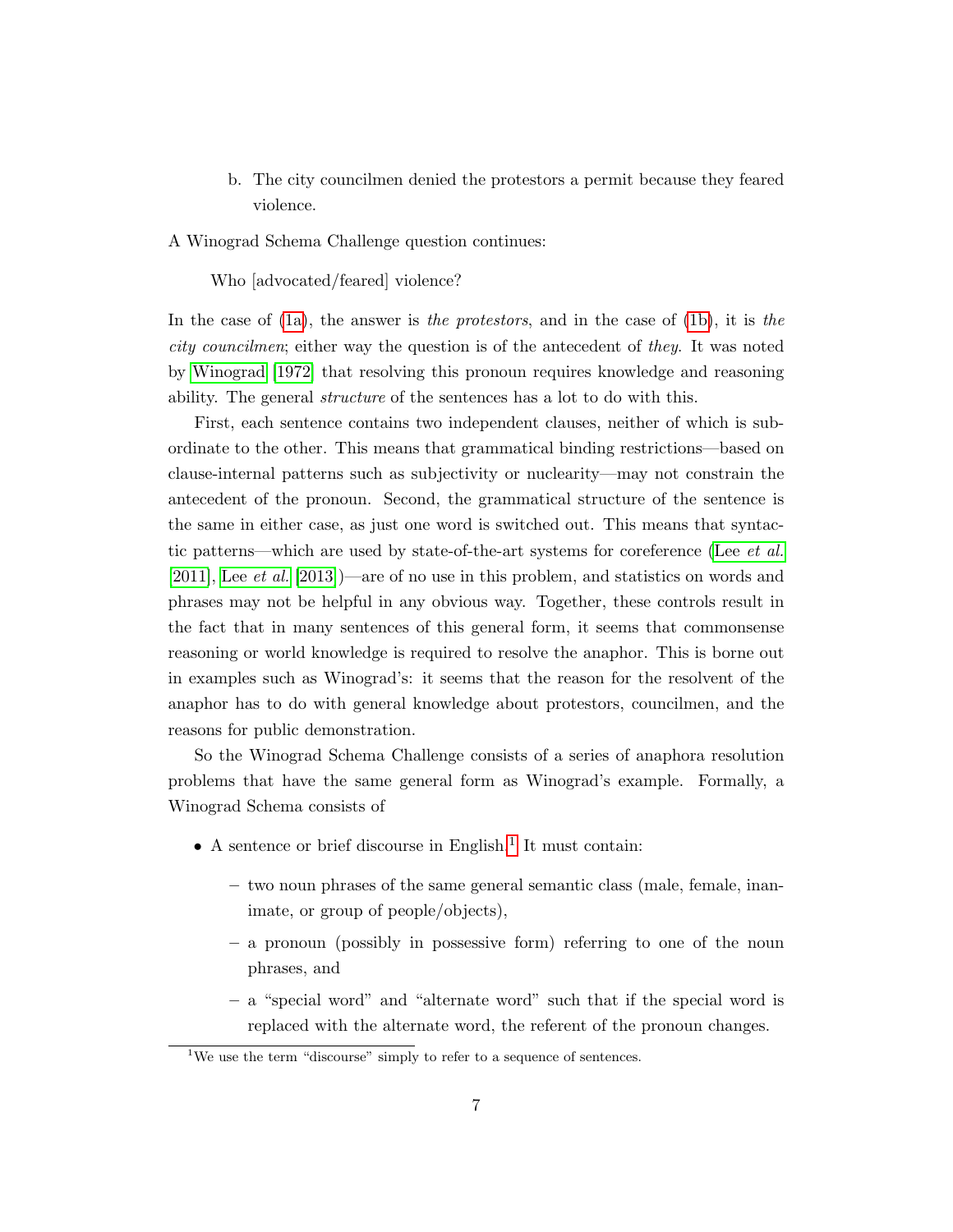- A question echoing the condition on the pronoun in question.
- A pair of answers corresponding to the two noun phrases in the discourse, in their order of appearance.

Here are two complete examples from [Levesque](#page-69-0) et al. [\[2012\]](#page-69-0):

• The trophy doesn't fit into the brown suitcase because it's too [big/small]. What was too [big/small]?

Answer 0: The trophy Answer 1: The suitcase

• Joan made sure to thank Susan for all the help she had [received/given]. Who had [received/given] the help?

Answer 0: Joan Answer 1: Susan

The schemas on the actual test may not correspond quite exactly to the definition, in the sense that instead of a special and alternate word, there may be a short special and alternate phrase, which, when switched out for each other, do not change the overall structure of the sentence.

The administration of the test would be as follows (as presented by [Levesque](#page-69-3) [\[2014\]](#page-69-3)):

- 1. Select N Winograd Schema questions,
- 2. randomly use the special or alternate word in the question,
- 3. present the test to the subject, obtaining N replies, and
- 4. assign a final grade of

$$
\frac{\max(0, N - k \cdot Wrong)}{N},
$$

where *Wrong* is the number of incorrect answers and  $k$  is a penalty coefficient (to counteract guessing). The problems would be presented in a standard format that is explicit about the answer choices, so each problem is simply a 2-option multiple choice question. The bar for an intelligent AI would be performance comparable to a human baseline.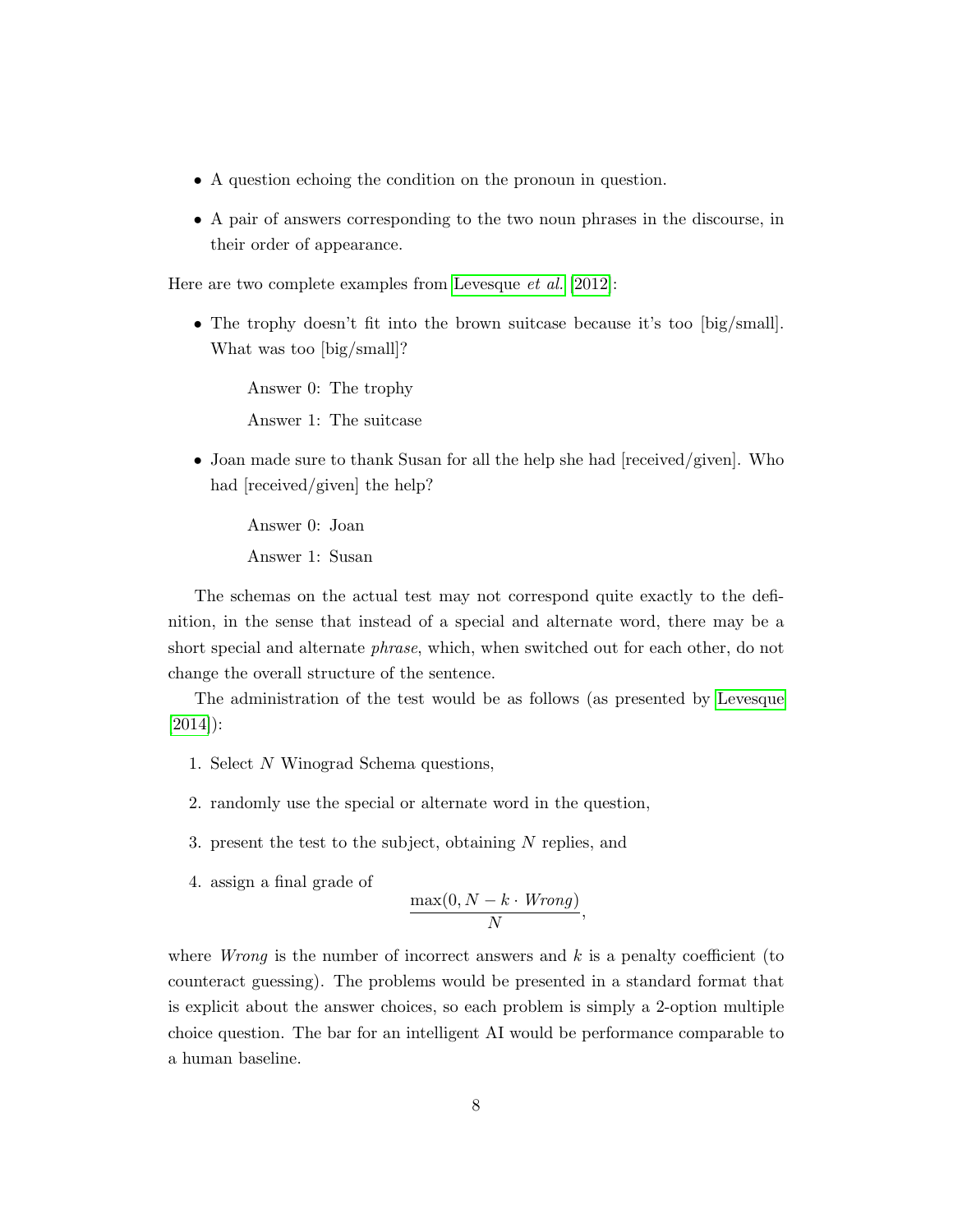#### <span id="page-10-0"></span>2.1.1 The Status of the WSC

Since its proposal, the WSC has seen some attention from the research community. Nuance Communications, Inc. is sponsoring a competition in Fall 2015, with a grand prize of \$25, 000.

The test was designed with the idea of being "Google-proof," in the sense that the problems could not be solved using statistical information about the cooccurrence of words. Ernest Davis, in his compilation of Winograd Schemas, $\frac{2}{3}$  $\frac{2}{3}$  $\frac{2}{3}$  occasionally justifies this with examples by giving the number of results returned when the relevant phrases are Google-searched.

This idea of "Googling" to find the answer is very much a simplification of the statistical machine learning techniques already being used in the NLP community. Many NLP researchers seem to believe that the WSC will not be a problem for machine learning methods. For example, [Rahman and Ng \[2012\]](#page-69-4) apply exactly the sort of methods the test was designed to guard against and achieve accuracy of about 73% on their set of twin sentences designed after Winograd Schemas. But taking a look at their data reveals that it at times differs from Winograd Schemas in significant ways. Many can be resolved without an understanding of the proposition denoted by the sentence, for example:

NATO forces did precision predator strikes for the Libyan rebels since they [had the predator vehicles/did not have the capabilities themselves].

This can be explained simply by very simple statistical data—NATO is likely to have predator vehicles, while Libyan rebels are more likely to be incapable. The entire proposition needs to be relevant to the solution in order to ensure that knowledge and reasoning play their part. This problem is listed as "Pitfall 1" by [Levesque](#page-69-0) [et al.](#page-69-0) [\[2012\]](#page-69-0)—an answer too obvious. Others can even be solved by grammatical binding constraints—for example, the following schema instance:

The mermaid swam toward Sue and made her gasp.

If "her" meant the mermaid it would have to have been "herself." We will not be undertaking a careful analysis of their data set, but these examples were found in just a very small sample. So their results may not be applicable to the Winograd Schema Challenge.

<span id="page-10-1"></span> $2$ See <https://www.cs.nyu.edu/davise/papers/WS.html>.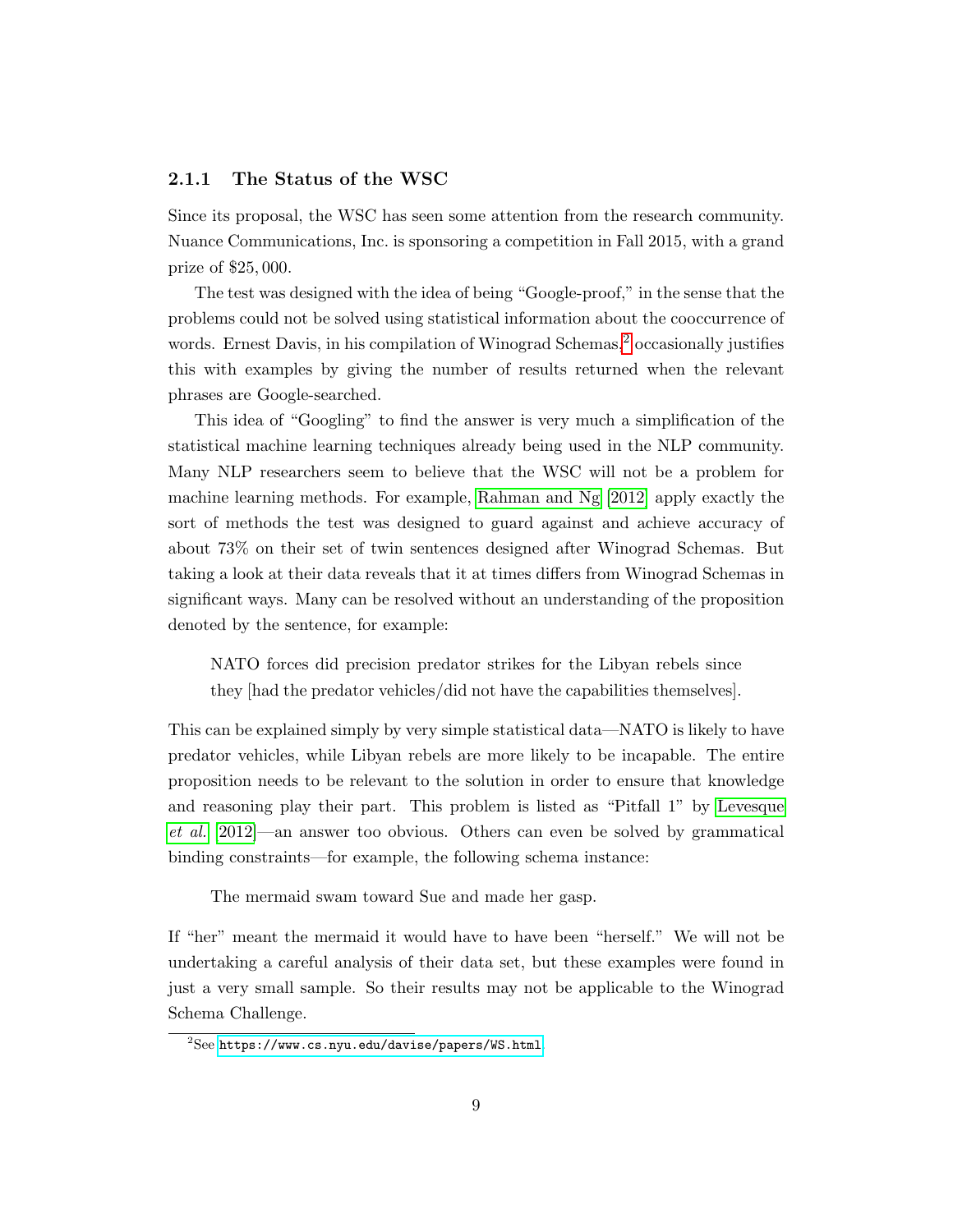As it stands, the jury still seems to be out on whether the WSC can be solved using statistical or machine learning models that do not incorporate world knowledge in any obvious way. However, this is a different question than that of whether solving the WSC requires knowledge. The feeling in the logic-based KRR community seems to be that a problem that requires world knowledge requires axioms in the methodology of its solution. If we are to buy into Levesque's arguments and trust that the WSC is indeed a test of commonsense reasoning and world knowledge, then we must be prepared to admit that if a statistical system solves the Winograd Schema Challenge, then in a very clear sense, it has world knowledge and is performing commonsense reasoning.

But the value of the WSC is not just in its *evaluative* power. We have plenty of tasks in AI that encapsulate fragments of human reasoning abilities, which serve as powerful evaluations for our AI systems. And yet when a new system breaks yet another record, what have we learned about intelligence in the process? [Levesque](#page-69-3) [\[2014\]](#page-69-3) argues that the "test-driven" approach to AI has a habit of producing idiot savants. When we are focused just on passing a test, we may (indeed, we are incentivized to) miss the forest for the trees and develop a skill that does not generalize. So we should not view the WSC as a *test to be passed*. Instead, we should view human behavior on the WSC as a *phenomenon to be explained*.

So how do we explain human behavior on the challenge? [Levesque \[2014\]](#page-69-3) presents a compelling argument that knowledge is crucial in how we come to the conclusions we do on Winograd Schema questions. It takes the form of a thought experiment, which we will abridge and repeat here. Consider the following hypothetical Winograd Schema instance:

- (2) The large ball crashed through the table because it was made of XYZZY. What was made of XYZZY?
	- the large ball
	- the table

Here the answer is unclear. But what if we were told the following:

The material XYZZY is ninety-eight percent air, making it lightweight and buoyant.

Now it's reasonably clear that the table is the answer to this question. In fact, this is a modification of a Winograd Schema with special and alternate words "steel"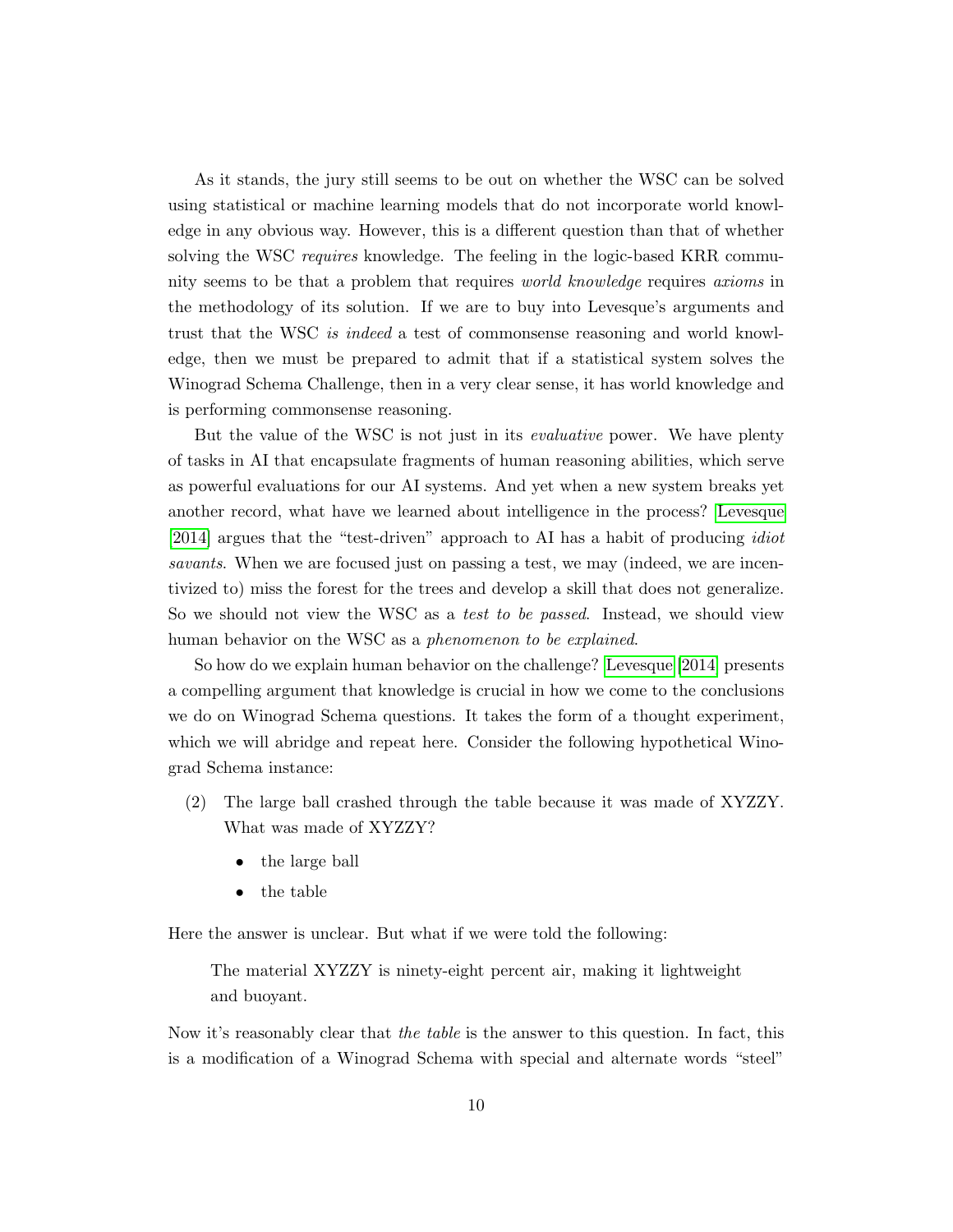and "styrofoam." The point here is that the above fact about styrofoam really may be behind the justification of the answer to the Winograd Schema question.

So several critical questions arise about the knowledge we need for the WSC, including:

- 1. How do we represent the knowledge?
- 2. How do we obtain the knowledge?
- 3. How do we use the knowledge?

Any complete account of how to intelligently solve or explain Winograd Schemas would have to address all of these issues. Our goal is not focused so much on developing an end-to-end system for solving the Winograd Schema Challenge. Instead, we aim to *explain* a small part of the *phenomena* of Winograd Schemas in a principled way. In particular, we focus on issue 3: how to use relevant commonsense knowledge to justify solutions to Winograd Schema questions. This will also have implications for issue 1. But our main concern in this thesis will be the interaction of commonsense knowledge and the coherence of a discourse.

### <span id="page-12-0"></span>2.2 Discourse Coherence

While our intuitions indicate that world knowledge is at play in the Winograd Schema Challenge, as [Levesque \[2014\]](#page-69-3) aptly illustrated (see [Section 2.1.1\)](#page-10-0), defining how it factors into the decision in general is not straightforward. However, research in linguistics and AI has coalesced around discourse coherence as the critical factor.

Coherence may be defined differently by different groups, but it always corresponds roughly to the discourse "making sense." More specifically, it has to do with how the informational content of sentences in a discourse are bound together. [Hobbs \[1979\]](#page-68-1) suggested that coreference resolution was a byproduct of the process of establishing discourse coherence, in the form of "petty implicatures"—assumptions of identity of two entities—that would be made in order to support the existence of "coherence relations" between sentences. [Asher and Lascarides \[2003\]](#page-67-1) use a similar approach in Segmented Discourse Representation Theory, where these bonds are called *rhetorical relations* or *discourse relations* (though they are truly the same beasts, some even with the same names as Hobbs's relations). Alternatively, in the interpretation as abduction approach of [Hobbs](#page-68-2) et al. [\[1993\]](#page-68-2) coherence is enforced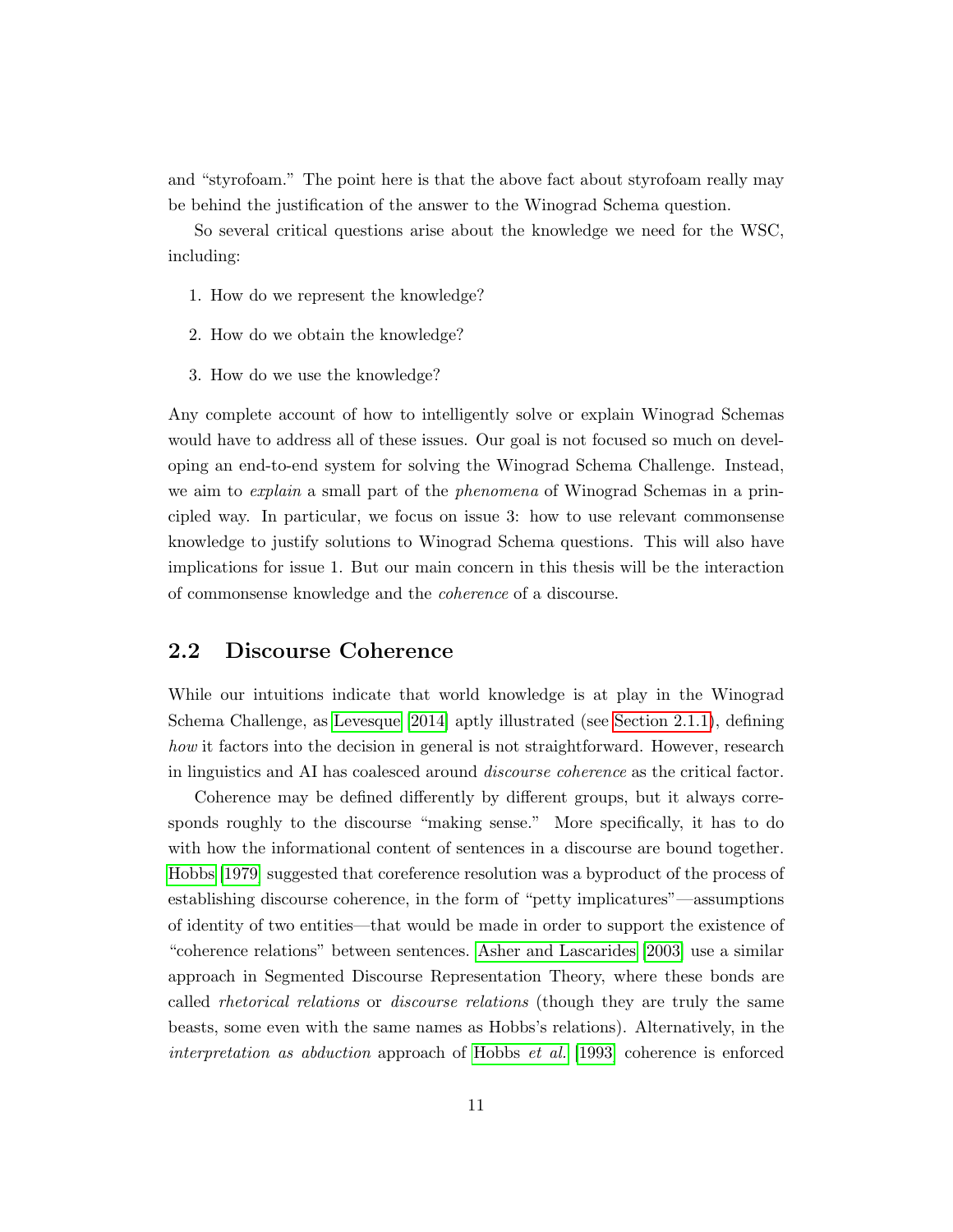by the "best explanation," which is a proof of the discourse content (from existing knowledge) that minimizes assumptions and redundancies.

Coherence has been implicated in a wide variety of disambiguation tasks, like lexical (i.e., word sense) disambiguation [\(Asher and Lascarides \[1995\]](#page-67-2)) and temporal anaphora resolution [\(Lascarides and Asher \[1993\]](#page-68-3)). But most notable is its role in coreference (and anaphora) resolution. [Kehler](#page-68-4) *et al.* [\[2008\]](#page-68-4) found that discourse coherence not only is the determining factor in coreference resolution, but it also explains syntax-based biases previously suggested in the literature having to do with subjecthood, grammatical roles, and thematic roles.

#### <span id="page-13-0"></span>2.2.1 Determining Coherence

We will discuss a couple of established methods of determining coherence before moving on to the approach that inspired this work.

Interpretation as abduction First is the "interpretation as abduction" approach of [Hobbs](#page-68-2) et al. [\[1993\]](#page-68-2). Under this approach, the entire process of discourse interpretation (which, roughly speaking, may be thought of as general language understanding) is modeled as an *abductive reasoning* problem. Abductive reasoning, or inference to the best explanation, means that the interpreter constructs a proof of the proposed content, using existing knowledge or making assumptions where necessary. The "best" explanation will generally make few assumptions and minimize redundancies where possible.

The theory has been implemented in weighted abduction systems, where the costs of abductive proofs are the sum of the costs of all of their assumptions. Under this framework, [Inoue](#page-68-5) et al. [\[2012\]](#page-68-5) have cast the abductive reasoning problem as an Integer Linear Programming problem, facilitating the use of weighted abduction and knowledge—for coreference resolution. They report that they can improve the results of the Stanford resolver in certain situations. Whether their approach could be applied successfully to the WSC is not clear, but the method does provide a way to bring knowledge into the picture.

Segmented DRT Another approach to establishing coherence is in the framework of Segmented Discourse Representation Theory (SDRT), outlined by [Asher and](#page-67-1) [Lascarides \[2003\]](#page-67-1). SDRT characterizes coherence by a set of rhetorical relations, and disambiguation prefers the interpretation that supports the greatest quality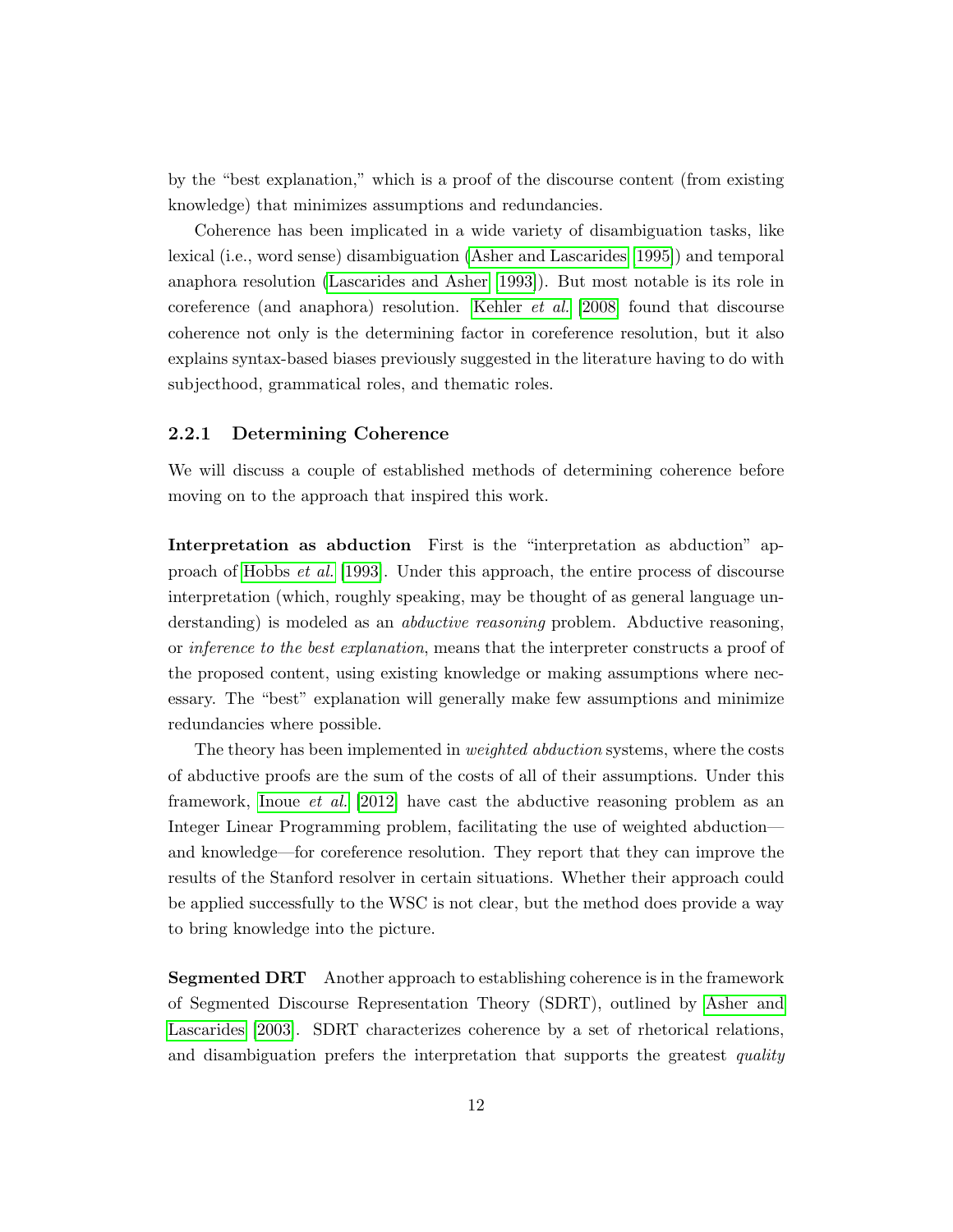and quantity of rhetorical relations. One of the most convincing arguments for the primacy of rhetorical relations is the presence of explicit triggers for some of these relations: for example, SDRT characterizes the difference between and and but by the fact that but signifies the presence of a Contrast relation. The interpretation process can then rule out any interpretation that does not support it.

[Lascarides and Asher \[2007\]](#page-68-6) use the following example to illustrate the importance of rhetorical relations:

- (3) (a) The judge asked where the defendant was.
	- (b) The barrister said he was in the pub drinking.
	- (c) The bailiff found him slumped beneath the bar.
	- $(c')$  But the bailiff found him slumped beneath the bar.

Just the presence of the word "but" completely changes the meaning of the the last statement—in  $(c)$ , the man is at the pub, and in  $(c')$ , he is in the courtroom. This is because, they argue, "but" signifies a contrast in the information between the rhetorically connected clauses—(b) and  $(c')$  in particular—and so we interpret the discourse in a way that supports the existence of a contrast.

All things considered, the SDRT approach may seem more linguistically complete and nuanced than the approach by Hobbs. However, it is comparatively impractical to use when attempting to decompose a problem like the Winograd Schema Challenge in a truly principled way. While [Asher and Lascarides \[2003\]](#page-67-1) go to lengths to ensure that the discourse interpretation process is *decidable*, that does not mean it is computationally tractable. Furthermore, their combination of nonmonotonic reasoning with Discourse Representation Theory and discourse parsing all together make for a system that is truly complex, and for which the knowledge representation task may prove very difficult. Finally, the criteria of quality and quantity of discourse relations is somewhat fuzzy and can be hard to evaluate.

Coherence by Correlation In light of the strengths and weaknesses of these techniques, [Bailey](#page-67-0) et al. [\[2015\]](#page-67-0) proposed another method. It is also based on the idea of rhetorical relations, but the picture is drawn much more coarsely. While SDRT has about 14 relations, [Bailey](#page-67-0) *et al.* [\[2015\]](#page-67-0) recognize just two: positive and negative correlation. This can be (though by no means must it be) viewed as a simplification of the SDRT system: Relations such as Explanation, Narration, Elaboration and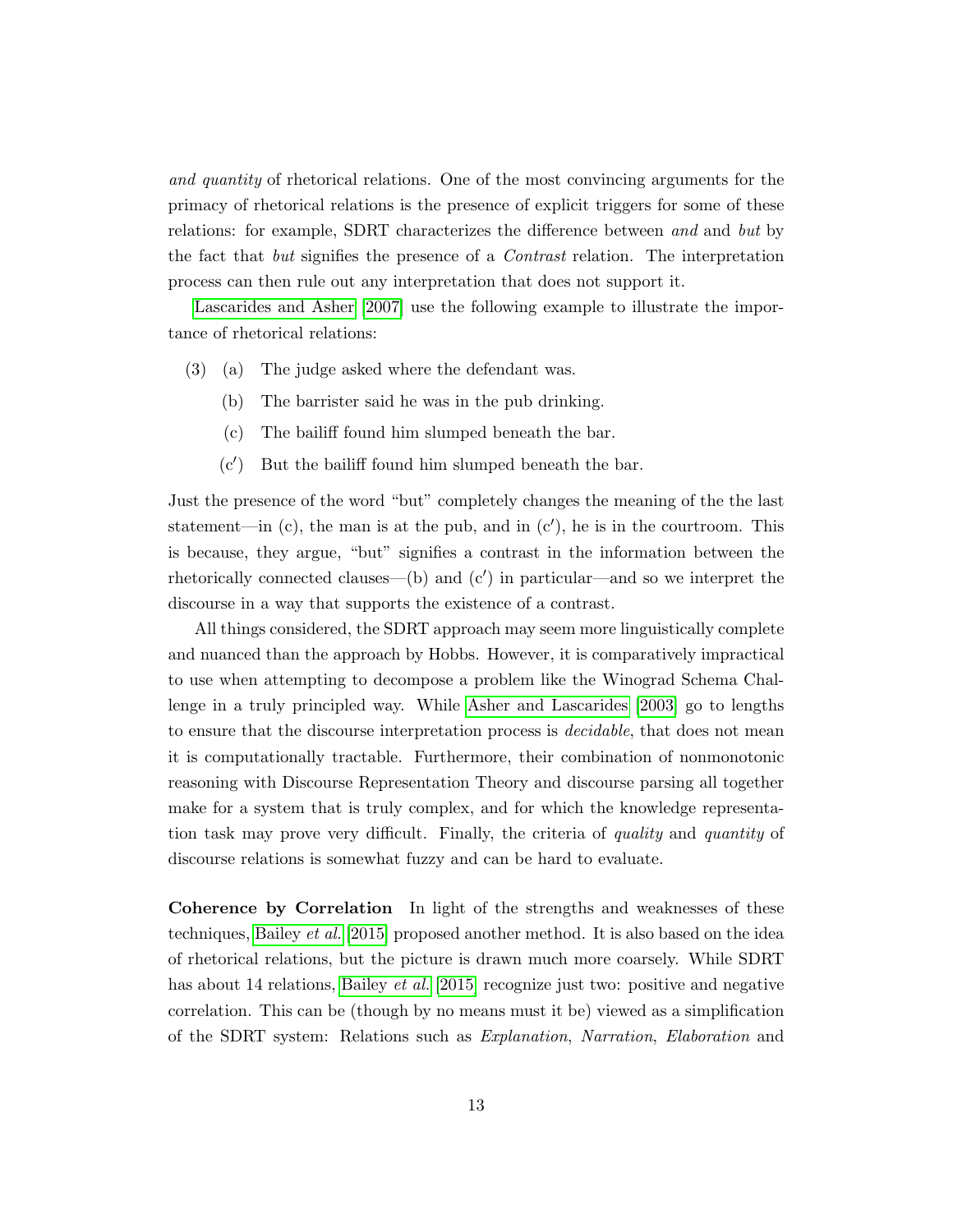Parallel roughly all involve their relata being positively correlated, while Contrast and perhaps Alternation involve their relata being negatively correlated.

They apply the framework of positive and negative correlation to the Winograd Schema Challenge, finding not only that this can help us understand the WSC, but that the WSC provides a fertile testing ground for the involvement of correlation in coherence.

### <span id="page-15-0"></span>2.3 The Correlation Calculus

The Correlation Calculus is a formal system proposed in [Bailey](#page-67-0) et al. [\[2015\]](#page-67-0) in order to facilitate the use of commonsense knowledge in justifying the answers to some anaphora resolution problems of the kind in the Winograd Schema Challenge. In particular, the correlation formulas of the calculus serve on one hand as the means of justification of coherence, and on the other hand as a new language by which to represent commonsense knowledge about correlation. The calculus and its use act as a small—but necessary—piece of a full story of the puzzle of discourse coherence.

This section draws heavily from [Bailey](#page-67-0) et al. [\[2015\]](#page-67-0).

#### <span id="page-15-1"></span>2.3.1 Syntax

The Correlation Calculus is built on top of First-Order Logic (FOL). As such, it is defined over a first-order signature, which consists of symbols for object constants, function constants, and predicates. The language of the Correlation Calculus over a first-order signature  $\sigma$  consists of

- (i) first-order sentences over  $\sigma$ , and
- (ii) correlation formulas of the form  $F \oplus G$ , where F and G are first-order formulas over  $\sigma$ .

Intuitively, a correlation formula  $F \oplus G$  with no free variables means that

a hearer will believe  $G$  to be more plausible upon hearing  $F$ , and vice versa

or

at least one of  $F, G, \neg F, \neg G$  is known to be true.<sup>[3](#page-15-2)</sup>

<span id="page-15-2"></span> $3$ The second component of this remark clarifies our treatment of the degenerate case of *complete* information, when the truth or falsity of one of the statements is known to the hearer. In the case that, say, the hearer knows  $F$ , it seems that the first component would be false. After all, the hearer cannot be convinced any more or less of the plausibility of F. But we instead treat this case in the opposite way, allowing us the implication rule (see [Section 2.3.2\)](#page-16-0).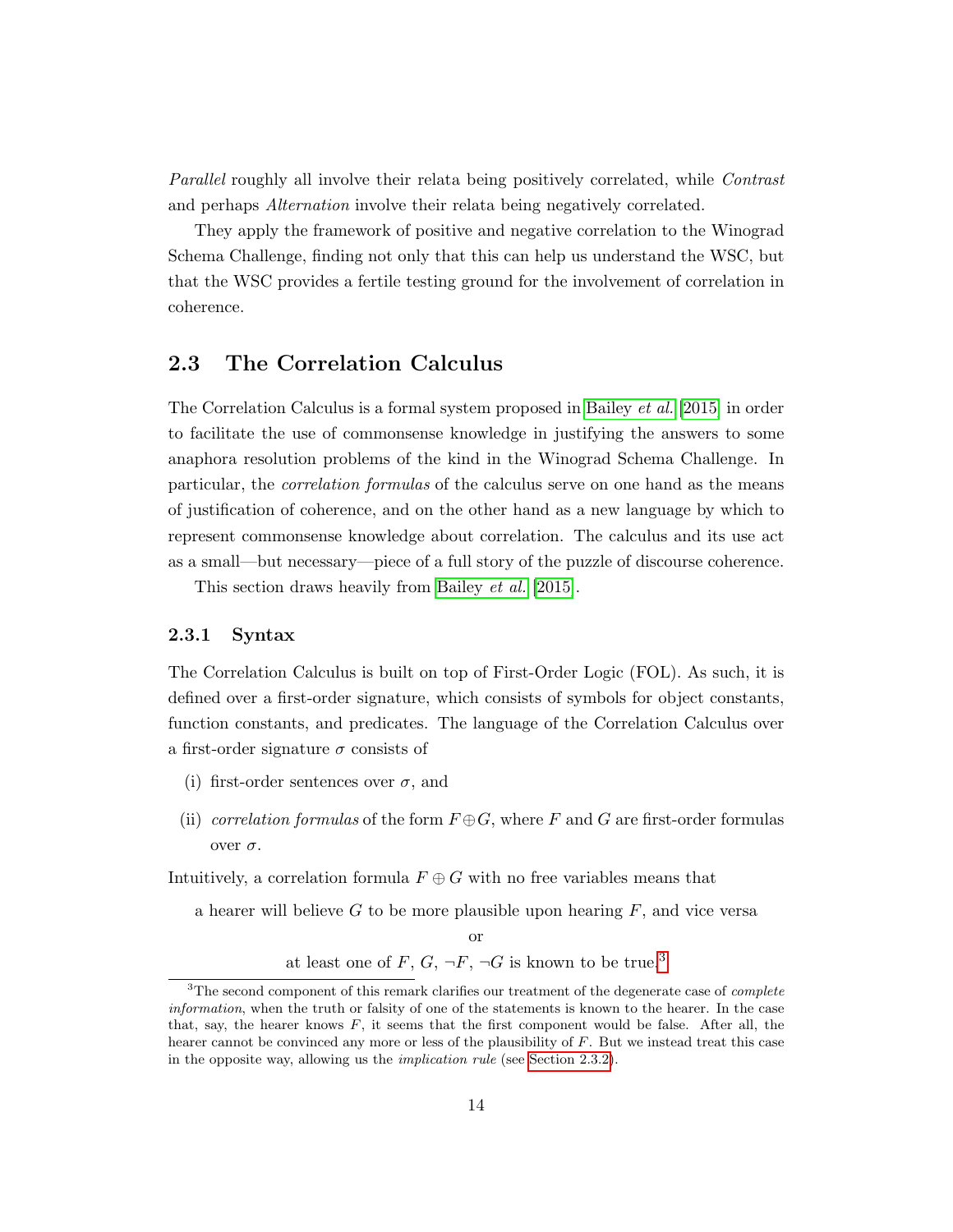A correlation formula with free variables can be thought of as shorthand for all of its ground instances. We may read the formula: " $F$  is positively correlated with G." We also introduce the abbreviation

$$
F\ominus G
$$

which is short for

 $F \oplus \neg G$ 

and may be read "F and G are negatively correlated."

#### <span id="page-16-0"></span>2.3.2 Inference

Table [2.1](#page-17-0) shows the rules of the calculus: implication, replacement, symmetry, negation, and substitution.[4](#page-16-1) Each rule has a correlation formula as its conclusion and first-order sentences or correlation formulas as premises.

The symbol  $\widetilde{\mathsf{V}}$  denotes universal closure. The expression  $F\theta$  stands for the result of applying a substitution  $\theta$  of terms for variables to all free variables in F, with bound variables renamed if necessary to avoid quantifier capture.

A derivation from a set Γ consisting of first-order sentences and correlation formulas is a list  $C_1, \ldots, C_n$  such that

- if  $C_i$  is a first-order sentence then it is entailed (in the sense of First-Order Logic) by  $\Gamma$ , and
- if  $C_i$  is a correlation formula then it belongs to  $\Gamma$  or can be derived from one or two of the formulas that precede it in the list by one of the rules of the correlation calculus.

A correlation formula C is derivable from  $\Gamma$  if there exists a derivation from  $\Gamma$  with C as the last formula.

The implication rule says that if a formula  $F$  implies a formula  $G$  then  $F$  and  $G$ are correlated. This is useful especially because it allows us to conclude correlation from causation. For example, a commonsense axiom like

 $\forall x (anchored(x) \rightarrow \neg move(x))$ 

<span id="page-16-1"></span><sup>&</sup>lt;sup>4</sup>Note that one of the replacement rules is redundant in light of the symmetry rule.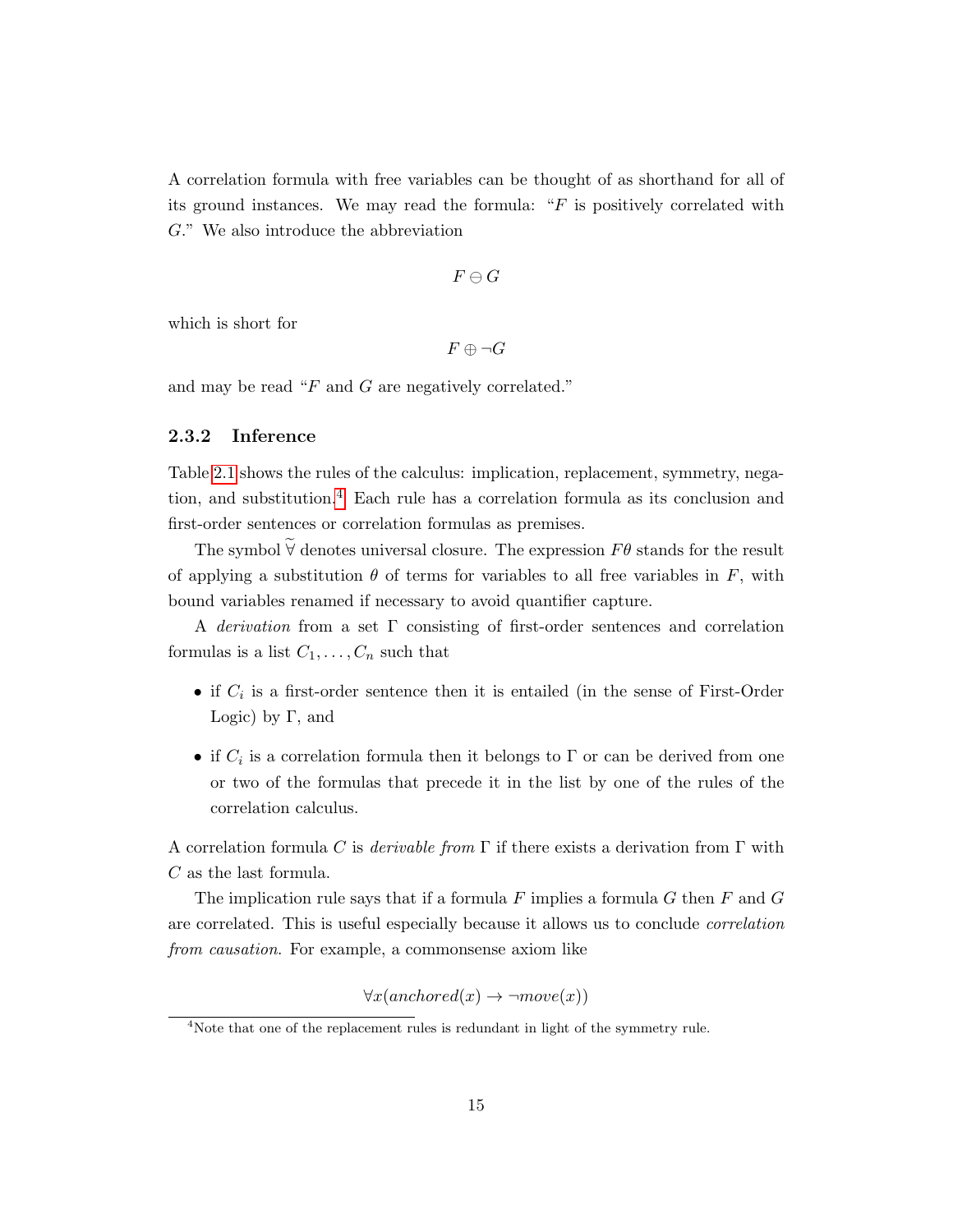<span id="page-17-0"></span>

| Implication Rule     | $\frac{\forall (F \rightarrow G)}{F \oplus G}$                                 |
|----------------------|--------------------------------------------------------------------------------|
| Replacement Rule (1) | $\frac{\widetilde{\forall}(F \leftrightarrow G) \quad F \oplus H}{G \oplus H}$ |
| Replacement Rule (2) | $\frac{\widetilde{\forall}(F \leftrightarrow G) \quad H \oplus F}{H \oplus G}$ |
| Symmetry Rule        | $\frac{F \oplus G}{G \oplus F}$                                                |
| Negation Rule        | $\frac{F \oplus G}{\neg F \oplus \neg G}$                                      |
| Substitution Rule    | $\frac{F \oplus G}{F \theta \oplus G \theta}$                                  |

Table 2.1: Inference rules of the Correlation Calculus.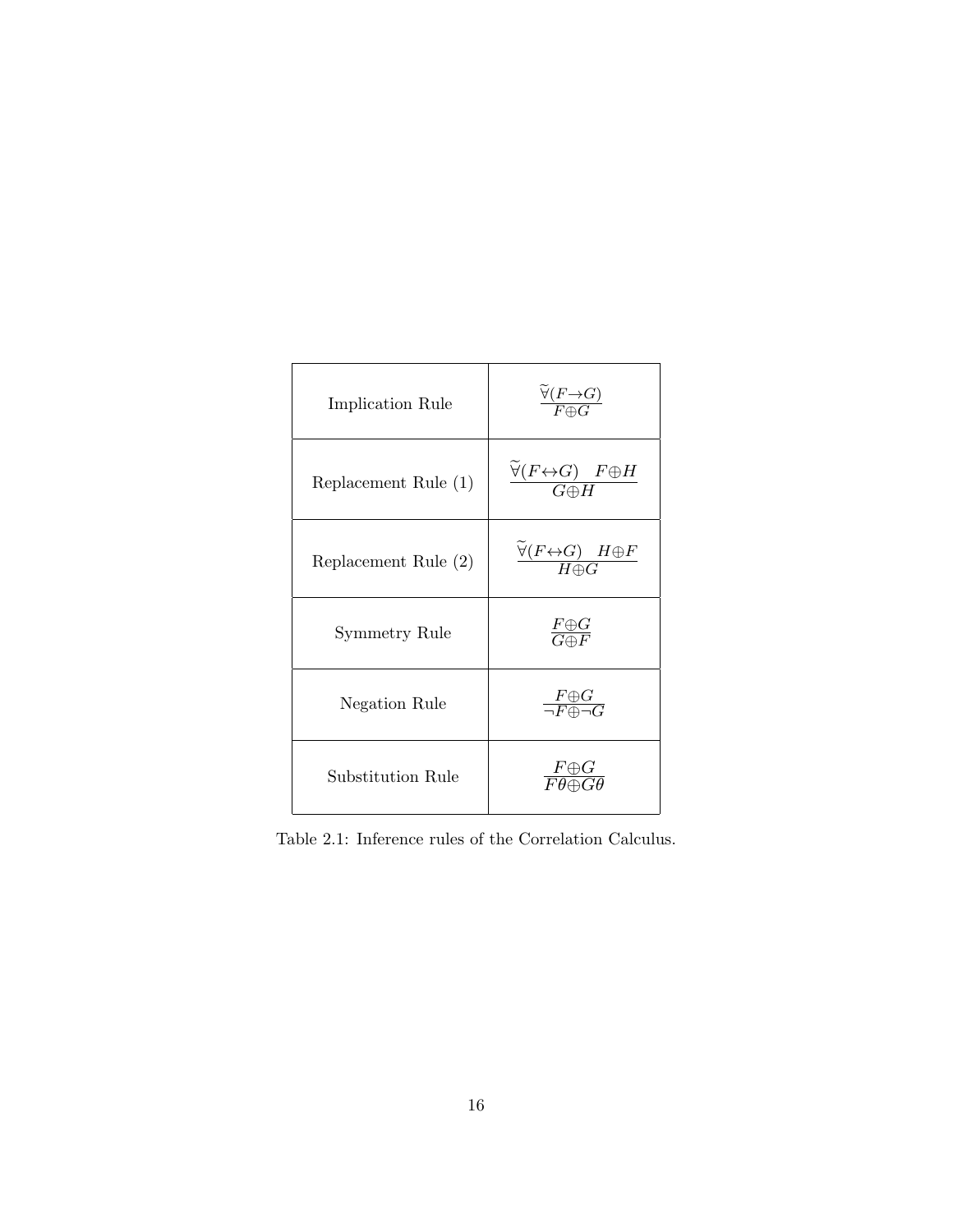could be used to derive

$$
anchored(x) \oplus \neg move(x).
$$

A derivation like this is used in the example of the sculpture and the shelf:

The sculpture rolled off the shelf because it was not [anchored/level].

(See [Bailey](#page-67-0) *et al.* [\[2015\]](#page-67-0) for the initial development of this example.) This also encodes our intuition that positive correlation can be used where [Asher and Lascarides](#page-67-1) [\[2003\]](#page-67-1) would justify coherence with an Explanation relation, which is defined based on causation.

However, our approach is much coarser: not only does it use a coarser rhetorical relation, but implication in FOL is *material implication* which does not necessarily encode our intuitions about causation. We see this coarseness as an advantage in that it simplifies our reasoning and our knowledge representation language, but it comes at a price because of the semantics of material implication. On one hand, it means that positive correlation is reflexive (which makes sense), but on the other hand, it slightly complicates our intuition about correlation formulas (see [Foot](#page-15-2)[note 3\)](#page-15-2).

#### <span id="page-18-0"></span>2.3.3 Examples of Derivations

These derivations should give the flavor of the Correlation Calculus. They are drawn directly from [Bailey](#page-67-0) *et al.* [\[2015\]](#page-67-0).

The formula  $F \oplus F$  is derivable from the empty set of formulas:

| 1. $\forall (F \rightarrow F)$ | logically valid      |
|--------------------------------|----------------------|
| 2. $F \oplus F$                | by implication rule. |

This shows that positive correlation is reflexive.

The formula  $P(a) \oplus \exists x P(x)$  is derivable from the empty set of formulas:

| 1. $P(a) \rightarrow \exists x P(x)$ | logically valid      |
|--------------------------------------|----------------------|
| 2. $P(a) \oplus \exists x P(x)$      | by implication rule. |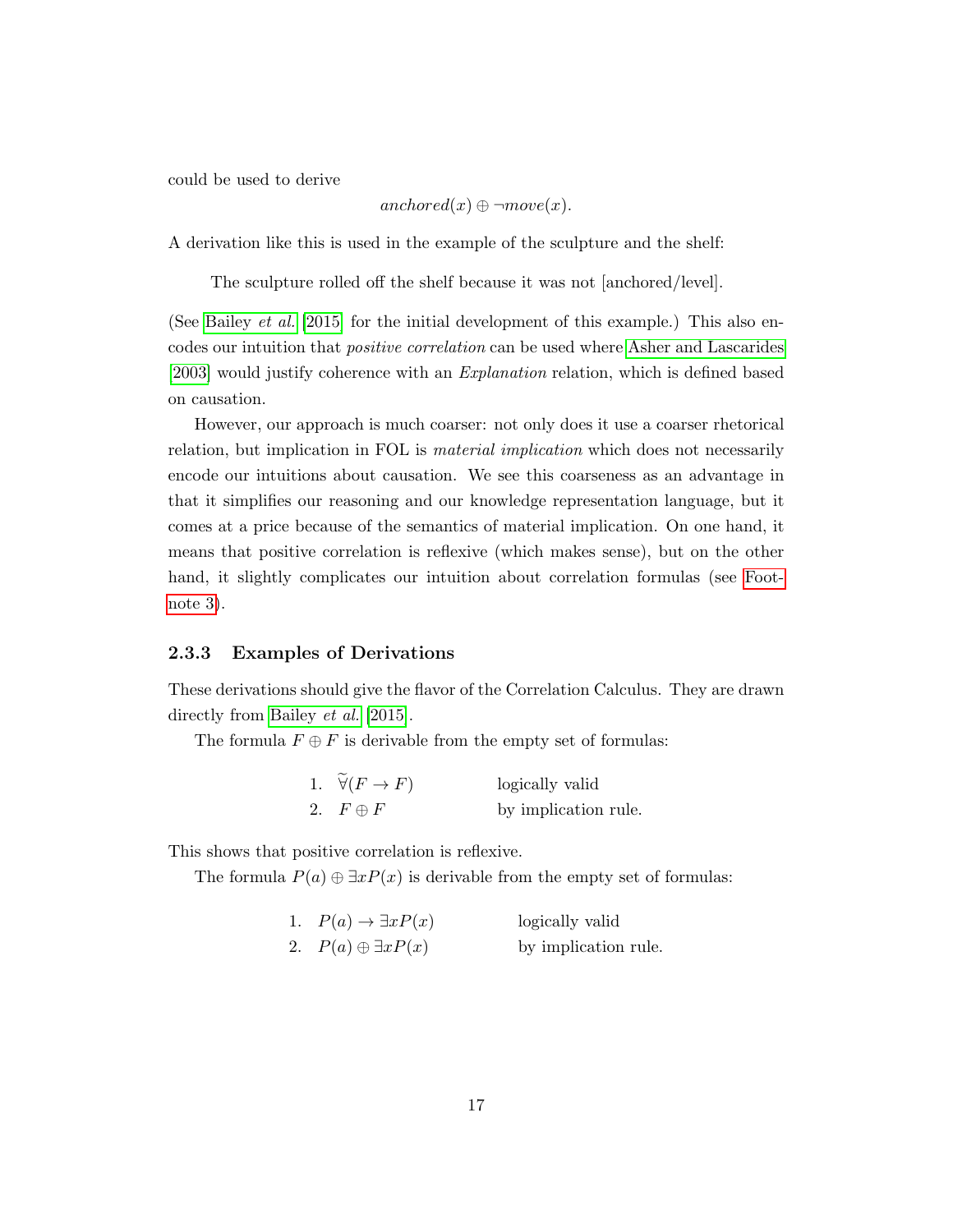The formula  $P(a) \oplus \forall x P(x)$  is derivable from the empty set of formulas:

| 1. $\forall x P(x) \rightarrow P(a)$ | logically valid     |
|--------------------------------------|---------------------|
| 2. $\forall x P(x) \oplus P(a)$      | by implication rule |
| 3. $P(a) \oplus \forall x P(x)$      | by symmetry rule.   |

The formula  $G \ominus F$  is derivable from  $F \ominus G$ :

| 1. $F \oplus \neg G$                       |                      |
|--------------------------------------------|----------------------|
| 2. $\neg G \oplus F$                       | by symmetry rule     |
| 3. $\neg\neg G \oplus \neg F$              | by negation rule     |
| 4. $\forall(\neg\neg G \leftrightarrow G)$ | logically valid      |
| 5. $G \oplus \neg F$                       | by replacement rule. |

This derivation shows that negative correlation, like positive correlation, is symmetric.

For any first-order formulas F and G, the correlation formula  $F \oplus G$  is derivable from  $\widetilde{\forall}F$ :

| 1. $\forall F$                     |                     |
|------------------------------------|---------------------|
| 2. $\widetilde{\forall} (G \to F)$ | entailed by 1       |
| 3. $G \oplus F$                    | by implication rule |
| 4. $F \oplus G$                    | by symmetry rule.   |

It is derivable from  $\widetilde{\forall} \neg F$  as well:

 $\sim$ 

| 1. $\forall \neg F$            |                      |
|--------------------------------|----------------------|
| 2. $\forall (F \rightarrow G)$ | entailed by 1        |
| 3. $F \oplus G$                | by implication rule. |

These last two derivations bear out the second component of the intuitive understanding of correlation formulas given in [Section 2.3.1.](#page-15-1) Because of the implication rule, any formula known to be true or false may appear on either side of a correlation formula.

#### <span id="page-19-0"></span>2.3.4 Application to the WSC

Consider the sentence from Schema 2 on Davis's list: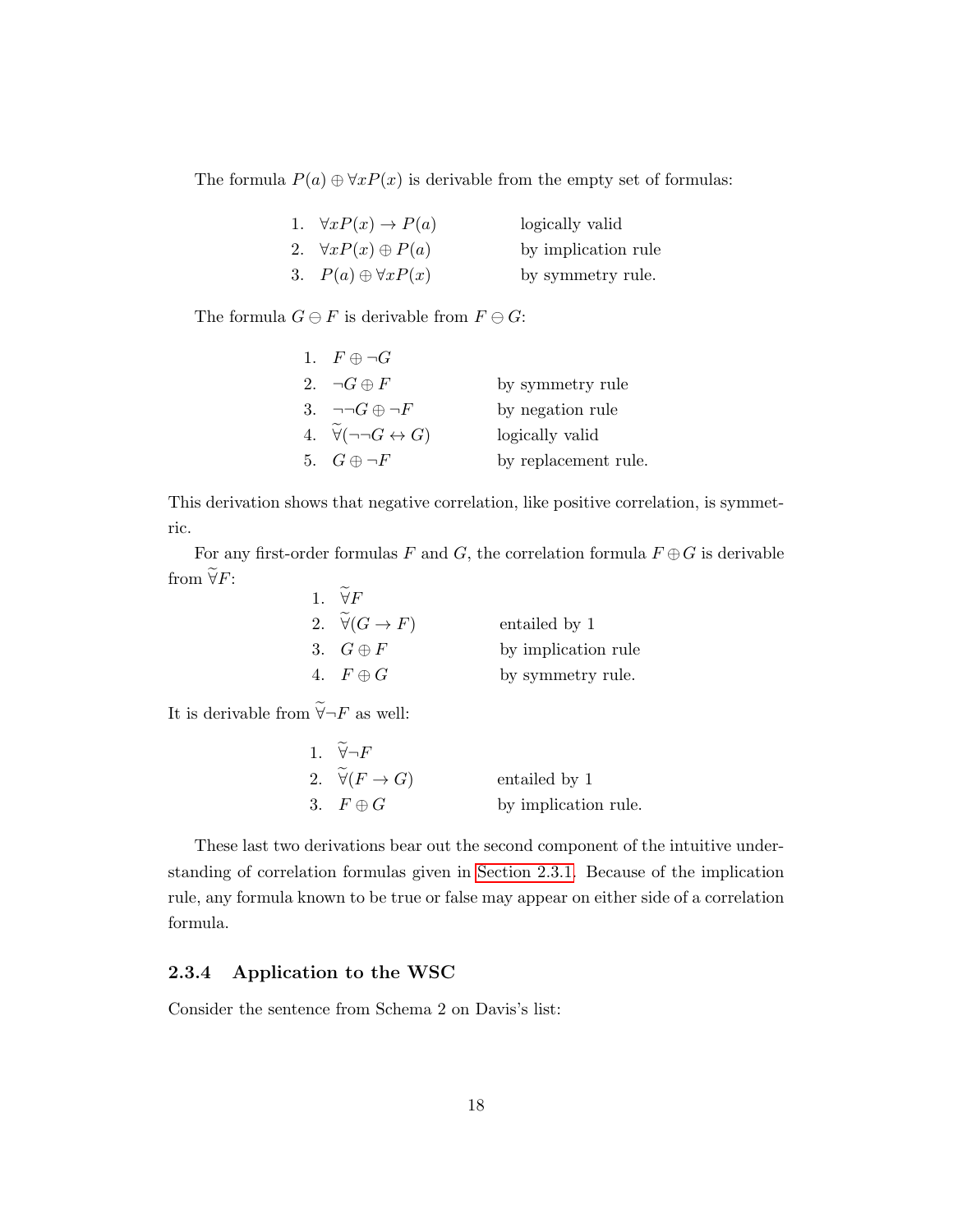The trophy doesn't fit into the brown suitcase because it's too small. What is too small?

We will justify the correctness of the answer the *suitcase* as follows. The phrase the trophy doesn't fit into the brown suitcase can be represented by the sentence  $\neg fit\_into(T, S)$ , with the presuppositions

- 1.  $trophy(T)$
- 2.  $suitase(S)$
- 3. brown $(S)$ .

The phrase the suitcase is too small can be represented by the sentence  $small(S)$ . We will show that the correlation formula

<span id="page-20-0"></span>
$$
\neg fit\_into(T, S) \oplus small(S) \tag{2.1}
$$

can be derived in the Correlation Calculus from the presuppositions 1–3 in combination with the following commonsense facts, which are assumed to be known to the hearer:

4.  $\forall x (suit case(x) \rightarrow physical\_object(x))$ 5.  $\forall x (physical\_object(x) \rightarrow (small(x) \leftrightarrow \neg large(x)))$ 6.  $\operatorname{fit}\nolimits$  into  $(x, y) \oplus \operatorname{large}(y)$ .

The derivation continues as follows:

| 7. $\neg large(S) \leftrightarrow small(S)$                                   | entailed by $2, 4$ , and $5$ |
|-------------------------------------------------------------------------------|------------------------------|
| 8. $\operatorname{fit}\nolimits$ into $(T, S) \oplus \operatorname{large}(S)$ | by substitution from 6       |
| 9. $\neg$ fit <sub>-</sub> into(T, S) $\oplus \neg large(S)$                  | by negation rule             |
| 10. $\neg \text{fit} \_into(T, S) \oplus \text{small}(S)$                     | by replacement rule.         |
|                                                                               |                              |

In Axiom 6 above,  $x$  and  $y$  are, intuitively, physical objects, and moreover  $y$  is a container. Our formulation may seem too strong because it does not incorporate these assumptions about the values of x and y. Note, however, that when x and y are not objects of appropriate types, the corresponding instance of Axiom 6 holds because at least one of the conditions  $\hat{f}$ *t* into(x, y), large(y) is known to be false.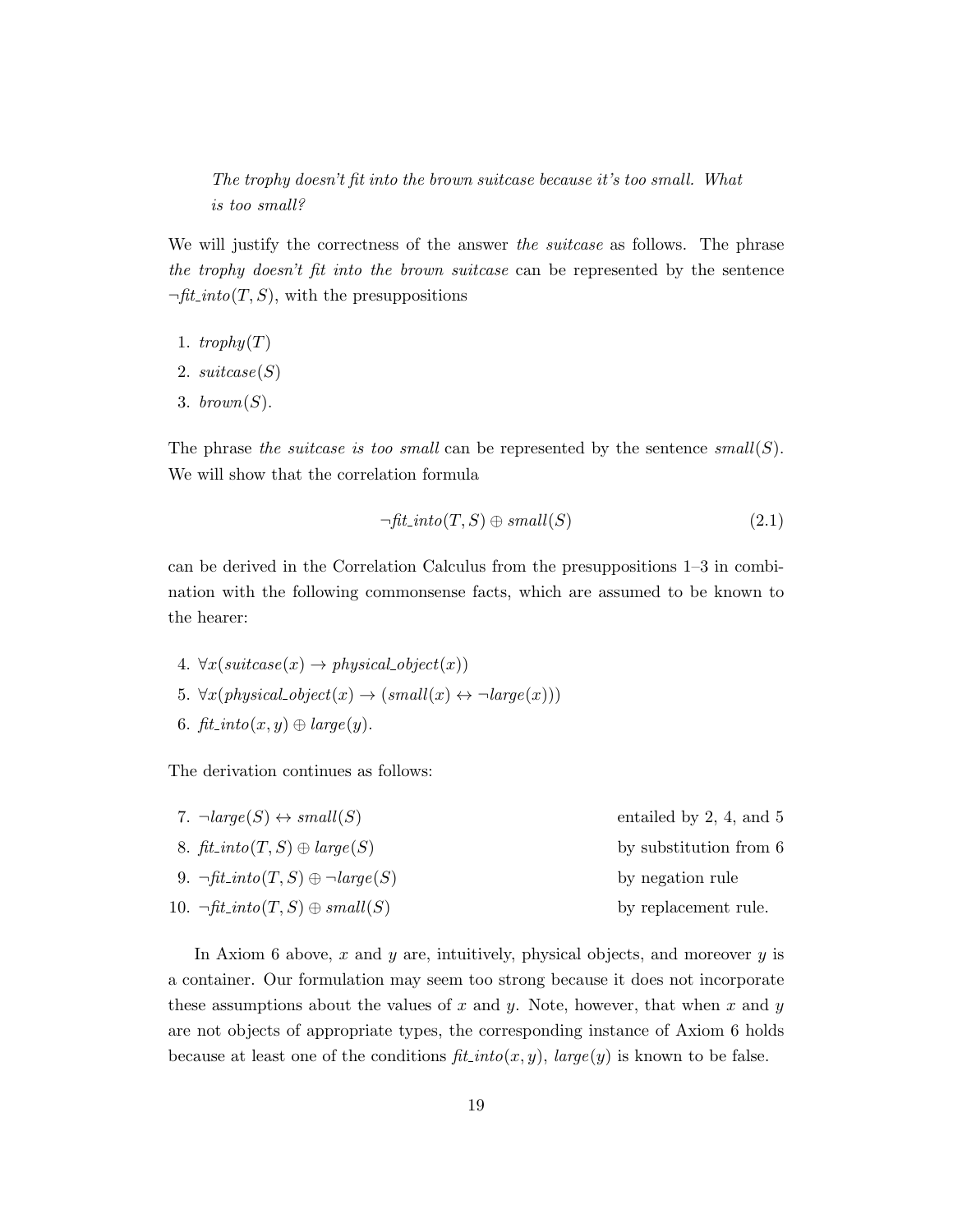The derivability of [\(2.1\)](#page-20-0) shows that

 $\neg fit\_into(T, S)$  is correlated with small(S) or at least one of  $\operatorname{fit}$ -into(T, S), small(S) is known to be true or false.

Since the formulas  $fit\_into(T, S)$  and  $small(S)$  are not known to be true or false, we can conclude that the sentences  $\neg \text{fit}\_into(T, S)$  and small(S) are indeed correlated.

Consider now the same example with the special word small replaced by the alternate word big:

The trophy doesn't fit into the brown suitcase because it's too big.

What is too big? The correctness of the answer the trophy can be justified in a similar way, with Axiom 6 replaced by the axiom

$$
\mathit{fit\_into}(x,y)\oplus \mathit{small}(x).
$$

#### <span id="page-21-0"></span>2.3.5 Obtaining Axioms

The Correlation Calculus is not itself a solution to the Winograd Schema Challenge. It is only a small piece of a much larger story. We see the Winograd Schema Challenge as involving three main problems:

- (i) Determining the nature of the requisite knowledge,
- (ii) Creating a database of this knowledge, and
- (iii) Applying this knowledge to anaphora resolution problems.

The Correlation Calculus is an approach for the third. However, it has implications for the first, in that it gives us a new representation language for certain kinds of knowledge.

The questions that remain are how to obtain this knowledge and what it should look like. One criticism of the approach in [Bailey](#page-67-0) *et al.* [\[2015\]](#page-67-0) is that the axioms we use in each example are tailored to the problem at hand. This is unfortunately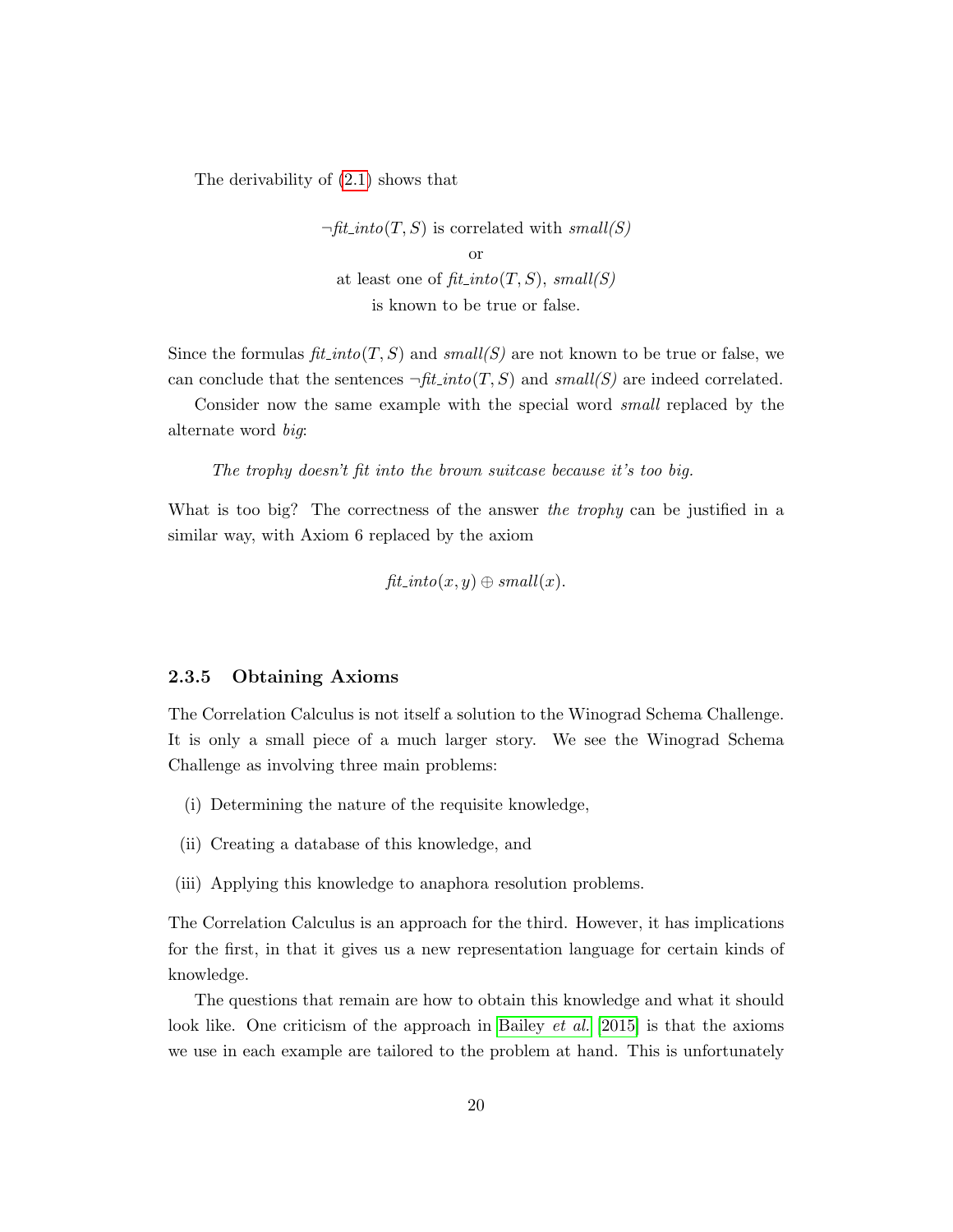necessary when demonstrating a new approach to problem (iii) independently of an approach to (ii), as we are doing, because databases of correlation formulas don't exist. (Another argument is that a project to gather this kind of knowledge is only justified once a use for it has been established.) Regardless of this issue, in a real system that uses the Correlation Calculus to solve WSC problems, we would not expect such tailor-made axioms to be available. Rather, what we hope is that the approach we outline can be used with axioms that are few or general enough to write down by hand or extract from data—i.e., the proofs from these axioms might be longer or more involved than in the examples we present. The only way to show this conclusively would be to do it, and that would be a project in itself.

Various groups have suggested ways to obtain from data the knowledge necessary for the WSC; it is possible that some of these approaches may be modified and adapted to the Correlation Calculus. See [Bailey](#page-67-0) et al. [\[2015\]](#page-67-0), [Levesque \[2014\]](#page-69-3), [Sharma \[2014\]](#page-69-5), [Budukh \[2013\]](#page-67-3), and [Sharma](#page-69-6) et al. [\[2015\]](#page-69-6) for discussions.

### <span id="page-22-0"></span>2.4 Discourse Representation Theory

While First-Order Logic can express a great deal of truth-conditional meaning, it falls short as a meaning representation language when it comes to the dynamics of discourse. Phenomena like anaphora, presupposition, and tense and aspect are difficult to account for using FOL. Discourse Representation Theory (DRT) was developed to ameliorate these difficulties (see [Kamp and Reyle \[1993\]](#page-68-7)). It is also seen as a representationalist language, that is, its basic units (called Discourse Representation Structures, or DRSs) in some sense represent the mental state of a participant of the discourse.

Since DRT was originally developed as a treatment of anaphora, it is particularly suited to our purposes in the Winograd Schema Challenge. Furthermore, if we wish to approach the problem of anaphora resolution in the Winograd Schema Challenge in a linguistically credible way—as the "explanation of a phenomenon" desired by [Levesque \[2014\]](#page-69-3)—we must develop our use of correlation in a framework that to the best of our knowledge represents the phenomenon faithfully. This is the capacity in which DRT will prove useful for our approach to the WSC.

DRT is an extensive system and a complete treatment is not possible even in a large volume, let alone this document. For this reason we will gloss over most of the details irrelevant to our use of the system. Furthermore, while we will be able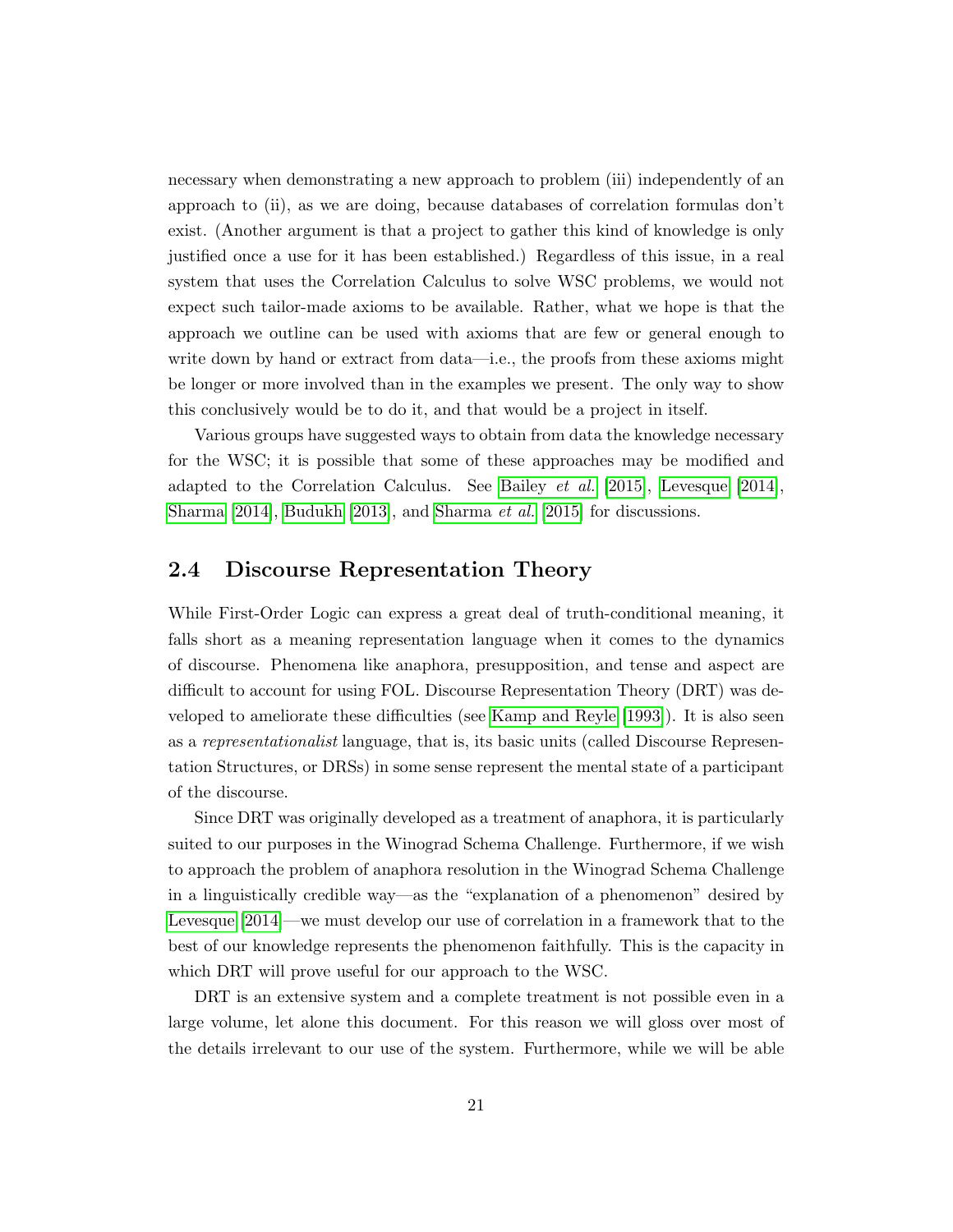to provide examples to illustrate some of the motivations behind the structure of DRT, fully justifying the system is something we leave to the extensive literature on the topic. On the whole, this section will follow the development of DRT in [Kamp](#page-68-7) [and Reyle \[1993\]](#page-68-7).

#### <span id="page-23-0"></span>2.4.1 Motivation for DRT

Discourse Representation Theory was originally motivated by two main problems that remained difficult under traditional FOL-based models of linguistic meaning. One is what is often called donkey anaphora, which is a phenomenon involving anaphoric reference that seems to violate the scoping restrictions of First-Order Logic. The other is a proper treatment of tense and aspect, particularly in light of the French *Passé Simple* and *Imparfait*, two distinct past tenses. The first is easier to explain, and we will illustrate it briefly here.

Donkey anaphora is the kind of reference that the word  $it$  makes in the following sentence:

<span id="page-23-1"></span>(4) If Pedro owns a donkey, then he beats it.

The problem is this: consider the following FOL representation of "Pedro owns a donkey."

```
\exists a \exists b (Pedro(a) \land donkey(b) \land own(a, b)).
```
By the "if–then" structure of [4,](#page-23-1) we would like this to be the antecedent of the conditional being expressed. But there we run into a problem:

<span id="page-23-2"></span>(5)  $\exists a \exists b (Pedro(a) \land donkey(b) \land own(a, b)) \rightarrow beat(a, b)$ 

The result is not what we want:  $a$  and  $b$  are free in the consequent of  $(5)$ , so they don't refer to Pedro or the donkey he owns in any meaningful way. A first-order formula that better approximates the apparent truth conditions of this sentence might look like:

<span id="page-23-4"></span>(6)  $\exists a (Pedro(a) \land (\forall b(donkey(b) \land own(a, b))) \rightarrow beat(a, b)))$ .<sup>[5](#page-23-3)</sup>

<span id="page-23-3"></span><sup>&</sup>lt;sup>5</sup>Under this interpretation, sentence [\(4\)](#page-23-1) has the same truth conditions as *Pedro beats every* donkey he owns. This interpretation is accepted in the literature, but in general a weaker reading of every is possible, where for example

Every man who has a nice suit will wear it to church tomorrow.

means that every such man will wear some such suit. The felicity of examples like this is debatable, but other examples involving generalized quantifiers like most seem to indicate that both the weak and strong readings are possible [\(Kanazawa](#page-68-8) [\[1994\]](#page-68-8)).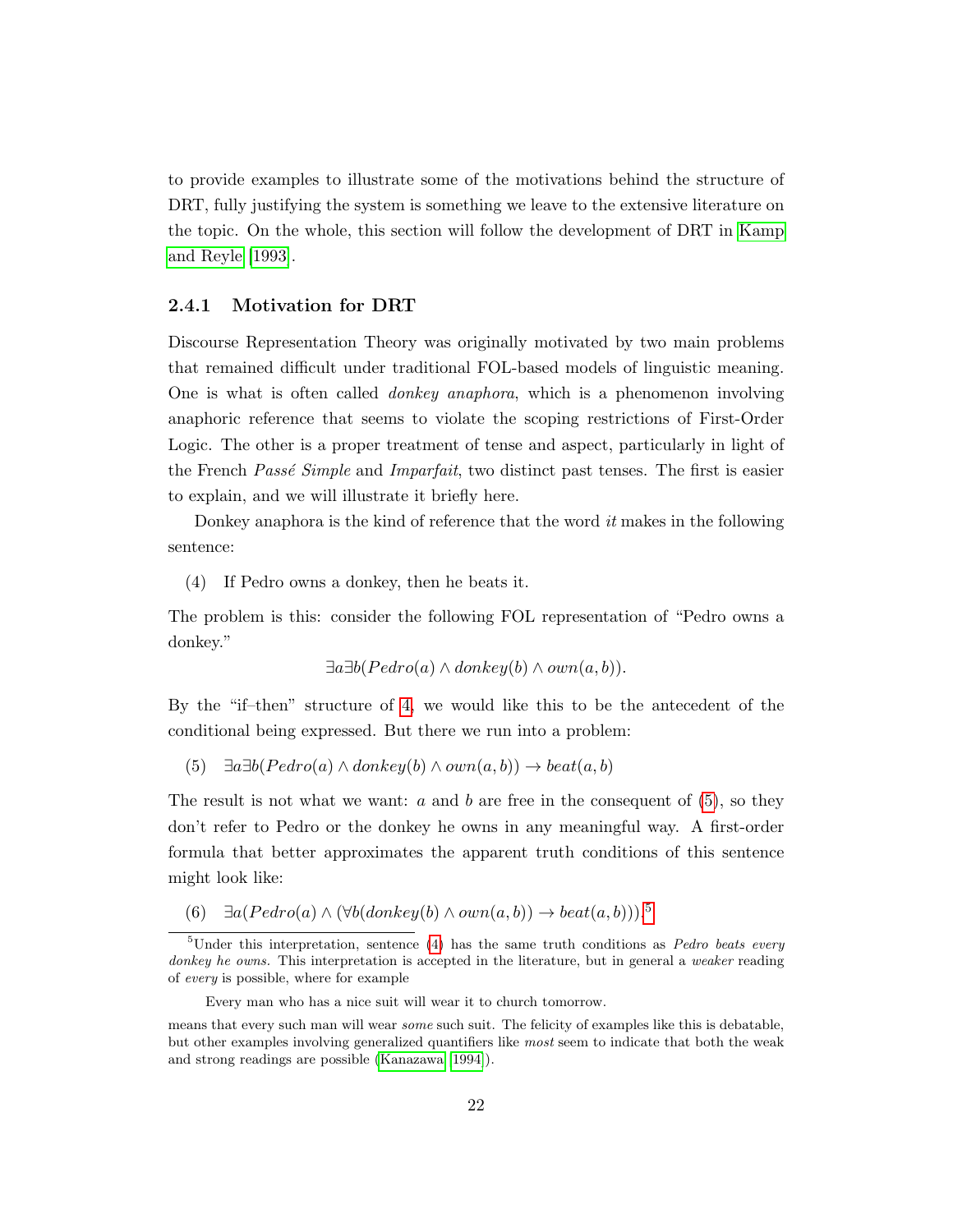But it's not straightforward how we would derive such a formula from the syntactic structure of [\(4\)](#page-23-1). The takeaway from this example is that variable scoping in natural language operates very differently from variable scoping in FOL, and that makes it difficult to see how the meanings of natural language sentences would compose together into a discourse. That's also not to mention other subtleties about this example: Why does Pedro appear under an existential but the donkey a universal? In what range of time is Pedro supposed to own the donkeys, and at what points of time is he supposed to be beating them? Discourse Representation Theory was developed to answer these kinds of questions.

The core departure DRT makes from a FOL-based approach is that it recognizes discourse as *dynamic*. As a discourse progresses, new entities and ideas are introduced, and these may serve as anchors for anaphoric reference, whether it means providing antecedents for pronouns or establishing the progression of time through a narrative. How exactly it does this will be made clear in the following sections.

#### <span id="page-24-0"></span>2.4.2 Formal Development

The language of DRT is the language of Discourse Representation Structures (DRSs) and DRS-Conditions. It has a model-theoretic semantics and a sound and complete calculus for its first-order fragment (see [Kamp and Reyle \[1996\]](#page-68-9)). In this section we will begin with overview of the basic syntax and semantics of DRT, as well as a brief discussion of event semantics, each to the extent to which it will be important in our application to establishing discourse coherence.

Syntax We begin with a vocabulary, which consists of:

- A set of names for individuals:  $John, Obama, \ldots$ <sup>[6](#page-24-1)</sup>
- A set of predicate constants of various arities:  $donkey^1, own^2, beat^2, \ldots$  etc.

The syntax of DRSs is defined with respect to a vocabulary V and a set R of dis*course referents*, which form a second alphabet disjoint from  $V$ . The DRS language is defined with respect to  $V$  and  $R$ , and its definition is co-recursive between DRSs and DRS-conditions. A DRS  $K$  confined to  $V$  and  $R$  contains:

<span id="page-24-1"></span> $6$ Depending on the particular way proper names are formalized, these are used differently. In our approach, they will appear in the same position as predicates—e.g.,  $Obama(x)$ —whereas for example, the Boxer system [\(Bos](#page-67-4) [\[2008\]](#page-67-4)) will use them in DRS-conditions like  $named(x, Obama)$ . In either case, the meaning is the same.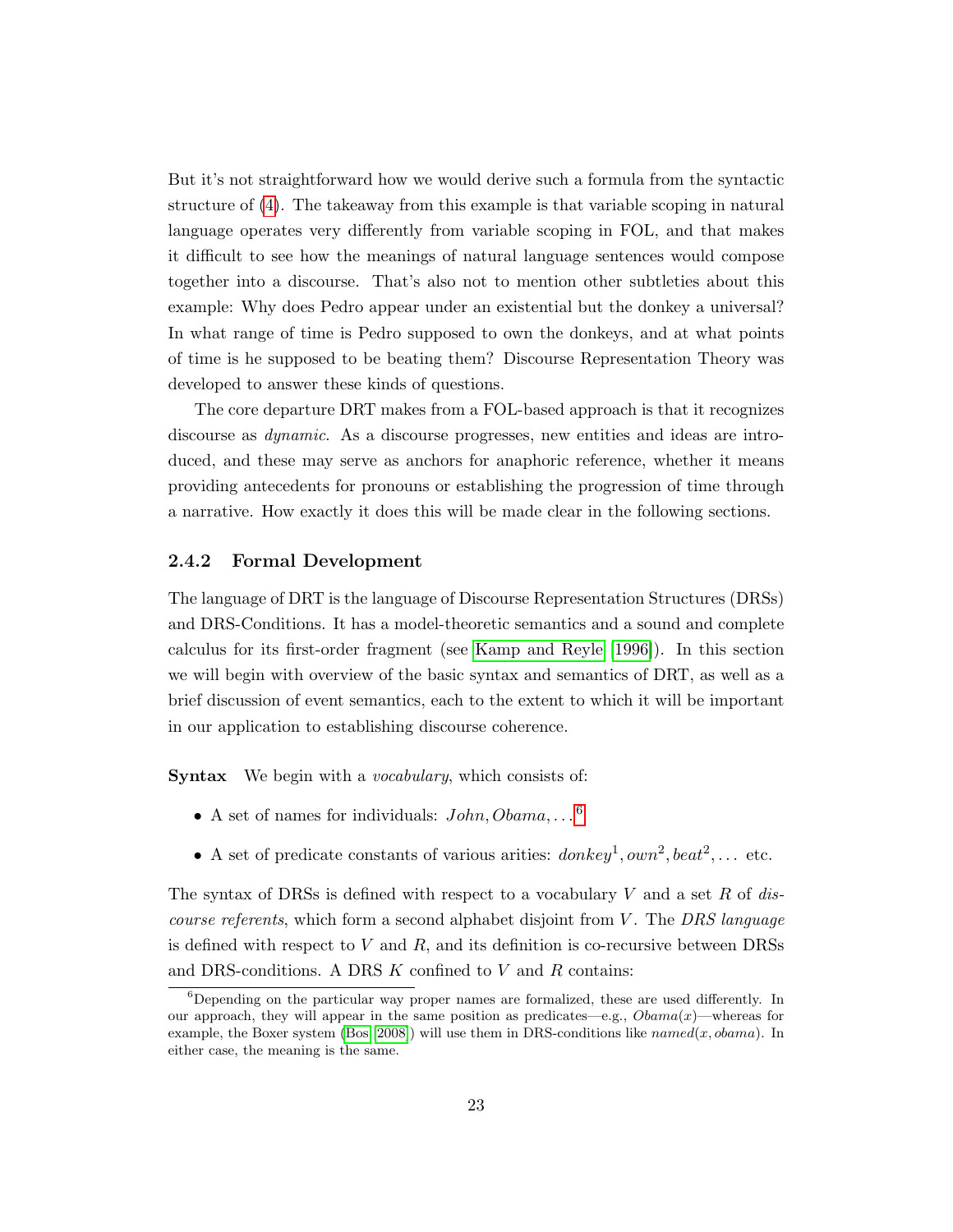- a subset of R, called the *universe* of the DRS, and
- a set of *DRS-conditions* confined to V and R.

DRS-conditions are of two types: *simple* and *complex*. A simple DRS-condition confined to  $V$  and  $R$  is one of the following:

- $x = y$ , where  $x, y \in R$ ,
- $\pi(x)$ , where  $x \in R$  and  $\pi$  is a name from V,
- $P(\overline{x})$ , where P is an n-ary predicate from V and  $\overline{x}$  is an n-tuple of elements of R.

Proper names are interpreted differently from predicates, in that they correspond to exactly one individual. A complex DRS-condition is one of several constructions on DRSs. Given two DRSs  $K_1$  and  $K_2$  confined to V and R, a complex DRS-condition confined to  $V$  and  $R$  is

- $\neg K_1$ , the *negation* of  $K_1$ ,
- $K_1 \Rightarrow K_2$ , the *conditional* construction, and
- $Q_x(K_1, K_2)$ , where Q is some quantifier and x is in the universe of  $K_1$ —called a duplex condition.

In a duplex condition as above,  $K_1$  is called the *restrictor* and  $K_2$  is called the nuclear scope. The first-order fragment of DRT can be fully expressed without the use of this kind of condition. More generally, DRT often includes treatments of generalized quantifiers like most, but that is not relevant to our current analysis.

For readability, DRSs are usually written in a "box notation." For example, the DRS with the right truth conditions for sentence [\(4\)](#page-23-1) would look something like

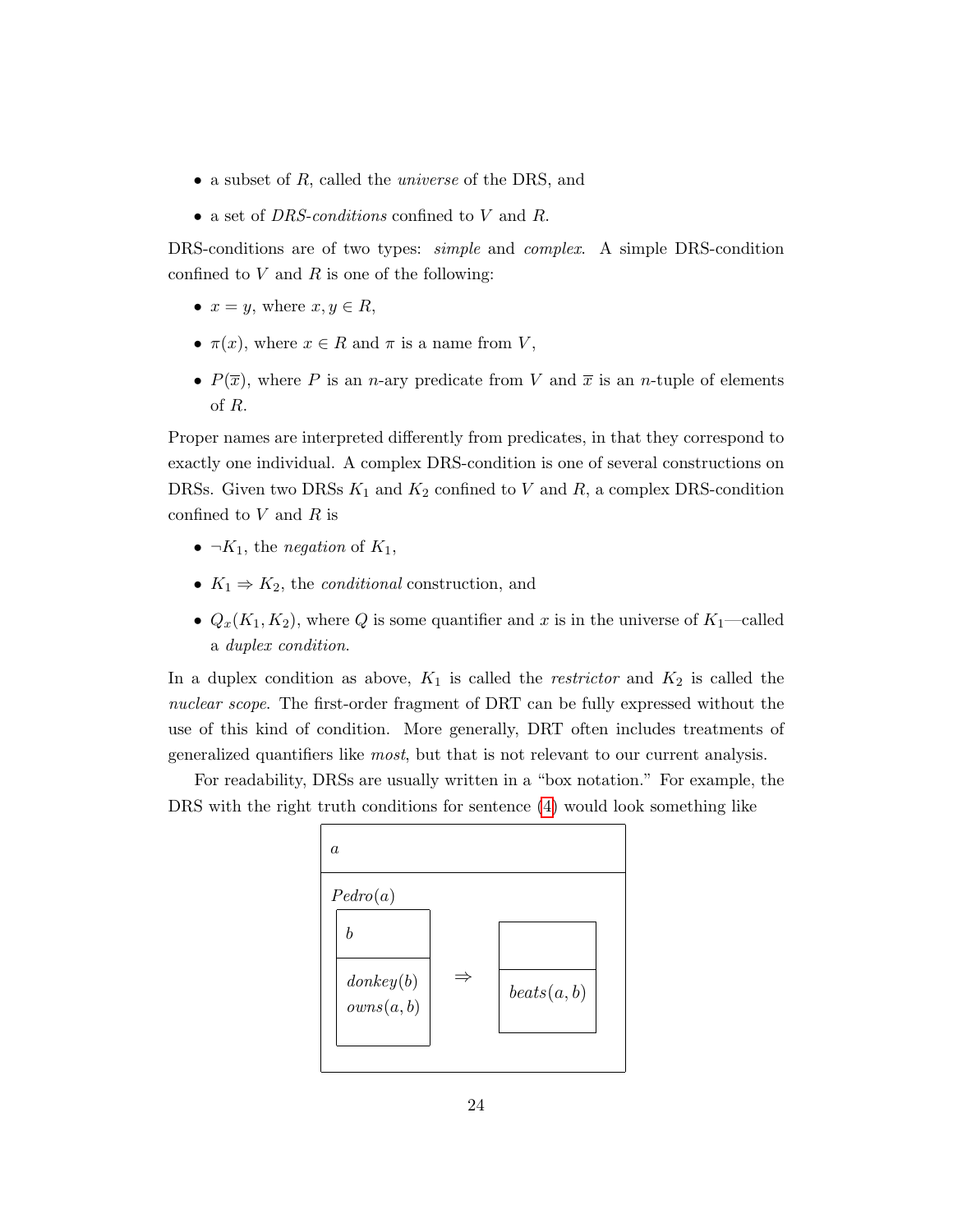Each box is a DRS. The section at the top of each box is its universe, and its DRS-conditions are listed in its body.

The list of DRS-conditions is to be understood conjunctively, i.e., a DRS asserts that all of its DRS-conditions hold. Intuitively, we may think of a discourse referent as a bound variable, bound where it appears in the universe of its DRS. It furthermore is understood to be existentially quantified. But then it might seem strange that a and b both appear in the consequent sub-DRS above, though they are not in its universe. This is where the difference between DRT and FOL begins to show. The scope of discourse referents is determined by the *accessibility* relation between DRSs.

Accessibility is the smallest relation satisfying the following conditions:

- Accesibility is reflexive and transitive.
- If  $K_2$  is part of a DRS-condition of  $K_1$ ,  $K_1$  is accessible to  $K_2$ .
- In  $K_1 \Rightarrow K_2, K_1$  is accessible to  $K_2$ .
- In  $Q_x(K_1, K_2)$ ,  $K_1$  is accessible to  $K_2$ .

The use of a discourse referent in a simple DRS-condition of  $K$  is bound if it appears in the universe of a DRS that is accessible to  $K$ . Otherwise, it is free. We call K a proper DRS if no discourse referents are free in K. This is analogous to being a closed formula, in that only a proper DRS has a semantics that assigns it a truth value.

There are a few other nuances of accessibility, but this is the major picture. Conditionals tell the main point of the story: if the antecedent of a conditional supposes the existence of some individual, the consequent has license to assume the existence of that individual and refer back to it.<sup>[7](#page-26-0)</sup> The accessibility relation provides a way to explicitly discuss the scoping and binding of discourse referents in DRT, and compare them to the constraints on anaphora and binding in natural language. Take, for example, the discourse

(7) Pedro does not have a donkey. #He beats it.<sup>[8](#page-26-1)</sup>

<span id="page-26-0"></span><sup>7</sup>This point may make it seem that in DRT, the conditional and universal quantifier may coincide. By some analyses, including the semantics we will give, this is true. This fact and the reasoning supporting it exhibit a parallel with the dependent product type (or Π-type) from dependent type theory, indicating a connection to the seemingly very different approach of type-theoretic semantics taken by [Ranta](#page-69-7) [\[1995\]](#page-69-7) and [Cooper](#page-67-5) [\[2005\]](#page-67-5).

<span id="page-26-1"></span><sup>&</sup>lt;sup>8</sup>Here the  $#$  mark is used to mark the sentence as semantically infelicitous.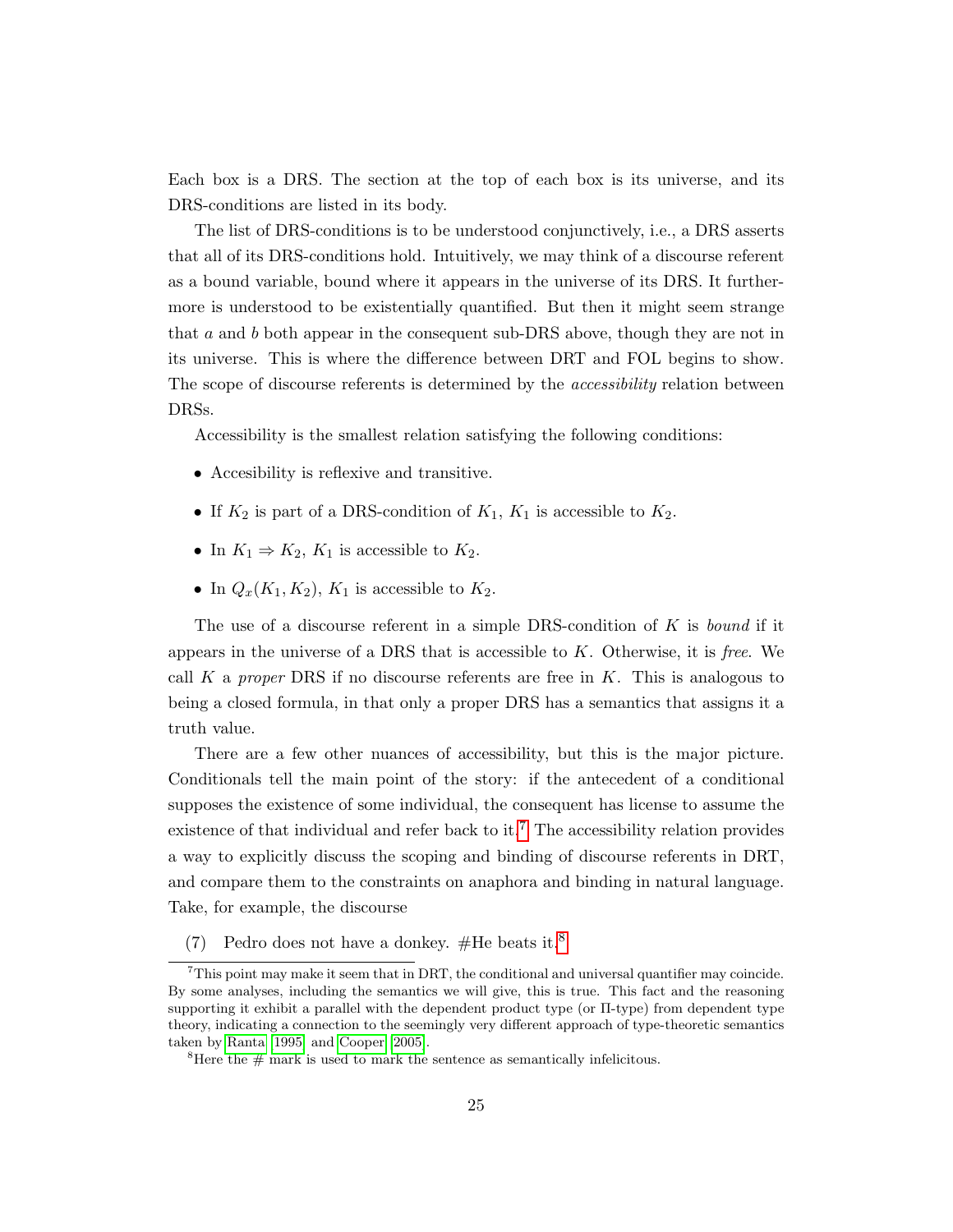We may try to translate it to the DRS



.

But here, b in  $beats(a, b)$  is free, in very much the same sense that it in he beats it is meaningless. The accessibility relation, in some sense, is meant to model the natural, logical constraints faced by binding and anaphoric reference in discourse.

The accessibility relation is not just a matter of syntax: discourse referents appearing outside of the DRS in whose universe they appear also need a well-defined semantics. In fact, this issue is where the formal model-theoretic semantics of DRT differs most from that of FOL. It uses *embedding functions*, which assign discourse referents to elements in the universe of the model, and pass them between DRSs in a way that corresponds exactly to the accessibility relation to ensure that every bound discourse referent will take a value when it is interpreted.

However, for a proper, finite DRS, there is another way to view their semantics.[9](#page-27-0) It turns out that the finite first-order fragment of DRT is in a certain sense isomorphic to FOL: There is a translation between proper DRSs and FOL sentences that preserves validity and entailment both ways. The exact semantics of DRT is not important in this work, but this translation is, and it also provides us an understanding of the semantics. So instead of fully developing the semantics of DRT, we will continue here with the translation to FOL.

<span id="page-27-0"></span><sup>&</sup>lt;sup>9</sup>A DRS is finite if its universe is finite, it has finitely many DRS-conditions, and all of its subordinate DRSs are finite. This is not part of the standard definition of DRSs, but this is the condition under which the correspondence to (finitary) FOL holds. For natural language discourse there is little reason to think we would need infinite DRSs.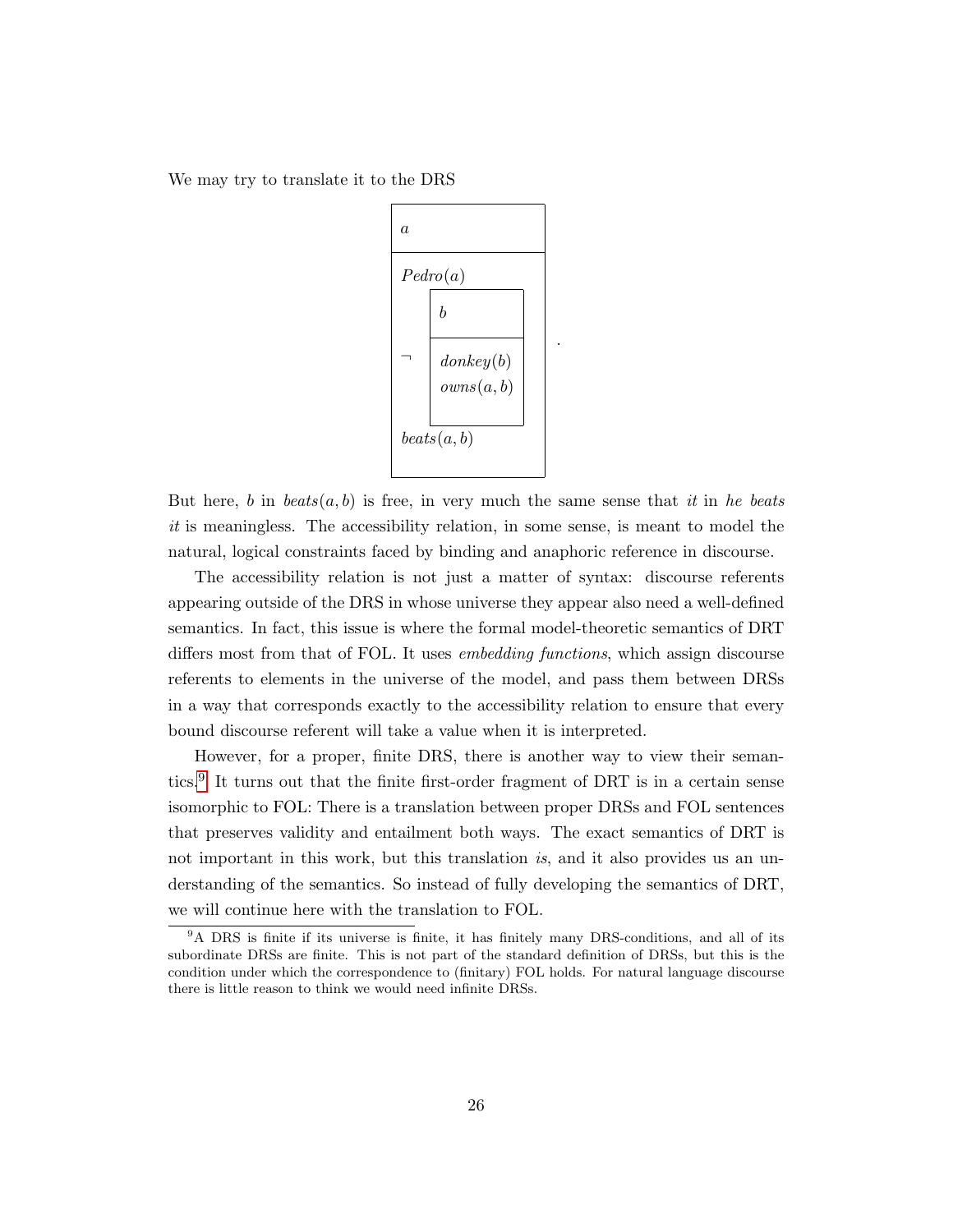#### <span id="page-28-0"></span>2.4.3 Translating from DRT to FOL

Let K be a proper finite DRS over V and R, with universe  $\{x_1, \ldots, x_n\} \subseteq R$  and DRS-conditions  $\{\gamma_1, \ldots, \gamma_m\}$ . Then the *translation* [[K]] of K is a first-order formula over a signature with the predicate constants from  $V$ , the names from  $V$  as object constants, and no function constants. It reads

$$
\exists x_1 \ldots \exists x_n \bigwedge_{i=1}^m [[\gamma_i]].
$$

For a DRS-condition  $\gamma$ , its *translation* [[ $\gamma$ ]] is defined as follows.

- If  $\gamma$  is an instance of a linguistic predicate-argument structure, such as a hit **b**, then  $\left[\left[\gamma\right]\right]$  will be its corresponding first-order formula under the assumed correspondence between predicate-argument structures and predicates in the signature, e.g.,  $hit(a, b)$ .
- If  $\gamma$  is  $\pi(a)$ , where  $\pi$  is a name in V and  $a \in R$ , then  $[[\gamma]]$  will be the formula  $a = \pi^{10}$  $a = \pi^{10}$  $a = \pi^{10}$
- If  $\gamma$  is some other simple DRS-condition, then  $[[\gamma]]$  is simply the string  $\gamma$ , which is a valid first-order formula.
- If  $\gamma$  is of the form  $\neg K', [\gamma]]$  is the formula  $\neg [[K']]$ .
- If  $\gamma$  is of the form  $K_1 \Rightarrow K_2$ , let  $\{y_1, \ldots, y_j\}$  be the universe of  $K_1$  and  $\{\delta_1, \ldots, \delta_k\}$  be its DRS-conditions. Then  $[[\gamma]]$  is

$$
\forall y_1 \ldots \forall y_j((\bigwedge_{i=1}^k [[\delta_i]]) \rightarrow [[K_2]]).
$$

#### <span id="page-28-1"></span>2.4.4 The Syntax-Semantics Interface

An theory of the semantics of natural language would not be very useful without an account of how logical forms may be derived from an utterance. There are multiple ways to construct DRSs from discourse [\(Blackburn and Bos \[1999\]](#page-67-6)), but we will focus on the top-down method outlined by [Kamp and Reyle \[1993\]](#page-68-7), which constructs a DRS from one or more syntax trees by the application of *construction rules* on

<span id="page-28-2"></span> $10$ In this formula, a will be a bound variable. It will have been bound by an existential quantifier introduced in the translation of the DRS in whose universe a appeared.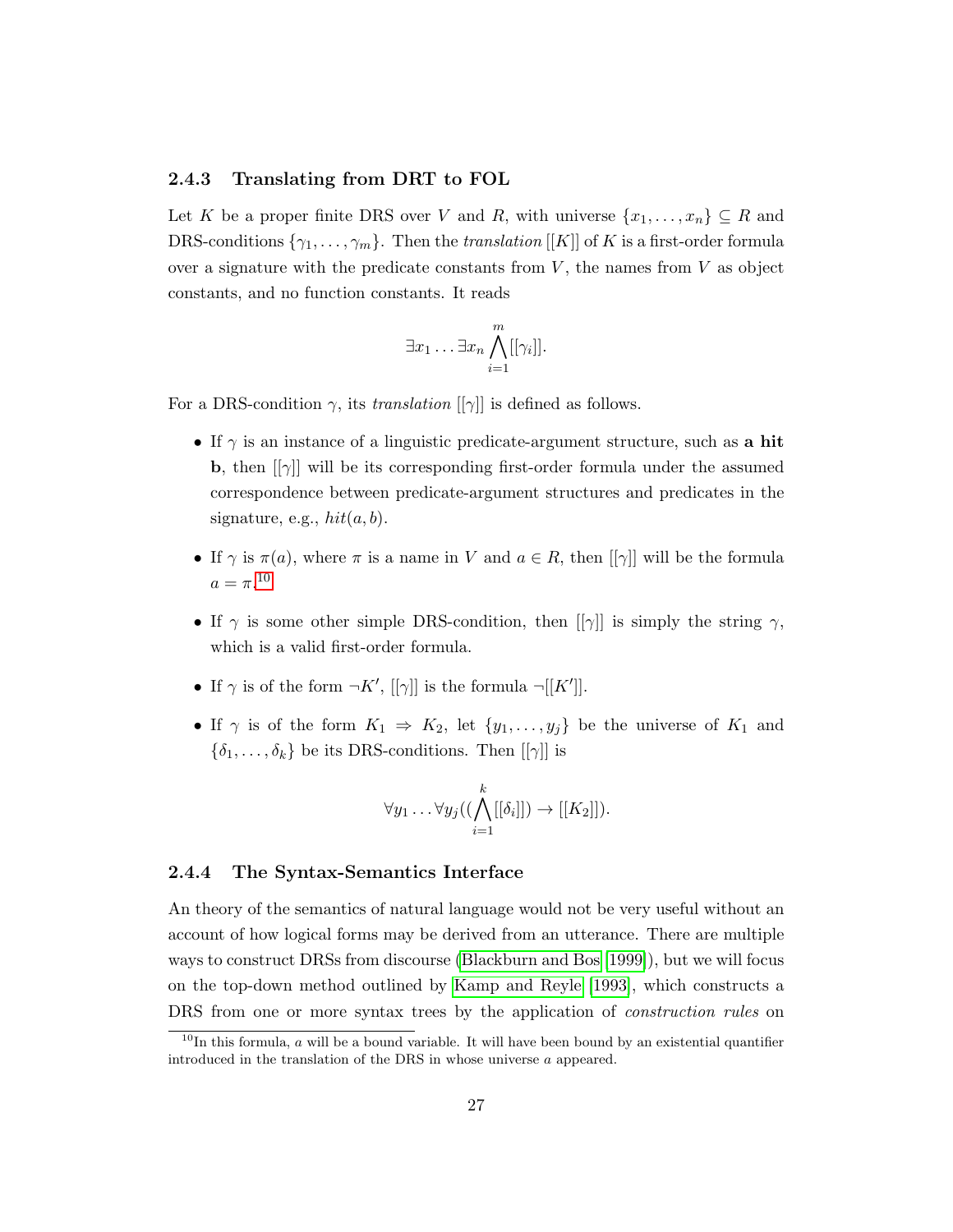instances of *triggering configurations* in the trees. Their approach also makes use of a certain form of Generalized Phrase Structure Grammar [\(Gazdar](#page-68-10) et al. [\[1985\]](#page-68-10)), and we will use parse trees from this grammar, but the particular choice of syntactic formalism is immaterial. [Kamp and Reyle \[1993\]](#page-68-7) said it best:

[W]e have stayed aloof from the question whether our rules capture the deeper syntactic regularities which a self-respecting syntactician would see it as his primary duty to discover. We believe, however, that such expedience is fairly harmless. For all existing experience with the semantic theory we present here suggests that it can be easily adapted to fit a theory of syntactic form which does justice to the issues that make syntax an important and fascinating subject in its own right.

To illustrate the process, we will use the discourse

<span id="page-29-0"></span>(8) If Pedro owns a donkey, then he beats it.

The (greatly simplified) syntactic analysis we will use is as follows:



The DRS Construction Algorithm incrementally converts a discourse like the above into its DRS representation by the repeated application of construction rules to the sentences in sequence.

Each construction rule consists of a set of triggering configurations and a procedure. The triggering configurations are schemas of parse tree fragments, and the procedure is a series of operations that change the DRS and the tree, using information from an instance of one of the triggering configurations.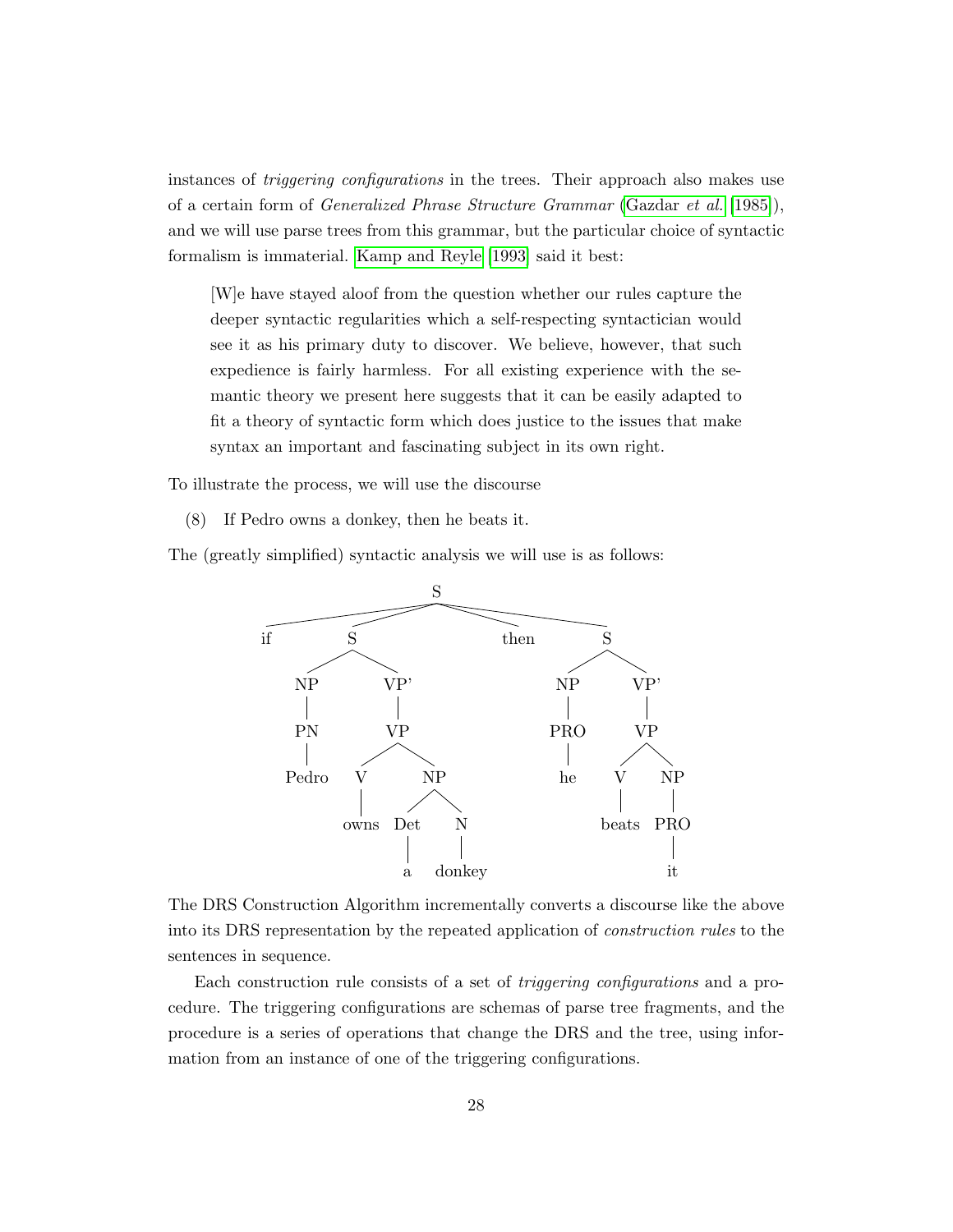To analyze [item 8,](#page-29-0) we will need several construction rules.

(9) Construction Rule CR.PN (Proper Names).

Triggering Configurations.



#### Procedure.

- (i) Introduce a new discourse referent into the universe of the outermost DRS. Call it  $u$ .
- (ii) Let Name be the proper name referenced in the triggering configuration. Add the condition  $Name(u)$  to the condition set of the outermost DRS.
- (iii) In the tree with the triggering configuration, replace the subtree rooted at the NP node in the triggering configuration with  $u$ .
- (10) Construction Rule CR.PRO (Pronouns).

Triggering Configurations.



Procedure (non-deterministic).

- (i) Introduce a new discourse referent into the universe. Call it  $u$ .
- (ii) In the tree with the triggering configuration, replace the subtree rooted at the NP node in the triggering configuration with  $u$ .
- (iii) Add a new condition of the form  $u = \alpha$  where  $\alpha$  is some non-deterministically chosen accessible discourse referent.
- (11) Construction Rule CR.ID (Indefinites).

Triggering Configurations.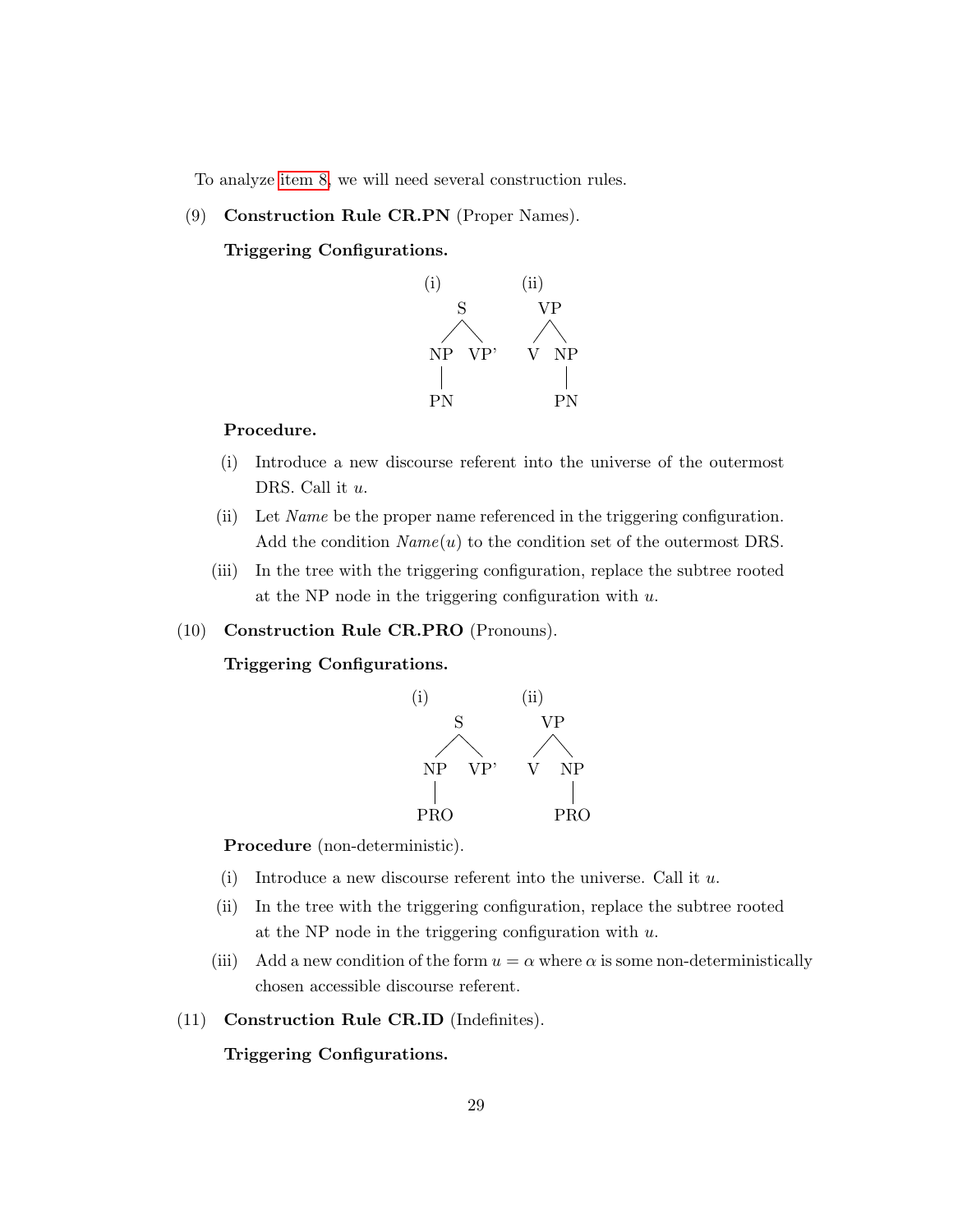

#### Procedure.

- (i) Introduce a new discourse referent into the universe. Call it  $u$ .
- (ii) In the tree with the triggering configuration, substitute  $u$  for



- (iii) Add a new condition of the form  $[N](u)$ ,<sup>[11](#page-31-0)</sup> where  $[N]$  is the noun appearing under the N node.
- (12) Construction Rule CR.COND (Conditionals).

Triggering Configurations.



Procedure. Replace the condition containing the triggering configuration by



.

In the intermediate stages of DRS construction, the object we are working with may not strictly be a DRS, in the sense that it contains some reducible conditions

<span id="page-31-0"></span> $11$ This is slightly different from the rule in [Kamp and Reyle](#page-68-7) [\[1993\]](#page-68-7), which sets up a new condition to be picked up later by the lexical insertion rule. This complication is used to deal with relative clauses, which are not relevant to our analysis, so we will slightly simplify it.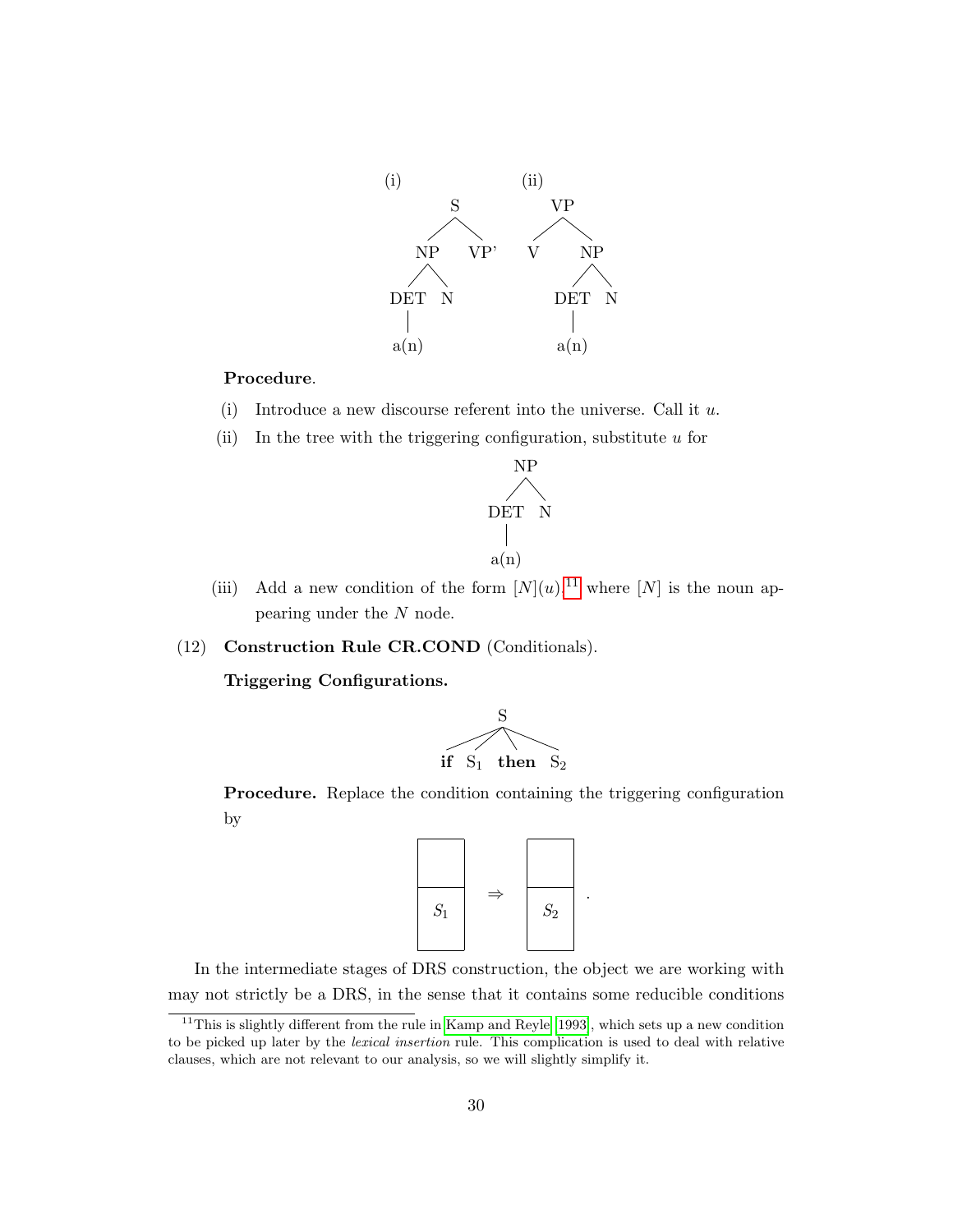that do not have an exact semantics. We will gloss over this fact and call it a DRS anyway.

Using these rules, we process the discourse [\(8\)](#page-29-0) as follows. We begin by adding the syntactic analysis to the DRS:



First we apply CR.COND to get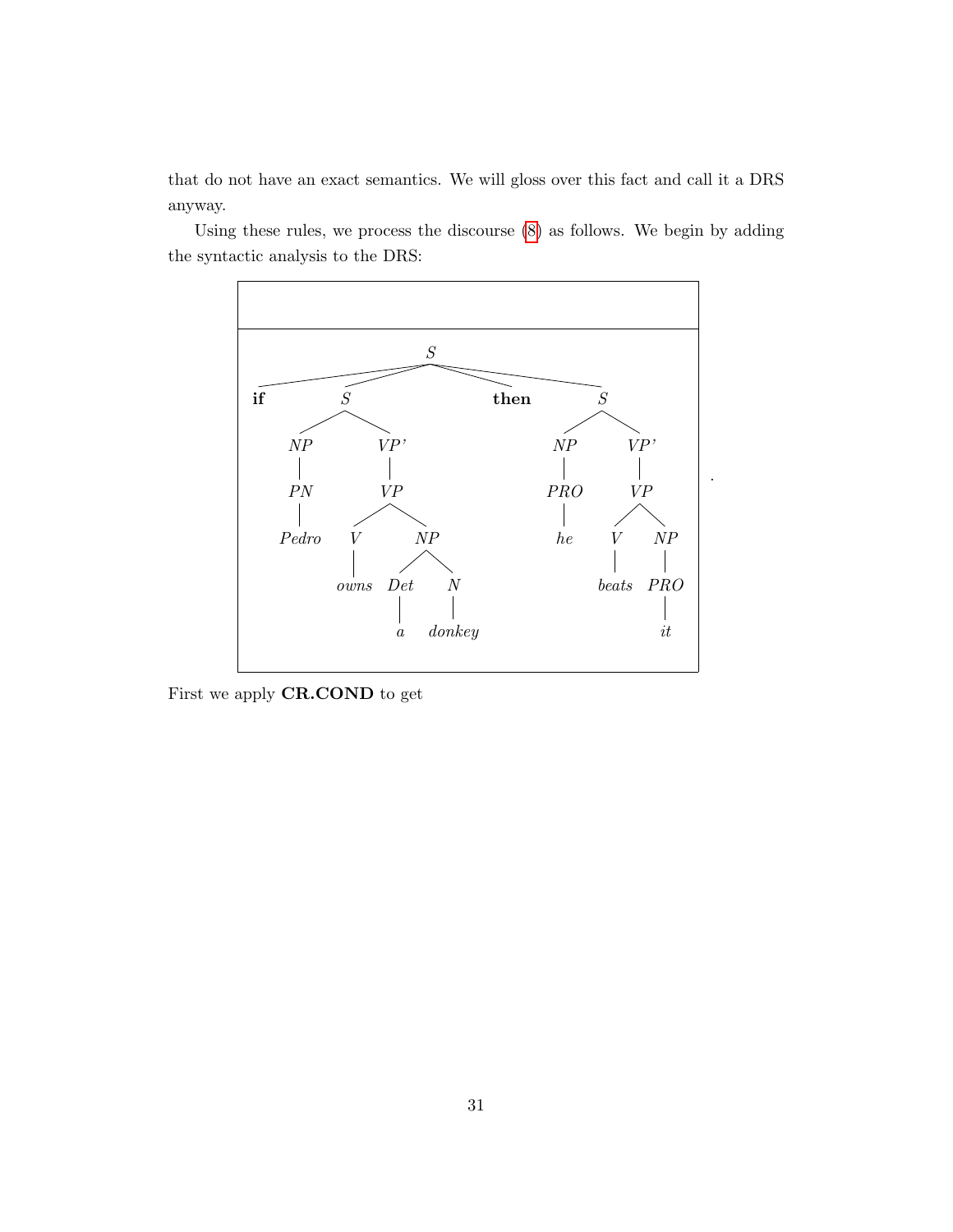

which establishes the conditional structure of the proposition. Next,  $\mathbf{C}\mathbf{R}\text{-}\mathbf{P}\mathbf{N}$  gives us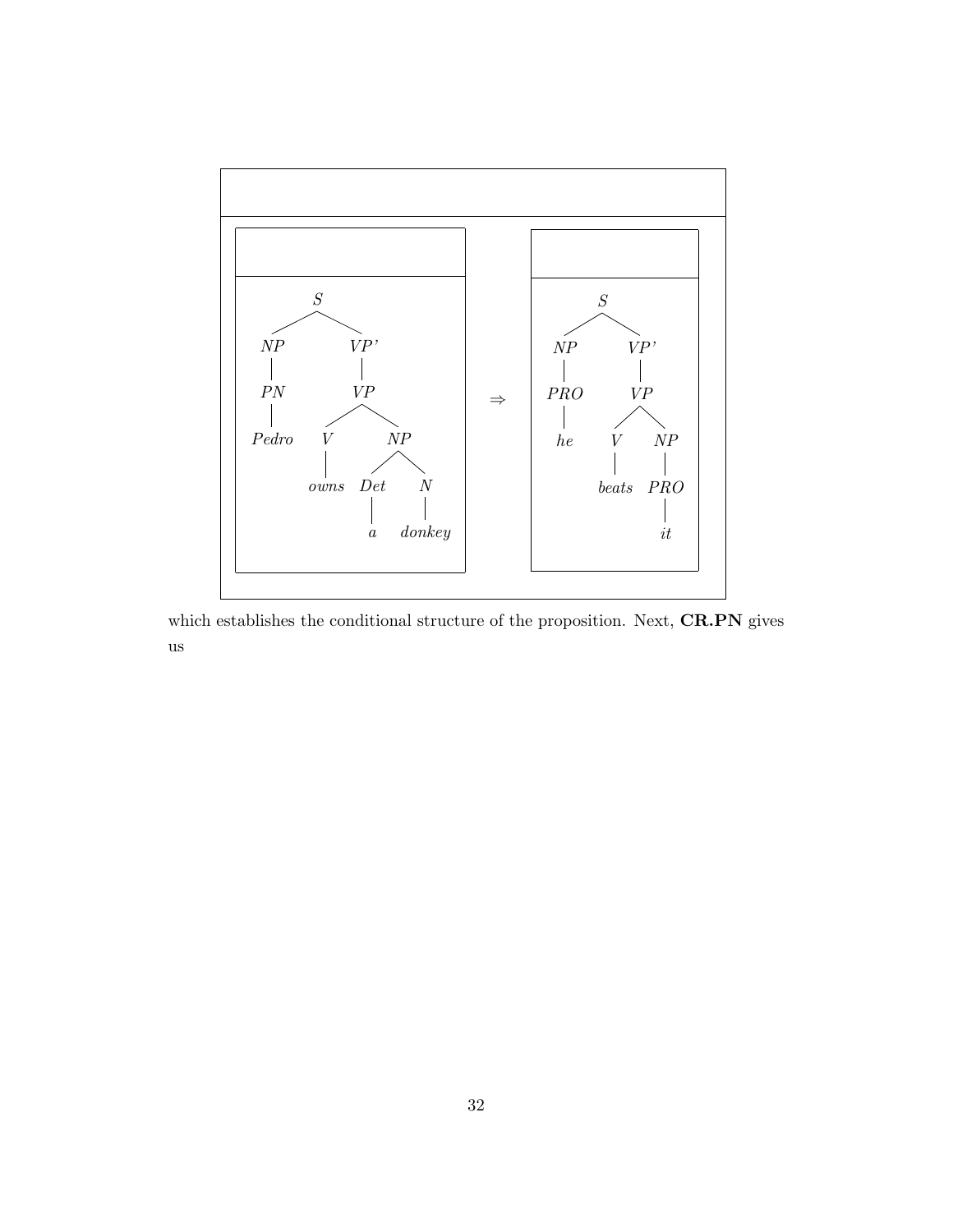

where the discourse referent for Pedro was put in the outer DRS because it is a proper name. Next, an application of CR.ID yields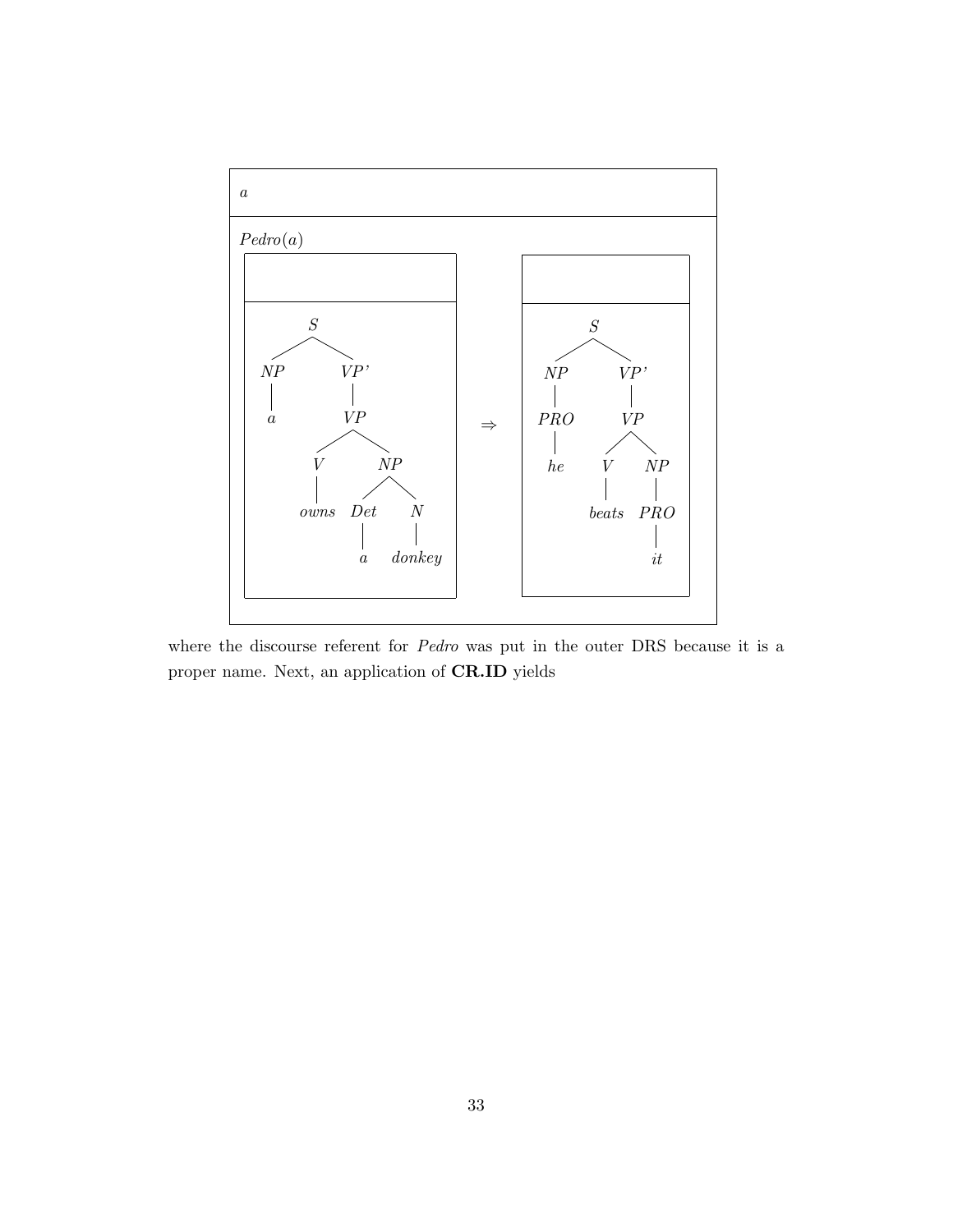

so the phrase a donkey is interpreted as introducing the existence of a donkey under the scope of the original  $if.$ <sup>[12](#page-35-0)</sup>

The last condition in the antecedent DRS—in the form of a syntactic tree is irreducible, and must be interpretable as something like an atomic formula in the vocabulary underlying our DRS language. To facilitate this, in DRT, we assume a faithful embedding from predicate-argument structures of verbs into the set of predicates in the vocabulary. We then identify the irreducible syntactic trees corresponding to instances of these predicate-argument structures with atomic formulas according to that embedding. So it would be equivalent—and perhaps more transparent—to write the condition as

#### $own(a, b)$ .

<span id="page-35-0"></span><sup>&</sup>lt;sup>12</sup>DRT acknowledges that there may also be scope ambiguities with indefinites, i.e., in general, an indefinite may be able to scope out of a negation or conditional. This may be modeled in the syntactic analysis, as in the *quantifier raising* approach of [Heim and Kratzer](#page-68-11) [\[1998\]](#page-68-11). Another way this is modeled is in the *singular* interpretation of indefinites, where the indefinite is made to scope to the outermost DRS [\(Kamp and Reyle](#page-68-7) [\[1993\]](#page-68-7)).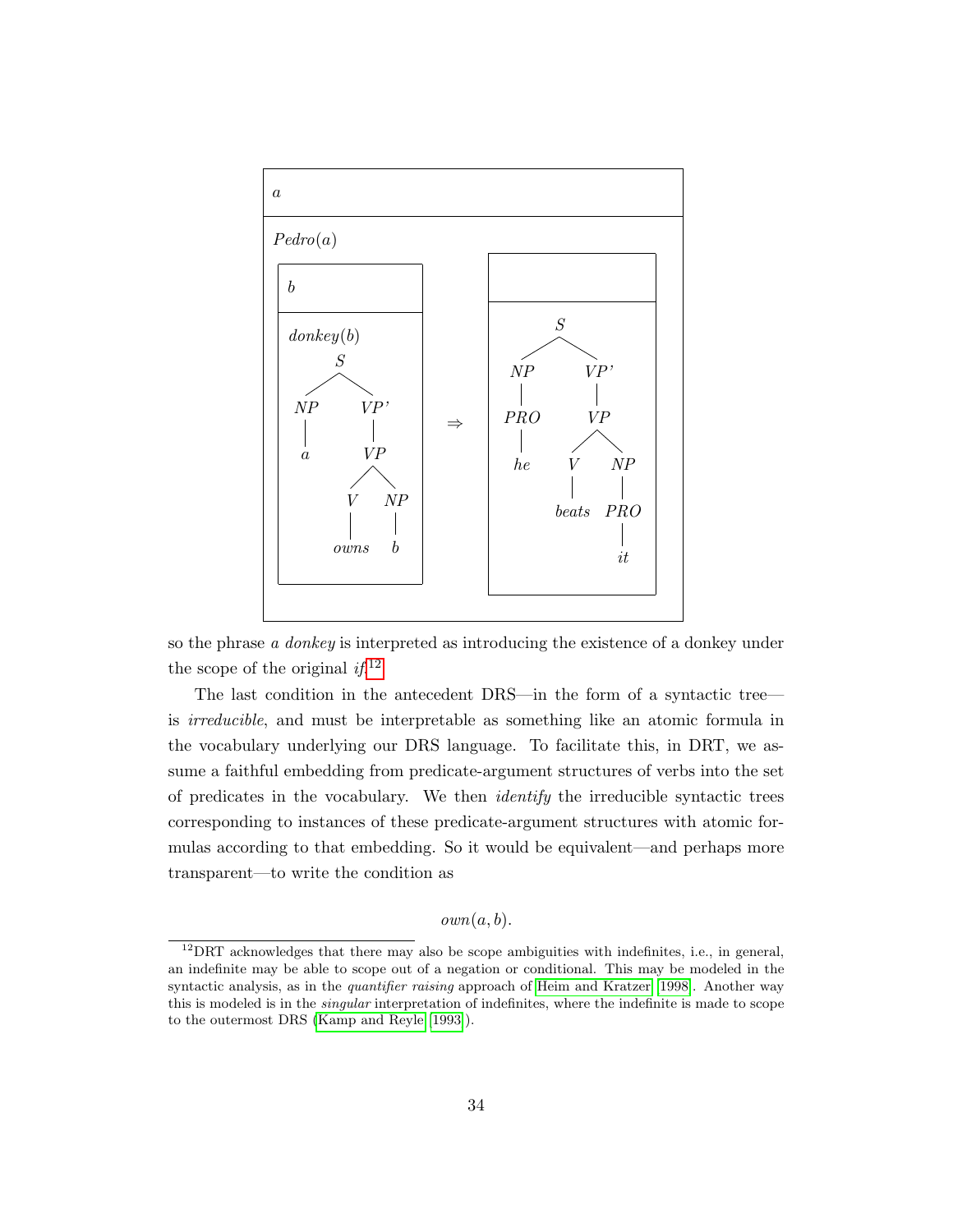But for brevity (and clarity when we introduce event semantics in [Section 2.4.5\)](#page-38-0) we will follow [Kamp and Reyle \[1993\]](#page-68-7) and abbreviate the condition simply as **a own b**.

Finally, two applications of **CR.PRO** yield the final result (using the new shorthand):

<span id="page-36-0"></span>

In principle these steps are nondeterministic and the new referents c and d could have been chosen to equate with different antecedents. It happens that, due to binding and agreement constraints in English, this particular discourse is completely unambigious—the antecedents can be decided on those grounds alone. But in general, and particularly in the Winograd Schema Challenge, this information will not be enough. The question of how to make this choice is left unanswered in the construction algorithm. Indeed, the question of how to choose the antecedent is the primary one of this work, and of the Winograd Schema Challenge. But since we are just presenting the construction algorithm in this section, we've gone the route of angelic nondeterminism.

There are many more construction rules, dealing with more complicated phenomena like quantification, plurals, tense and aspect. More yet would be necessary for a broad-coverage system. The system Boxer uses a different DRS construction method [\(Bos \[2008\]](#page-67-4)). But the top-down system we present, which is used in [Kamp](#page-68-7) [and Reyle \[1993\]](#page-68-7), is sufficient for our purposes with the Correlation Calculus and the Winograd Schema Challenge.

To understand our results a little better: it's easy to see from the translation to FOL that the DRS [\(13\)](#page-36-0) is equivalent to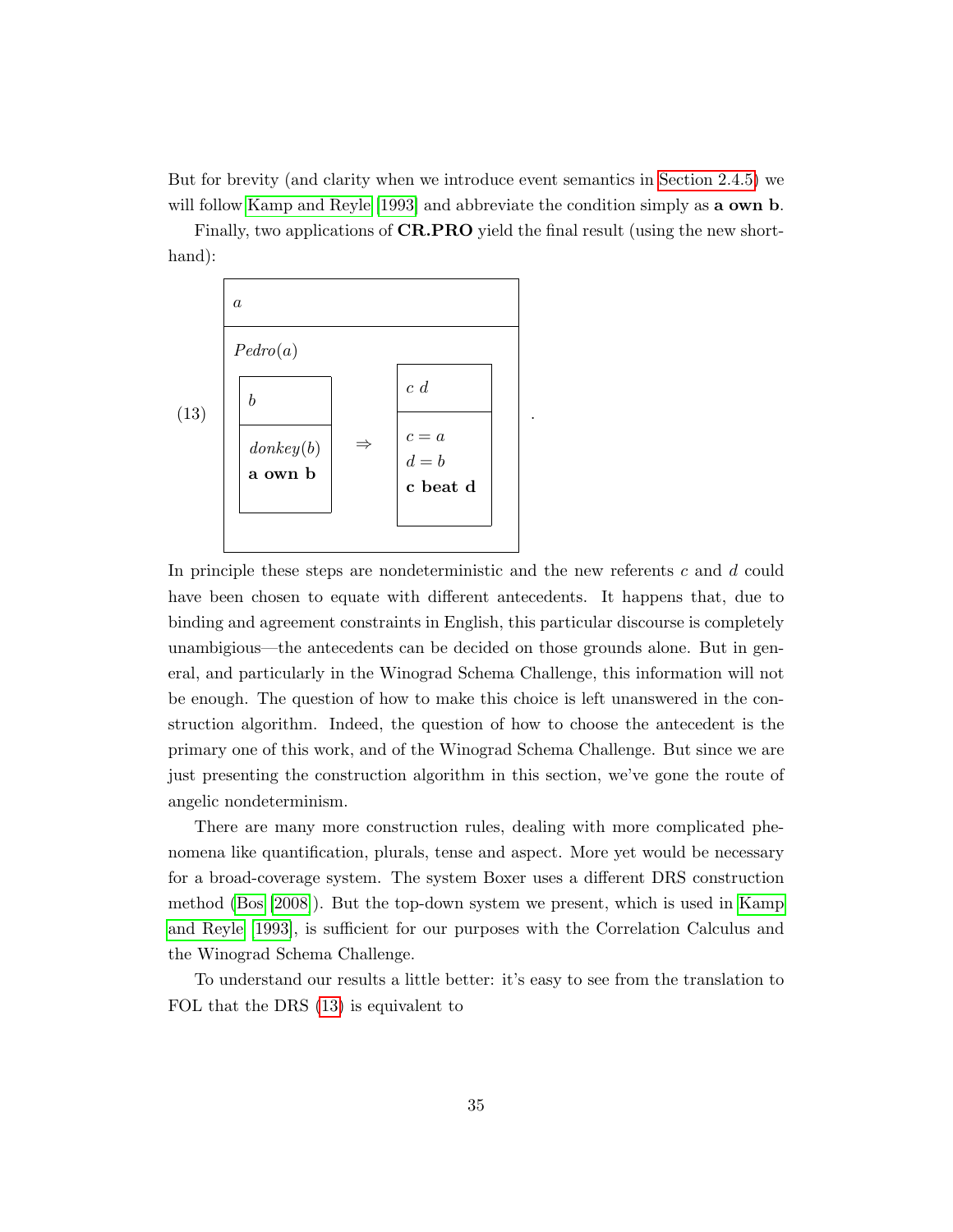

which translates to FOL as

 $\exists a (Pedro(a) \land \forall b ((donkey(b) \land own(a, b)) \rightarrow beat(a, b))).$ 

This is exactly the formula [\(6\)](#page-23-4) given in the motivation for DRT.

We now present the construction algorithm in full.

(14) Algorithm (DRS Construction).

Input. Syntactic analyses for one or more sentences that, in sequence, comprise a discourse.

Output. A proper Discourse Representation Structure serving as a logical form of the input discourse's syntactic analysis.

Procedure (nondeterministic).

- (i) Begin with an empty DRS.
- (ii) Place the syntactic analysis of the first unprocessed sentence into the DRS.
- (iii) Apply construction rules to reducible conditions in the DRS until all of the conditions are irreducible.
	- If there are multiple triggering configurations in a reducible condition, apply the rule to the highest one first. If there is a tie, nondeterministically break it.
	- If there are multiple reducible conditions, nondeterministically choose one to reduce.

Note that the application of construction rules also may have nondeterministic results.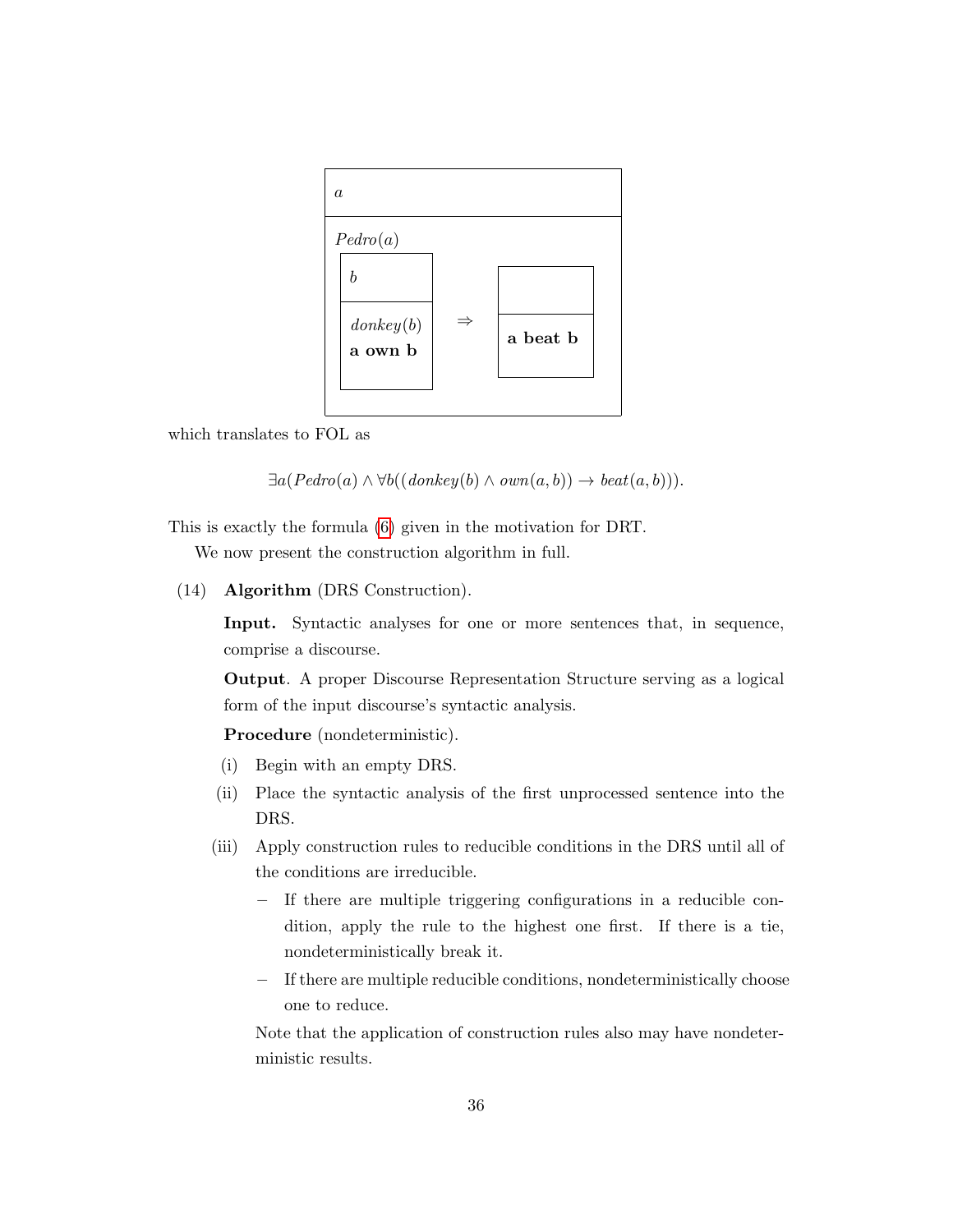(iv) Repeat from (ii) until there are no more sentences to be processed.

Note that the result of step (iii) will always strictly be a DRS in the sense that all of its conditions are irreducible. So when this algorithm terminates, the result will be a DRS, under the assumption that the set of construction rules can always reduce the syntactic analyses of the discourse to DRS-conditions and (linguistic) predicate-argument structures.

#### <span id="page-38-0"></span>2.4.5 Event Semantics

The account above could answer the question of donkey anaphora, but it left tense and aspect, and temporal reference generally, untouched. This side of DRT draws on the notion of event semantics, which will play a role in relating the Correlation Calculus to DRT.

At the core of our approach is acknowledging that positive and negative correlation, as rhetorical relations, may be expected to hold between certain statements in a coherent discourse. In order to extract correlation formulas from DRS representations, we need some way of representing, on a very basic level, the rhetorical structure of the discourse in question. The way we will manage to do that is by acknowledging that clauses fundamentally refer to events and states. This will facilitate the use of correlation within DRT, but it may have beneficial side-effects in resolving temporal reference as well (see [Chapter 5\)](#page-61-0).

Event semantics begins with [Davidson \[1967\]](#page-67-7), who suggested that events should be reified in FOL descriptions of natural language meaning. Instead of representing a hit b as the proposition

 $hit(a, b),$ 

it might be

$$
\exists e(hit(e, a, b)).
$$

This has the advantage that other aspects of the event—such as the time at which it occurred—may be included in the formula or not:

$$
\exists t \exists e (hit(e, a, b) \land time(e, t) \land midnight(t))
$$

is a simple example of how temporal information may be added to the above formula. In this case, Davidson argued, the deduction that a hit b from a hit b at midnight can be done by the inference rules of predicate logic. How exactly one proceeds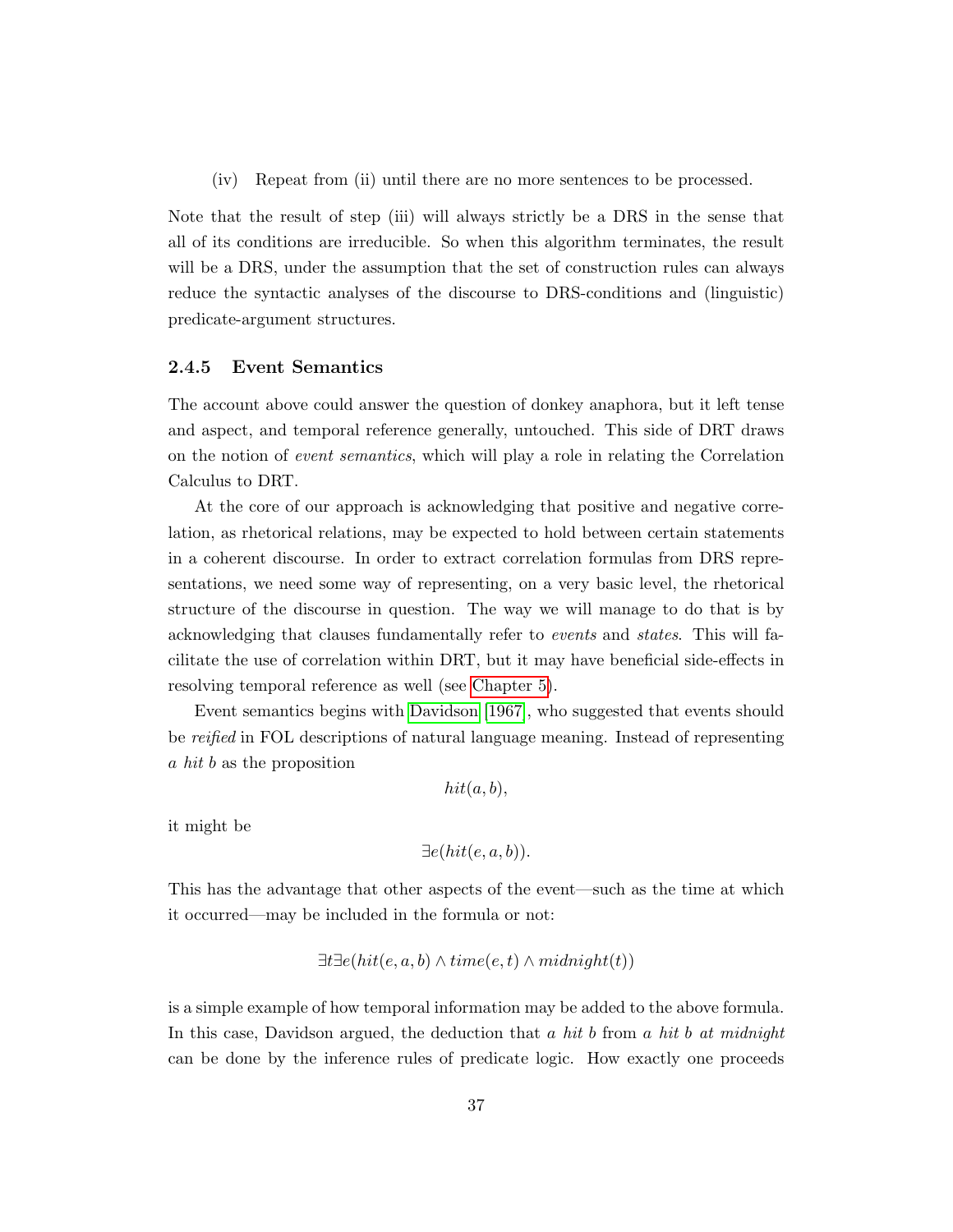once this reification is done is a matter that different groups have taken in different directions. The "ontological promiscuity" approach of [Hobbs \[1985\]](#page-68-12) follows closely along these lines, while the "neo-Davidsonian" approach uses semantic roles, as in:

$$
\exists e(hit(e) \land agent(e, a) \land patient(e, b)).
$$

Of these options, we will adopt the simplest version, which is the approach taken in [Kamp and Reyle \[1993\]](#page-68-7), where a predication like  $a$  hit  $b$  will be represented by

hit(e, a, b),

where  $e$ ,  $a$ , and  $b$  will be discourse referents in some accessible universe (determined during the construction of the DRS). However, this (the 3-place hit predicate) will only be its representation on the level of the model, i.e., the semantic interpretation. The irreducible condition will actually look like



which will be abbreviated as

#### e: a hit b

retaining (on a syntactic, though perhaps not semantic level) the special status of the event-denoting discourse referent. Note also that in the irreducible condition we have the annotation of e on the S-node. This is a result of changes made to the construction algorithm upon the introduction of event semantics (which do not affect our analysis). We refer the reader to [Kamp and Reyle \[1993\]](#page-68-7) for details.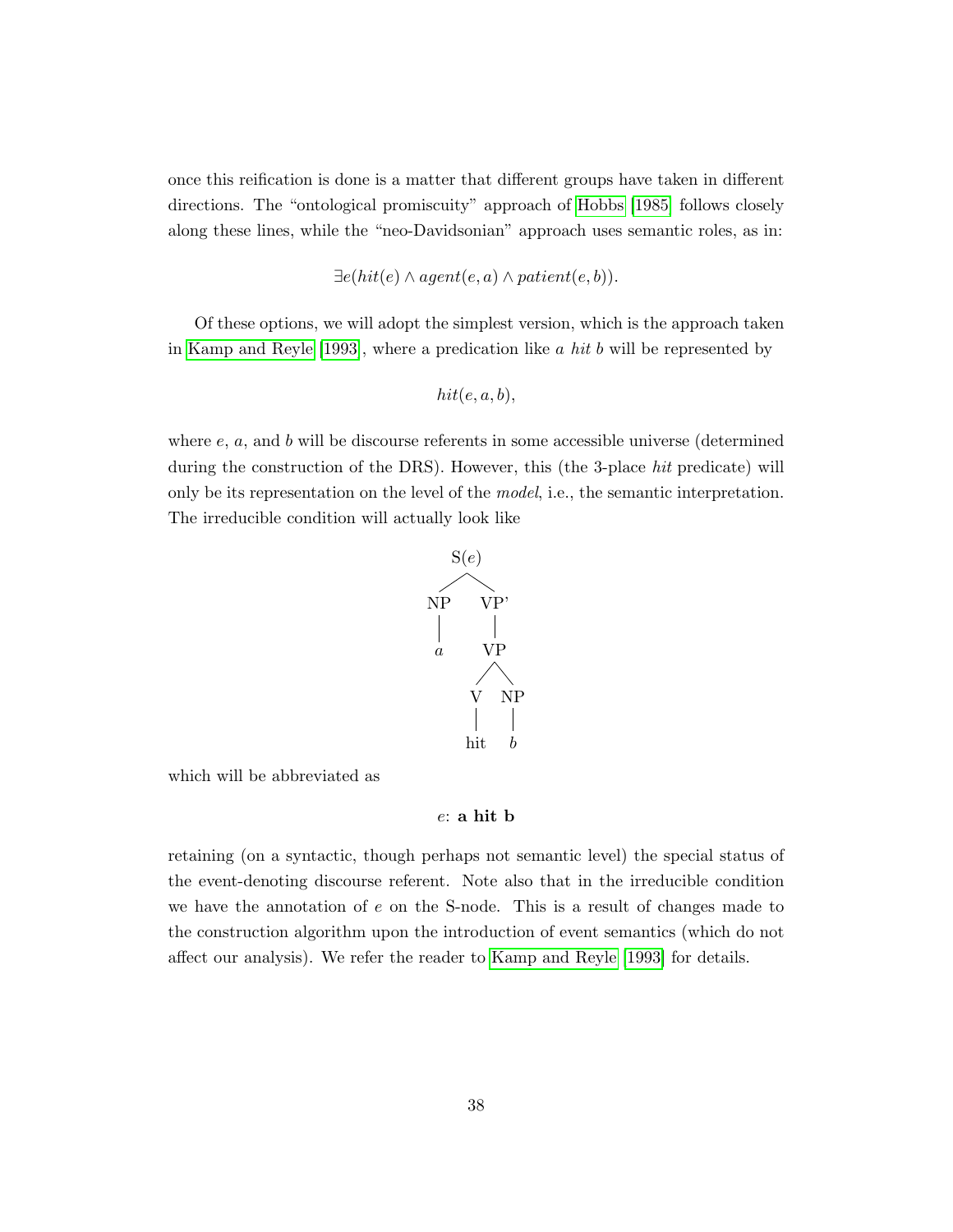## <span id="page-40-0"></span>Chapter 3

# Semantics of the Correlation Calculus

We can make our intuitions about correlation precise with a probabilistic semantics of the Correlation Calculus. With it, we have a soundness result for the calculus as well as a way to understand correlation formulas in terms of probabilistic correlation.

Recall that a correlation formula  $F \oplus G$  is understood to mean that a hearer will judge  $F$  more plausible upon hearing  $G$ , and vice versa—or the hearer already knows that  $F$  or  $G$  is true or false. We make this notion precise by understanding plausibility and knowledge in terms of probability, and the "upon hearing" stipulation as conditionalizing. In this way, correlation formulas can be thought of as something like statements about a probabilistic belief state over worlds, where the analogy for first-order formulas would be statements about a world.

In this section, we assume that the underlying signature is finite and contains at least one object constant but no function symbols of arity greater than zero. Under these assumptions, the set I of Herbrand interpretations of the signature is finite.

## <span id="page-40-1"></span>3.1 Worldviews and Satisfaction

A *worldview* is a discrete probability distribution over  $I$  (a function assigning a value in  $[0, 1]$  to each interpretation, so that the sum over **I** is 1). Every first-order sentence defines an event—the set of its models—so we may talk about its probability with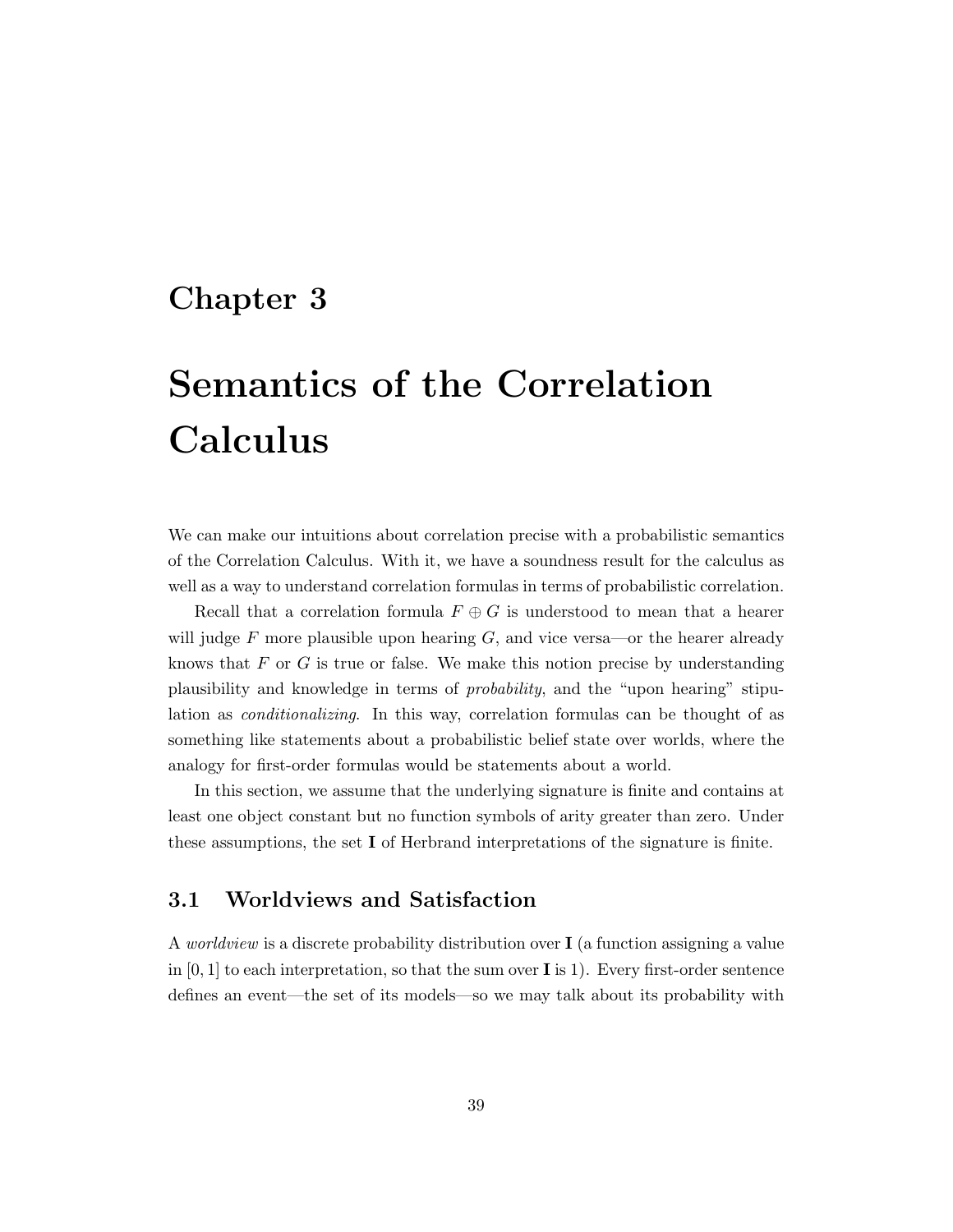respect to a worldview D:

$$
P(F) = \sum_{I \in \mathbf{I} \; : \; I \models F} D(I).
$$

Similarly, we can talk about the probability of a set  $\Gamma$  of first-order sentences with respect to D:

$$
P(\Gamma) = \sum_{I \in \mathbf{I} \; : \; I \models \Gamma} D(I).
$$

A variable is free in  $F \oplus G$  if it is free in F or in G. A correlation sentence is a correlation formula with no free variables. Satisfaction is defined as follows: for any worldview D,

(i)  $D$  satisfies a first-order sentence  $F$  if

$$
P(F) = 1,
$$

(ii) D satisfies a correlation sentence  $F \oplus G$  if the inequality

$$
P(F \wedge G) > P(F)P(G)
$$

holds, or D satisfies at least one of the sentences

$$
F, \neg F, G, \neg G,
$$

- (iii) D satisfies a correlation formula  $F \oplus G$  with free variables if D satisfies  $F \theta \oplus G \theta$ for every substitution  $\theta$  that maps the free variables to object constants,
- (iv) D satisfies a set consisting of correlation formulas and first-order sentences if it satisfies all elements of the set.

Case (i) of the definition above is a generalization of the usual definition of satisfaction for first-order sentences: for any worldview  $D$  that assigns probability 1 to an interpretation I, D satisfies a formula F if and only if I satisfies  $F$ .

Furthermore, if a worldview satisfies a set  $\Gamma$  of first-order sentences then  $P(\Gamma)$  = 1. Indeed, the set of interpretations satisfying  $\Gamma$  is the intersection of the events  ${I \in I : I \models F}$  for all F in  $\Gamma$ . The probability of each of these events is 1, and there are finitely many of them.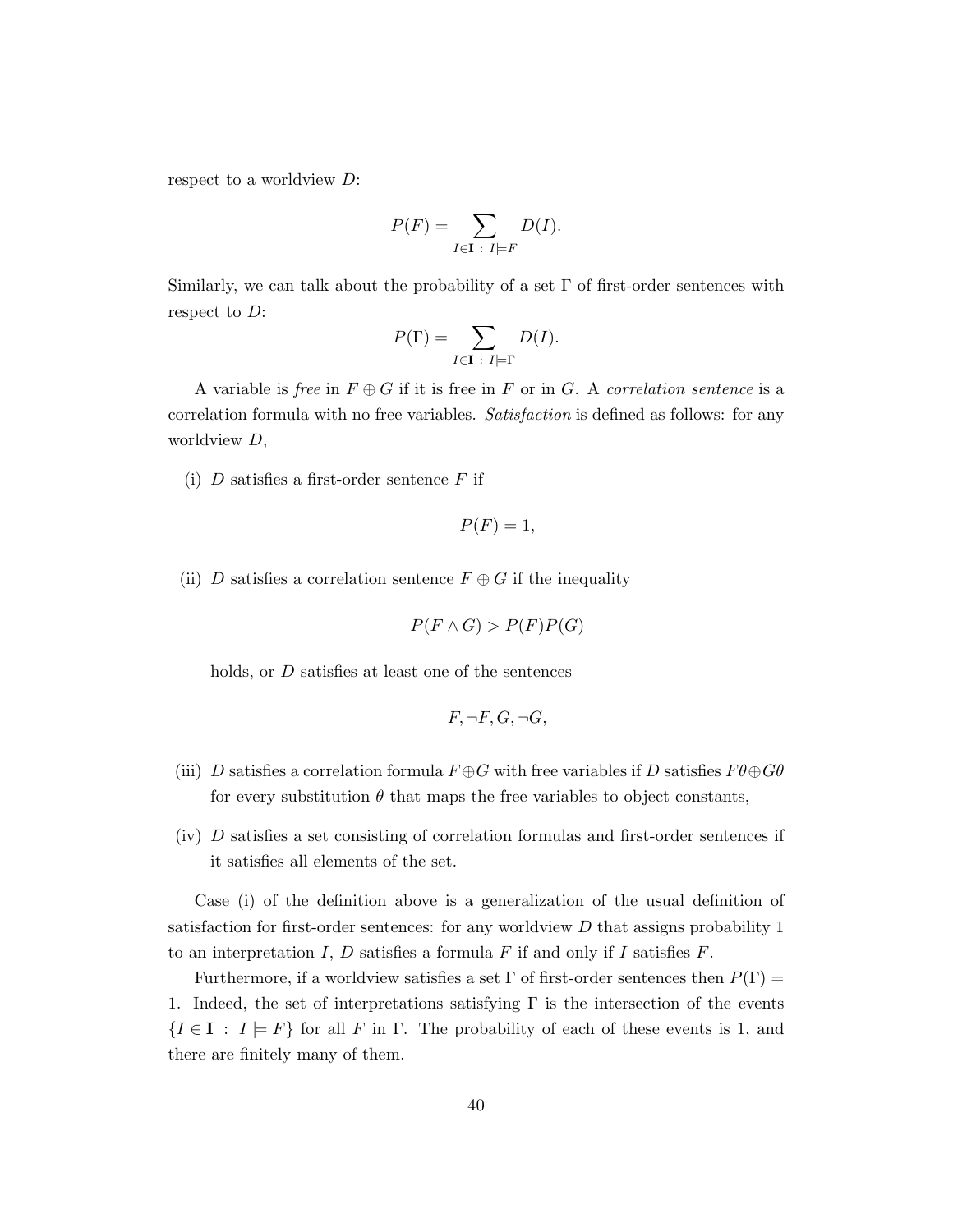In the case when  $P(G) > 0$ , the inequality in clause (ii) of the definition of satisfaction can be rewritten in terms of conditional probabilities; D satisfies  $F \oplus G$  if

$$
P(F|G) > P(F).
$$

Let C be a correlation formula or first-order sentence. A set  $\Gamma$  of first-order sentences and correlation formulas *entails C* if every worldview that satisfies  $\Gamma$  satisfies C. In the special case when C and all elements of  $\Gamma$  are first-order sentences, this definition is equivalent to the usual definition in first-order logic. Indeed, it is clear that if every worldview satisfying  $\Gamma$  satisfies C then every interpretation satisfying Γ satisfies C. In the other direction, assume that every interpretation satisfying Γ satisfies C. Then  $P(C) \ge P(\Gamma)$ . If a worldview D satisfies  $\Gamma$  then  $P(\Gamma) = 1$ , so that  $P(C) = 1$ . Thus Γ entails C in the sense of the definition above.

### <span id="page-42-0"></span>3.2 Soundness

Consider an inference rule such that in its instances

<span id="page-42-1"></span>
$$
\frac{C_1 \cdots C_n}{C_{n+1}}\tag{3.1}
$$

 $C_1, \ldots, C_{n+1}$  are either correlation formulas or first-order sentences. Such a rule is sound if for each of its instances [\(3.1\)](#page-42-1)  $C_{n+1}$  is entailed by  $C_1, \ldots, C_n$ .

Soundness Theorem. All rules of the correlation calculus are sound.

**Corollary.** If C is derivable from  $\Gamma$  in the correlation calculus then  $\Gamma$  entails C. Proof (Soundness).

The implication rule. Consider first the special case when  $F$  and  $G$  are sentences:

$$
\frac{F \to G}{F \oplus G}.
$$

If either  $P(F) = 0$  or  $P(G) = 1$  then the fact that D satisfies the conclusion is immediate. Otherwise, let  $D$  be a worldview that satisfies the premise. Then for any interpretation I to which D assigns nonzero probability,  $I \models F \rightarrow G$ . So for any such interpretation, if  $I \models F$  then  $I \models G$ . Consequently

$$
P(F \wedge G) = P(F).
$$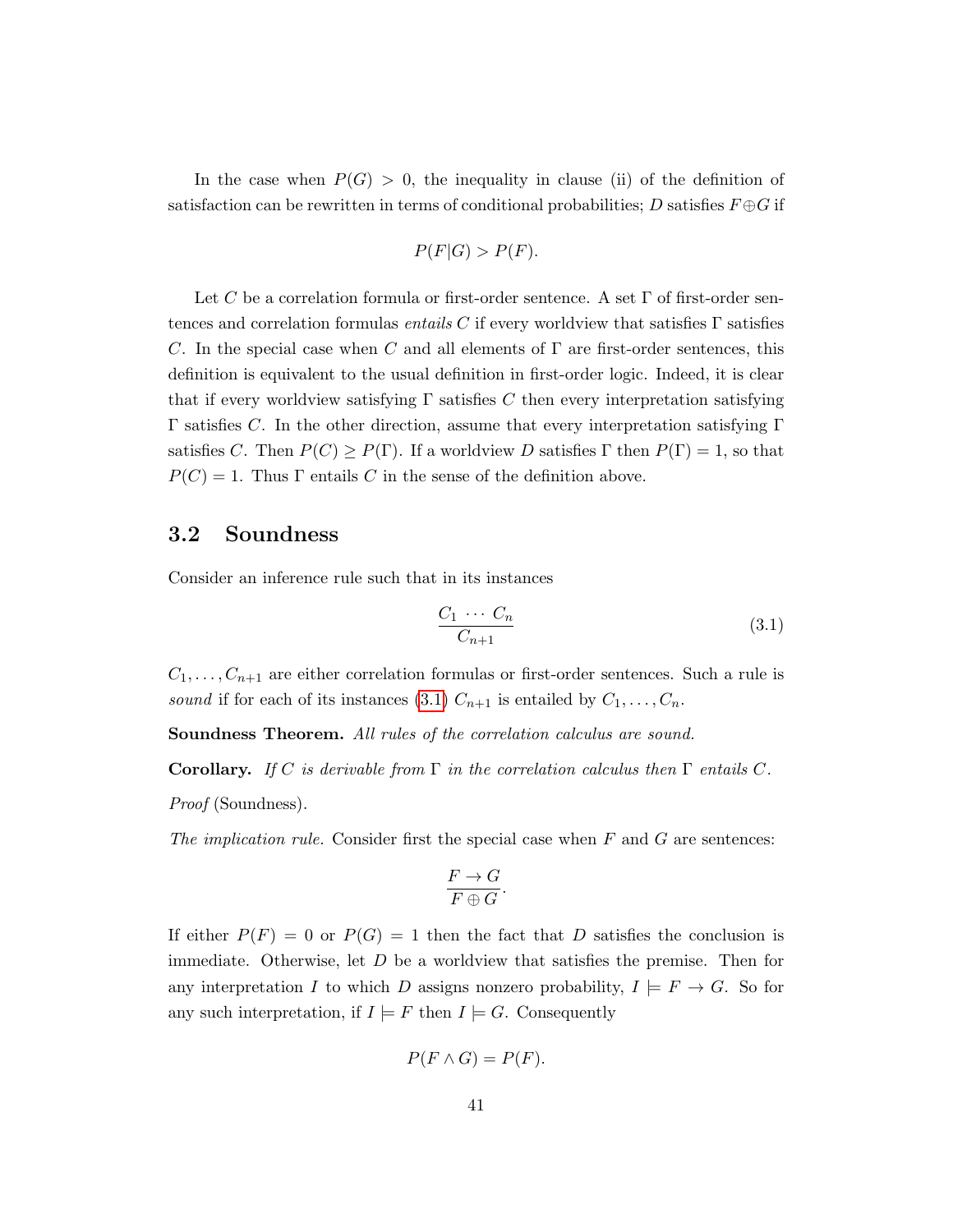On the other hand, since  $P(F) > 0$  and  $P(G) < 1$ ,

$$
P(F) > P(F)P(G).
$$

Consequently  $P(F \wedge G) > P(F)P(G)$ , so D satisfies the conclusion.

<span id="page-43-0"></span>Consider now an instance of the implication rule in which  $F$  and  $G$  may contain free variables:

$$
\frac{\widetilde{\forall}(F \to G)}{F \oplus G}.\tag{3.2}
$$

Let  $D$  be a worldview that satisfies the premise. We need to show that for any substitution  $\theta$  that maps the free variables to object constants, D satisfies  $F\theta \oplus G\theta$ . Given any such  $\theta$ , consider the following instance of the implication rule:

<span id="page-43-1"></span>
$$
\frac{F\theta \to G\theta}{F\theta \oplus G\theta}.\tag{3.3}
$$

Since  $D$  satisfies the premise of  $(3.2)$ , it satisfies the premise of  $(3.3)$ . Since  $(3.3)$  is covered by the special case discussed earlier, it follows that D satisfies  $F\theta \oplus G\theta$ .

The replacement rule. Consider first an instance of the replacement rule where  $F, G, H$  are sentences:

$$
\frac{F \leftrightarrow G \qquad F \oplus H}{G \oplus H}.
$$

Let  $D$  be a worldview that satisfies both premises. Since  $D$  satisfies the first premise, it assigns probability 0 to interpretations satisfying  $F \wedge \neg G$  and to interpretations satisfying  $\neg F \wedge G$ . Consequently,

$$
P(F) = P(F \wedge G) + P(F \wedge \neg G)
$$
  
= 
$$
P(F \wedge G)
$$
  
= 
$$
P(F \wedge G) + P(\neg F \wedge G)
$$
  
= 
$$
P(G),
$$

<span id="page-43-2"></span>so that

$$
P(F) = P(G). \tag{3.4}
$$

<span id="page-43-3"></span>Similarly,

$$
P(F \wedge H) = P(G \wedge H). \tag{3.5}
$$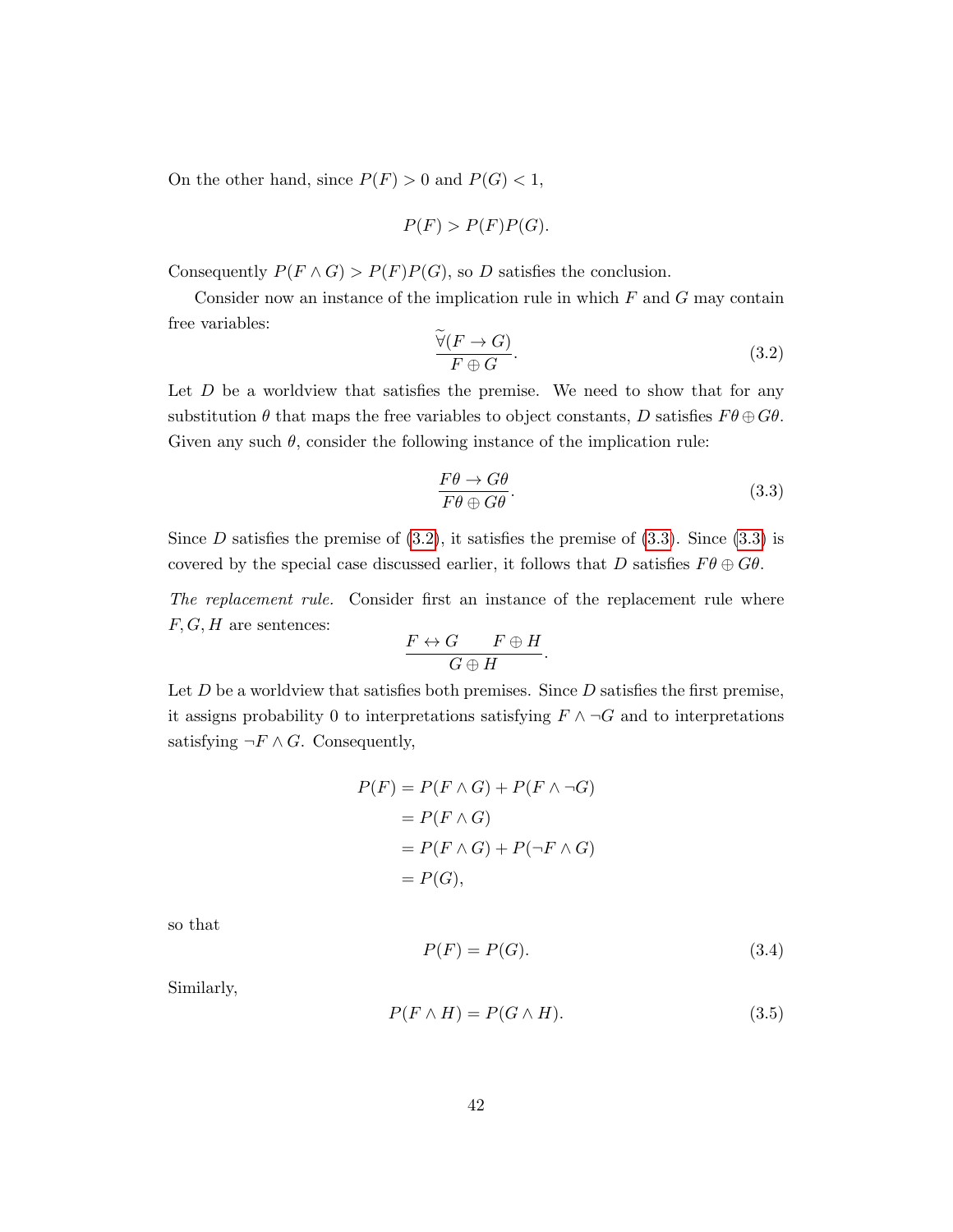Since D satisfies the second premise, two cases are possible:

$$
P(F \wedge H) > P(F)P(H)
$$

or one of the probabilities  $P(F)$ ,  $P(H)$  is 0 or 1. In the first case, by [\(3.4\)](#page-43-2) and [\(3.5\)](#page-43-3),

$$
P(G \wedge H) = P(F \wedge H) > P(F)P(H) = P(G)P(H).
$$

In the second case, in view of [\(3.4\)](#page-43-2), one of the probabilities  $P(G)$ ,  $P(H)$  is 0 or 1. In either case, D satisfies the conclusion.

The general case follows as in the proof for the implication rule. The proof for the other replacement rule is analogous.

The symmetry rule. Obvious.

The negation rule. Consider first an instance of the negation rule where  $F, G$  are sentences:

$$
\frac{F \oplus G}{\neg F \oplus \neg G}
$$

.

Let  $D$  be a worldview satisfying the premise, so that either

$$
P(F \wedge G) > P(F)P(G)
$$

or one of the probabilities  $P(F)$ ,  $P(G)$  is 0 or 1. In the first case,

$$
P(\neg F \land \neg G) = P(\neg (F \lor G))
$$
  
= 1 - P(F \lor G)  
= 1 - P(F) - P(G) + P(F \land G)  
> 1 - P(F) - P(G) + P(F)P(G)  
= (1 - P(F))(1 - P(G))  
= P(\neg F)P(\neg G),

so D satisfies the conclusion. In the second case, one of the probabilities  $P(\neg F)$ ,  $P(\neg G)$  is 0 or 1, and consequently D satisfies the conclusion.

The general case follows as above.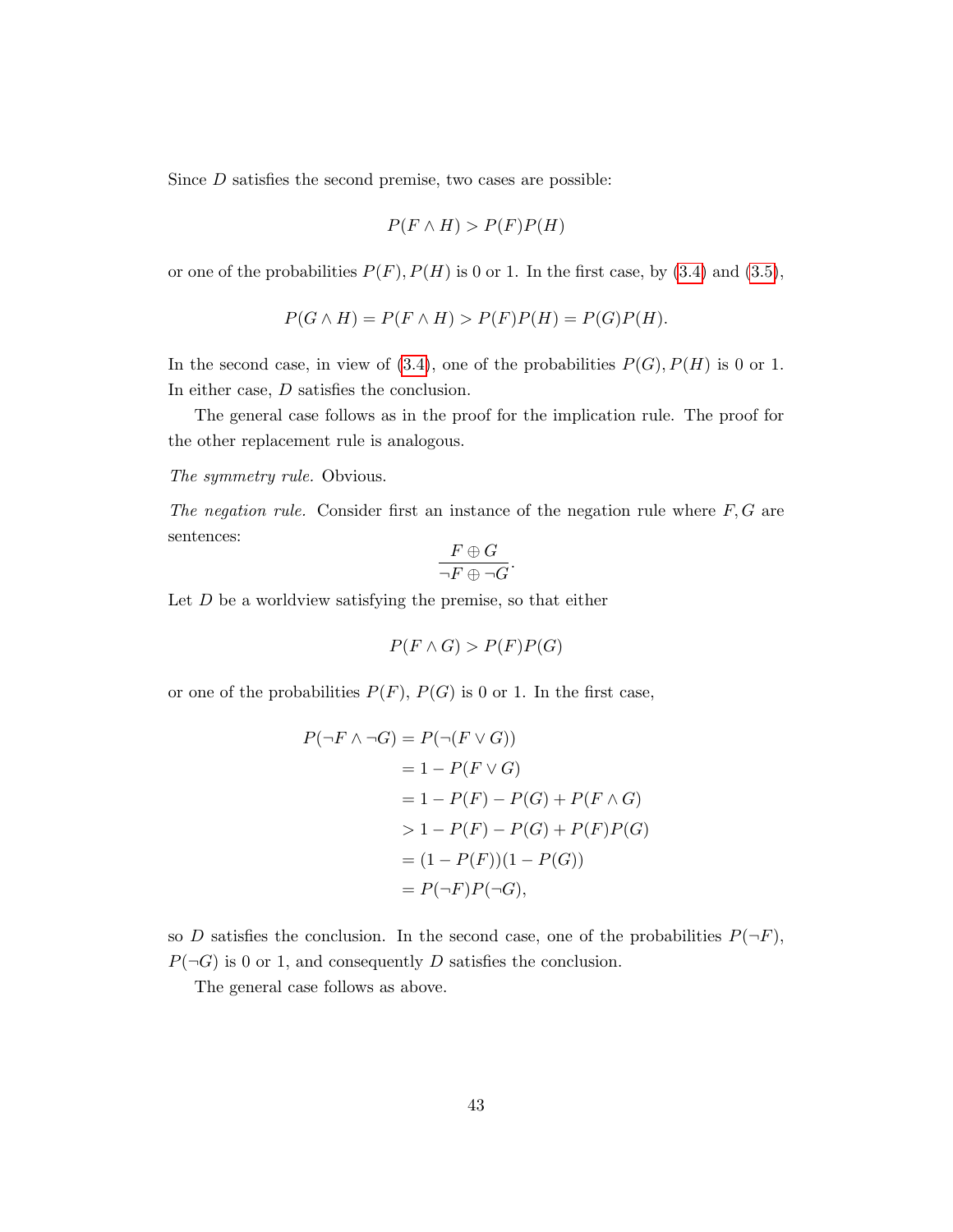The substitution rule. Consider an instance of the substitution rule

$$
\frac{F\oplus G}{F\theta\oplus G\theta},
$$

and let D be a worldview satisfying the premise. For any substitution  $\theta'$  that maps the free variables of  $F\theta$ ,  $G\theta$  to object constants, D satisfies

$$
(F\theta)\theta'\oplus (G\theta)\theta'
$$

because  $(F\theta)\theta' = F(\theta\theta'), (G\theta)\theta' = G(\theta\theta'). \square$ 

## <span id="page-45-0"></span>3.3 Uses of the Semantics

As an example of the use of the probabilistic semantics, consider a first-order signature allowing only two distinct ground atoms  $p$ ,  $q$ . We will show that the correlation formula  $p \oplus q$  is not derivable from the empty set. Consider the worldview that assigns the same value  $\frac{1}{4}$  to each of the 4 interpretations of this signature. This worldview does not satisfy  $p \oplus q$ , because

$$
P(p \wedge q) = P(p) \cdot P(q).
$$

Indeed,  $P(p \wedge q) = \frac{1}{4}$  and  $P(p) = P(q) = \frac{1}{2}$ .

Here is another use of the semantics: an inference rule that may look plausible is the transitivity rule

$$
\frac{F\oplus G\qquad \ G\oplus H}{F\oplus H}.
$$

However, it is unsound. Indeed, consider a signature with two distinct ground atoms  $p, q$ , and the following instance of the transitivity rule:

$$
\frac{p \oplus p \vee q \qquad p \vee q \oplus q}{p \oplus q}.
$$

The two premises are both entailed by the empty set, as they are derivable by applying the implication rule and symmetry rule to the tautologies

$$
p \to (p \lor q),
$$
  

$$
q \to (p \lor q).
$$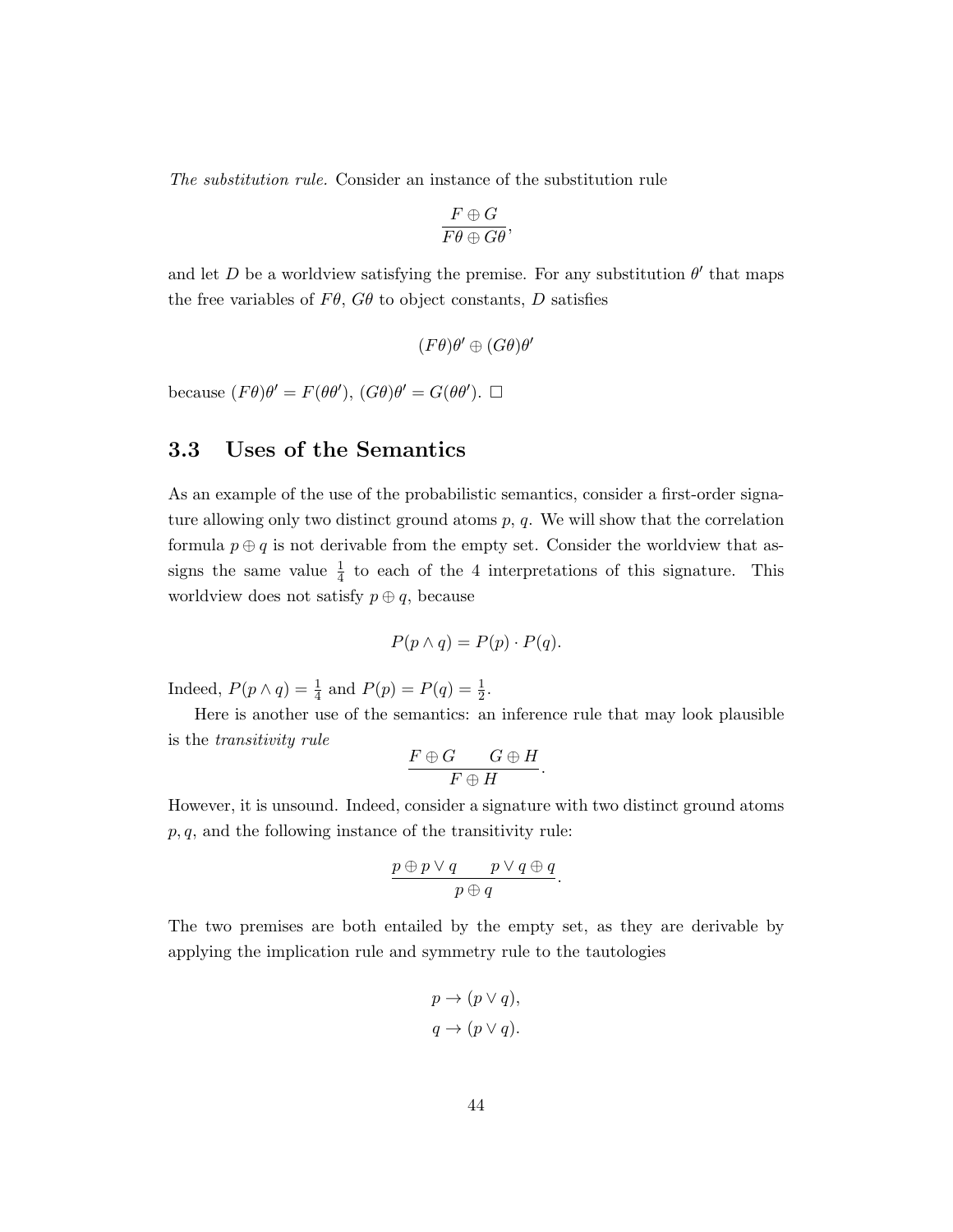However, we have already shown that  $p \oplus q$  is not entailed by the empty set, so the premises do not entail the conclusion.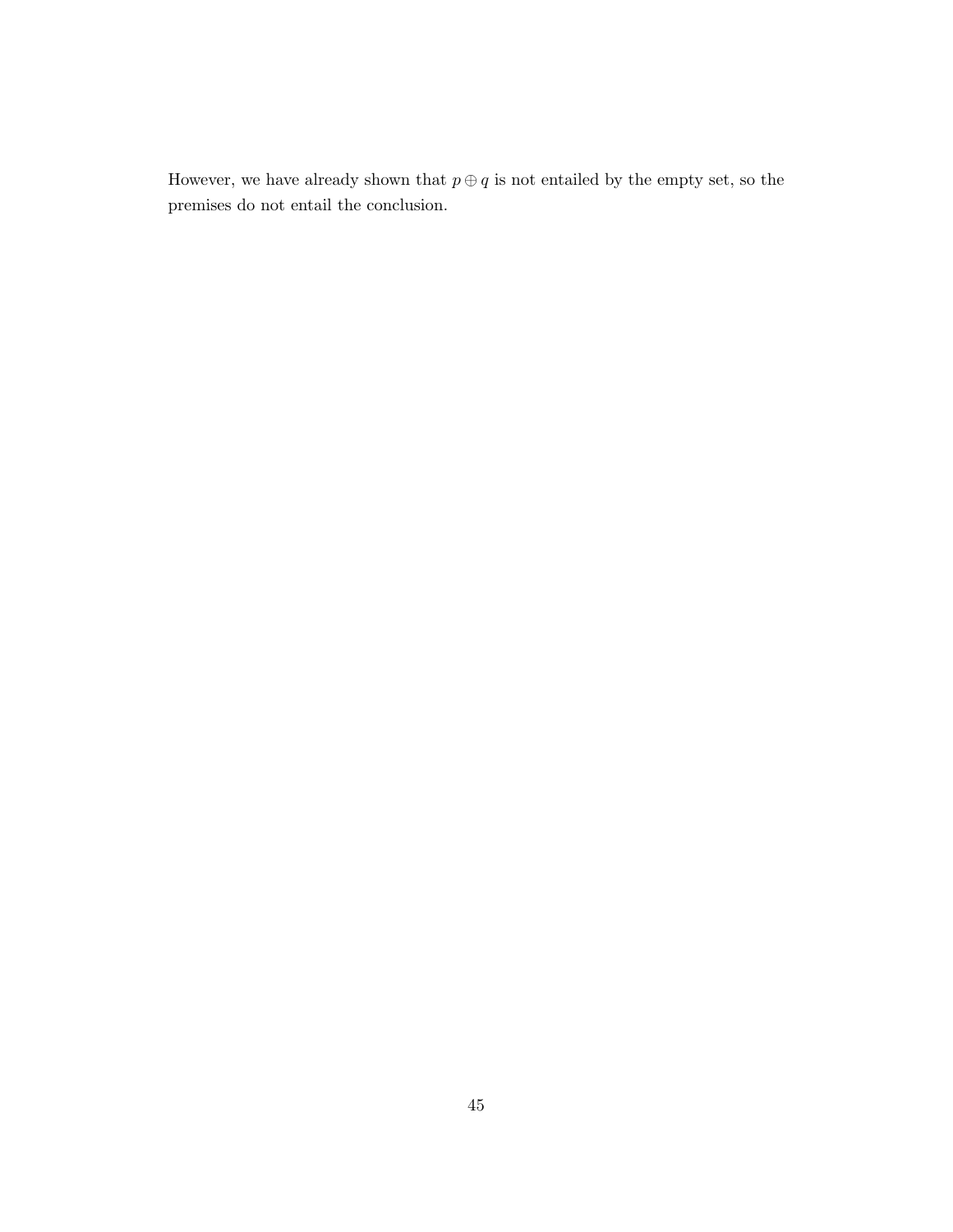## <span id="page-47-0"></span>Chapter 4

# Establishing Coherence in DRT

The second contribution that we will outline is in bringing the Correlation Calculus closer to our current understanding of language. The translations of the sentences used for the examples in [Bailey](#page-67-0) et al. [\[2015\]](#page-67-0) were somewhat ad-hoc; instead we would like to extract first-order and correlation formulas from Winograd Schema sentences in a principled way. For that, we will make use of Discourse Representation Theory, which is a well-established theory of meaning representation for discourses—i.e., bodies of text with more than one clause.

So far we have discussed principled ways of

- (i) constructing logical forms from discourses [\(Section 2.4\)](#page-22-0), and
- (ii) using correlation formulas to answer WSC questions [\(Section 2.3\)](#page-15-0).

What remains is to fill the gap between the DRS for a Winograd Schema sentence and the correlation formula we use to find the answer. We will discuss a method to do this for certain kinds of sentences: in particular, those where two affirmative clauses are connected by "because." Then in [Chapter 5](#page-61-0) we will discuss how the approach may (or may not) generalize to other kinds of sentences.

## <span id="page-47-1"></span>4.1 DRSs for "Because" Sentences

The development of DRT in [Kamp and Reyle \[1993\]](#page-68-7) has very little to say on words like "because," which connect clauses together. Part of this is because while "because" may have an interpretable truth-conditional meaning relating to causation,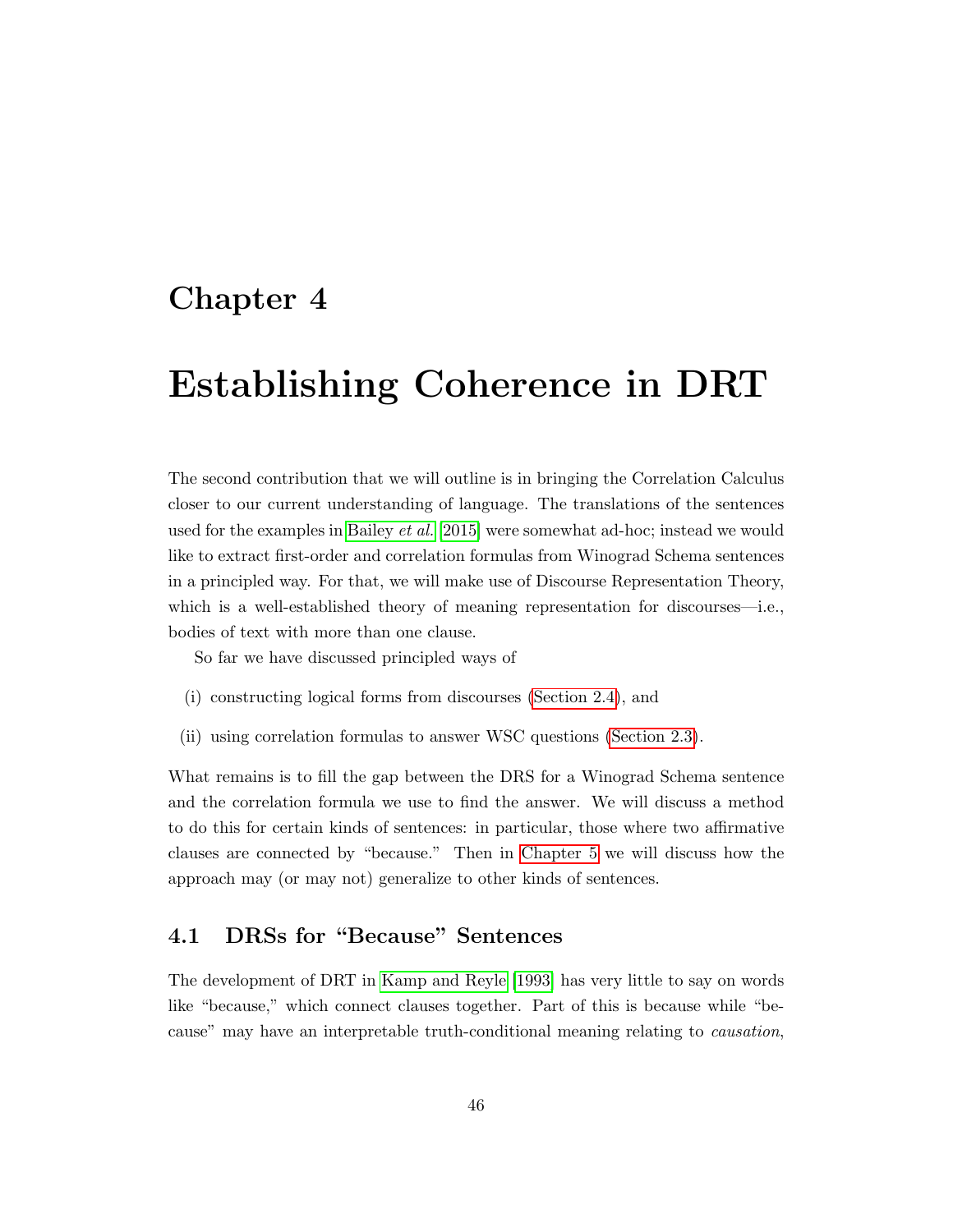it is a member of a class of words—but, although, however, so, et cetera—whose meanings aren't so clear-cut.

These words, seen as indicating higher level rhetorical or discourse relations (rather than the predicative relations denoted by verbs), are treated more fully by the extension of DRT called Segmented Discourse Representation Theory [\(Asher](#page-67-1) [and Lascarides \[2003\]](#page-67-1)). This system is much more complex, and involves a grammar of the whole discourse that connects clauses by rhetorical relations such as Explanation, Elaboration, and Contrast, among others. In SDRT, "because" indicates Explanation, which is then related semantically to a causes predicate. We will instead translate directly to a *because* predicate, and show how to extract a correlation formula from the resulting DRS. This approach is better suited to the Winograd Schema Challenge because it does not introduce unnecessary complexity<sup>[1](#page-48-0)</sup> for the simple discourses in Winograd Schema sentences. But in light of the following analysis, it may turn out that the system *could* generalize to more complex discourses (see [Chapter 5\)](#page-61-0).

We will first illustrate how to handle "because" sentences by an example:

(15) Jim yelled at Kevin because he was so upset.

Whatever the details of the syntactic analysis, any reasonable constituency parse would label *Jim yelled at Kevin* and *he was so upset* as constituents. So we will assume a simplified analysis with the understanding that it could be easily extended to a more comprehensive account:



In constructing a DRS from this sentence, we may first ask what the original construction algorithm would give us. Since there is currently no rule for the word because, we would simply apply all of the possible rules to the clauses in the subordinate S nodes. The result looks as follows:

<span id="page-48-0"></span><sup>&</sup>lt;sup>1</sup>While the SDRT system, in particular the problem of discourse parsing, is decidable, it may not be tractable to compute in practice.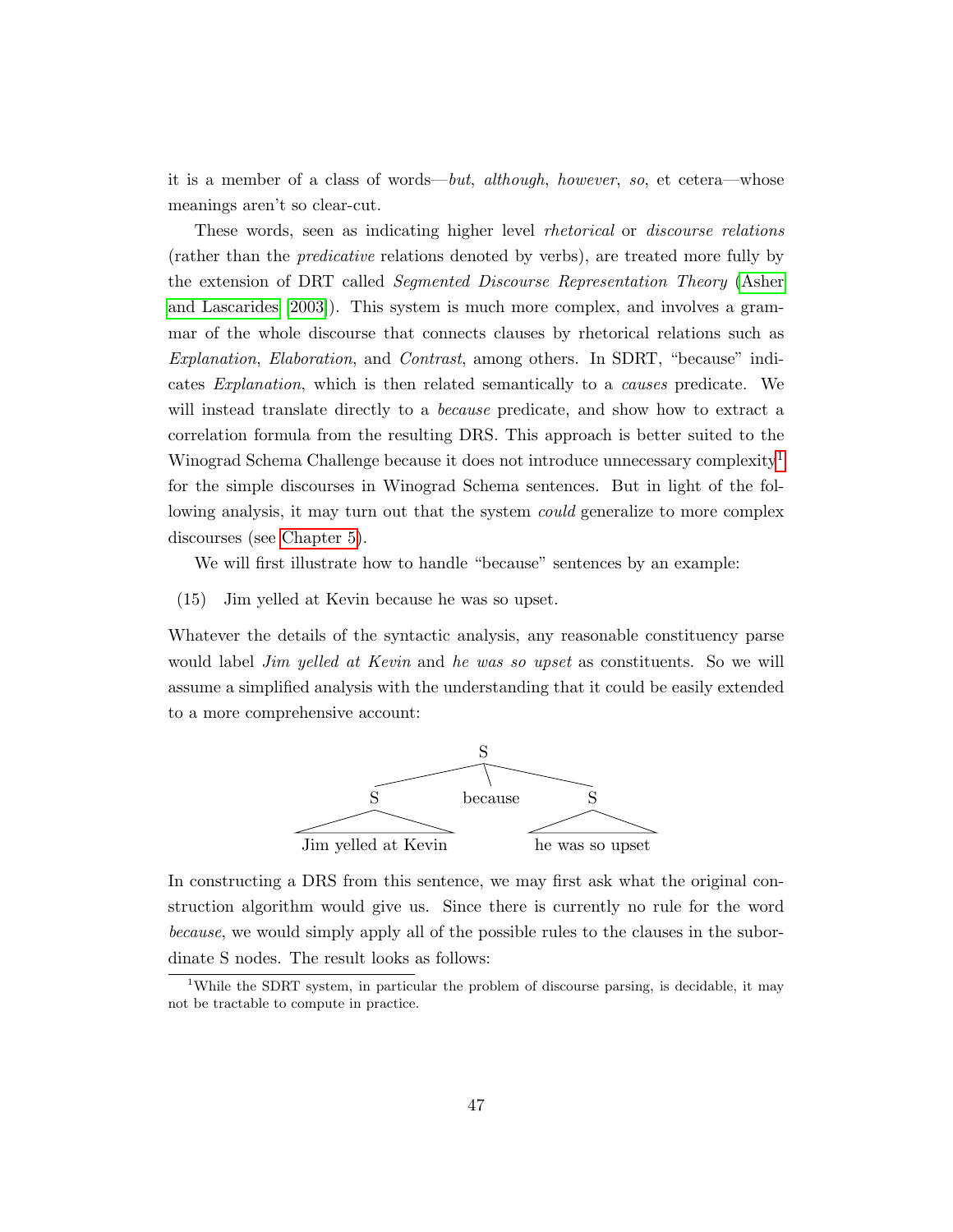

(in which we have already resolved the anaphoric c, and ignored adverbs and tense). The last condition is *irreducible*—it represents an (annotated) tree structure to which no more rules can be applied.

Recall that DRT assumes a direct correspondence between the argument structure of a verb and the predicate invoked in its meaning representation (see [Sec](#page-28-1)[tion 2.4.4\)](#page-28-1). This is how irreducible conditions are normally handled, semantically speaking. There isn't such an obvious correspondence for these more complex conditions, but a translation is nonetheless apparent. To show it by example, the translation would result in the following:

<span id="page-49-0"></span>

| a $b c e 1 e 2$    |
|--------------------|
| $Jim(a)$           |
| $Kevin(b)$         |
| $c = a$            |
| $e1: a well at b$  |
| $e2: c$ is upset   |
| $because (e1, e2)$ |

This can be readily abstracted into a general rule.

#### (17) Construction Rule CR.Because.

Triggering Configuration.

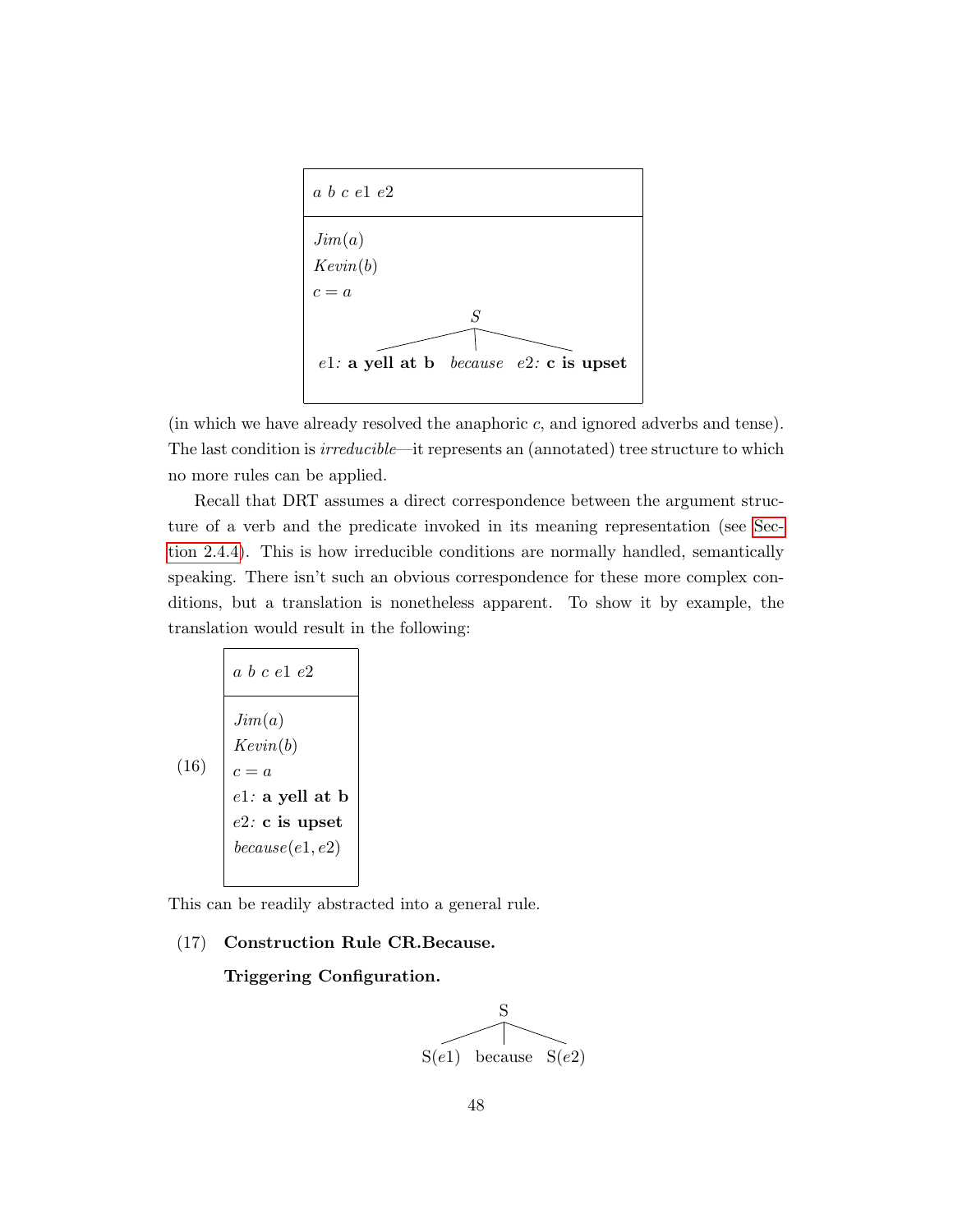#### Procedure.

- (i) Add the three following DRS-conditions to the DRS:
	- the  $S(e1)$  subtree,
	- the  $S(e2)$  subtree, and
	- the condition  $because(e1, e2)$ .
- <span id="page-50-2"></span>(ii) Delete the original tree containing the triggering configuration.

This rule works generally when "because" connects affirmative clauses. We will delay a discussion of the problems of this approach to [Chapter 5,](#page-61-0) and for now move to how to extract the information we will use in the process of establishing discourse coherence from a DRS constructed by such a rule.

## <span id="page-50-0"></span>4.2 Extracting Correlation Formulas from DRSs

From a formula with a *because* condition, we will extract a correlation formula, and another formula we will call the *background information*. The process of extracting a correlation formula is fairly straightforward. Consider for example the DRS [\(16\)](#page-49-0). We first locate the *because* condition: *because*( $e1, e2$ ). We take this to indicate that the *positive correlation* relation should hold between the events denoted by its arguments e1 and e2. We then find these events in the DRS,  $e_1$ : a yell at b and  $e2$ : c is upset. We have no need for the event-denoting discourse referents in the resulting correlation formula, since we are trying to express a correlation between the events denoted by these referents, rather than between statements about the particular referents. So for a condition  $e : \gamma$ , we use the translation  $\lceil \gamma \rceil$  given in [Section 2.4.3.](#page-28-0) Thus the correlation derived from this DRS will be

<span id="page-50-1"></span>
$$
yell-at(a,b) \oplus upset(c). \tag{4.1}
$$

The "dropping" (in some sense) of the event-denoting discourse referent facilitates the use of commonsense knowledge about general relationships instead of knowledge about particular events. The result looks very similar to the ad-hoc formulation in [Bailey](#page-67-0) et al. [\[2015\]](#page-67-0). However, the origins of the predicates in use have become clear: they are event-denoting predicates with the event referent dropped. So they are either:

(i) full predicate-argument structures of verbs (e.g., yell at), or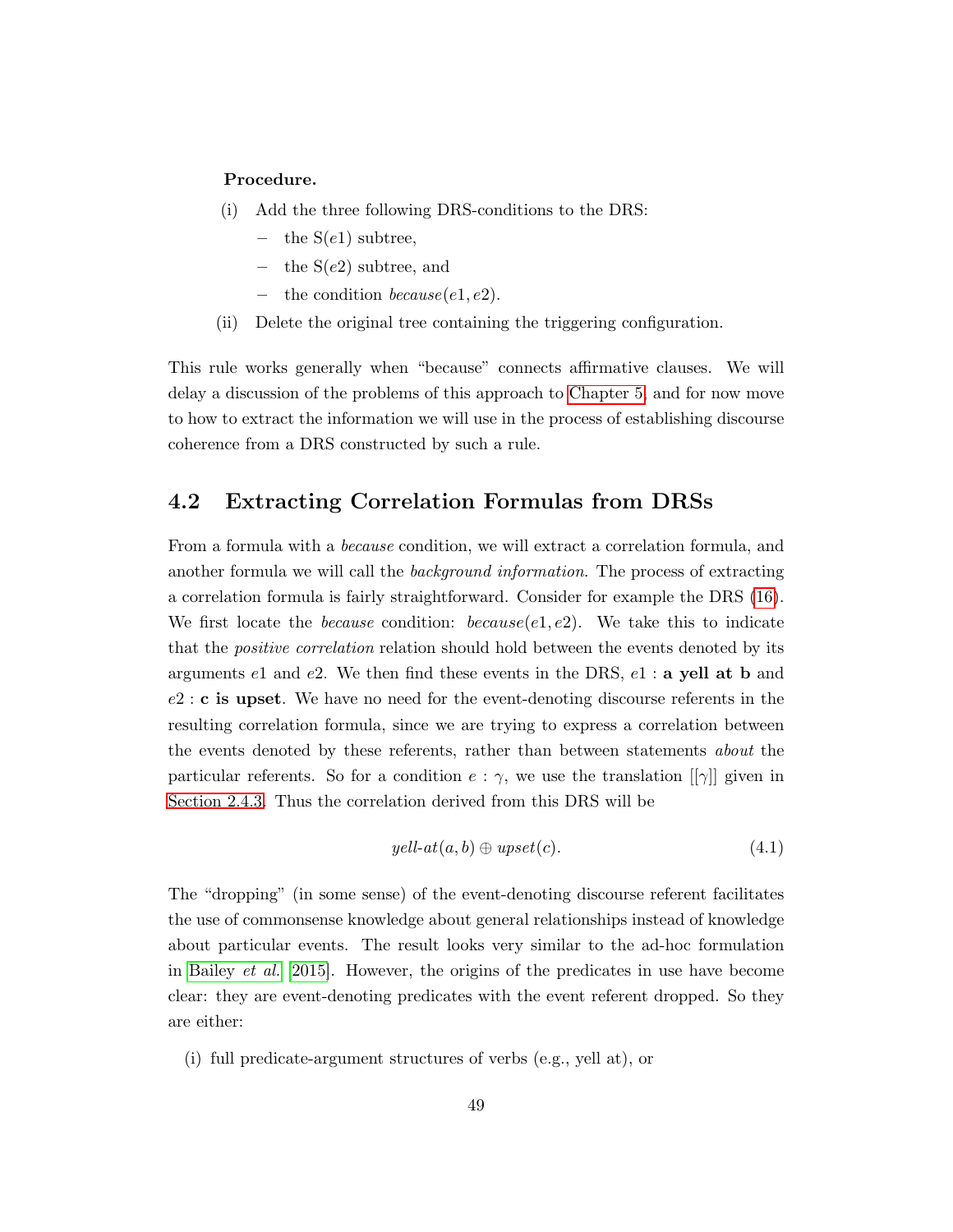(ii) full predicate-argument structures of adjectival descriptions that appear as the complement in a copular statement (e.g., upset, proud of).

However, this does leave modal operators unexplained: should they be represented explicitly in the FOL formulas, or should a modal logic be used underlying correlation formulas? There are formulations of DRT acounting for modality (see [Geurts](#page-68-13) [\[1999\]](#page-68-13)), but it changes the semantics and it is not clear what this would mean for the correlation calculus. We leave the issue unresolved in this work.

One other nuance needs to be clarified at this point: in formula  $(4.1)$ , a, b, and c should not be free variables. If they are syntactically treated as variables, they will be free in the correlation formula, and background information from the DRS would either not apply to them or be incorrectly universally quantified. So in our translation to FOL, we will need to treat  $a, b, c$ , and all other discourse referents as object constants. This will be done explicitly by deleting the discourse referents in the universe of the main DRS in the procedure for the extraction of correlation formulas and background information. However, only the discourse referents from the main (i.e., outermost) DRS should be treated as object constants. To retain the proper meanings of all of the DRS-conditions, discourse referents introduced in subordinate DRSs will be treated as bound variables as is normal in the translation to FOL.

Finally, we will outline the procedure explicitly.

1. Let  $K$  be a proper DRS confined to the vocabulary  $V$  and the set  $R$  of discourse referents, such that  $K$  contains the following three DRS-conditions:

because(e1, e2)  $e1 : \gamma_1$   $e2 : \gamma_2$ ,

where e1 and e2 do not appear in  $\gamma_1$ , in  $\gamma_2$ , or anywhere else in the DRS, and  $\gamma_1$  and  $\gamma_2$  are instances of predicate-argument structures.

- 2. Let  $\delta_1, \ldots, \delta_n$  be the DRS-conditions of K other than the *because* condition and the two event descriptions.
- 3. Then the correlation formula extracted from K will be

```
[[\gamma_1]] \oplus [[\gamma_2]]
```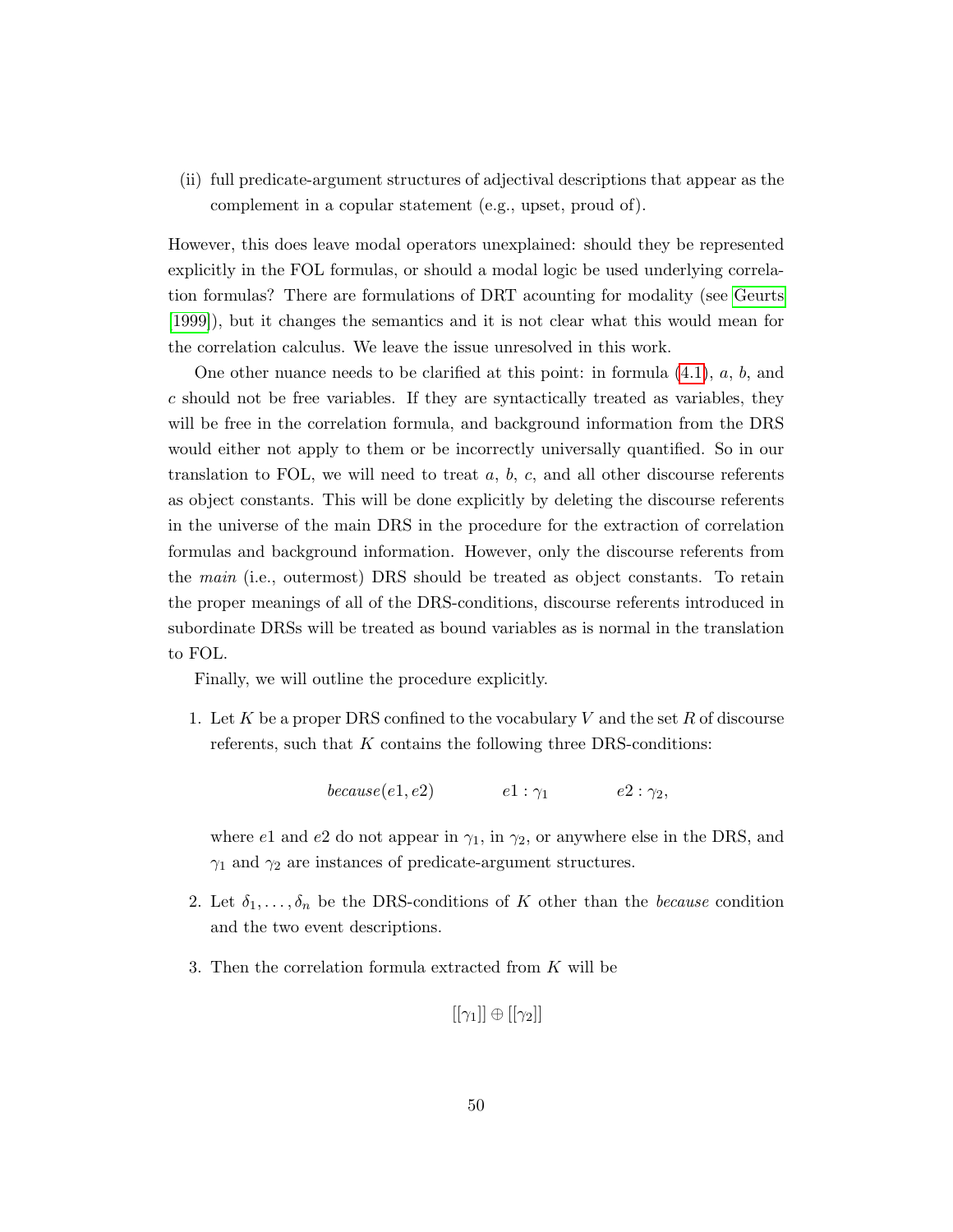and the background information will be

$$
\bigwedge_{i=1}^n [[\delta_i]].
$$

The two formulas will be understood as being over a signature containing the predicate symbols of V and object constants including the names in V and the discourse referents in the universe of  $K$ . Thus neither formula will have free variables.

So the DRS [\(16\)](#page-49-0) yields the correlation formula [\(4.1\)](#page-50-1):

$$
yell-at(a,b) \oplus upset(c)
$$

and background information

$$
a = Jim \wedge b = Kevin \wedge c = a.
$$

Establishing coherence One last unanswered question is how we will use DRSs and their correlation formulas to establish coherence and ultimately resolve anaphora. Here is the crucial point: An interpretation of a *because*-sentence is **coherent** if its corresponding correlation formula can be proven from its background information and commonsense knowledge.

The background information in the DRS corresponds to what [Bailey](#page-67-0) et al. [\[2015\]](#page-67-0) called presuppositions. In that case, the term was appropriate since the only information with that role in the derivations was originally the content of definite descriptions (which, in DRT, are considered presuppositional). But in the DRSs we constructed, we don't define an a priori way to distinguish between accommodated presuppositional content like that for proper names and not-at-issue propositional content like the contents of a relative clause. That is the reason we have adopted the broader term background information. But it is no coincidence that our approach ends up looking very much the same as the approach in [Bailey](#page-67-0) et al. [\[2015\]](#page-67-0), because their use of presuppositions was made with DRT in mind.

We view the solution of Winograd Schema Challenge questions as the byproduct of the process of establishing coherence. So to define our proposed approach to Winograd Schemas, we will first propose explicitly how to establish coherence in because-sentences.

This process will not only require a database of commonsense knowledge, but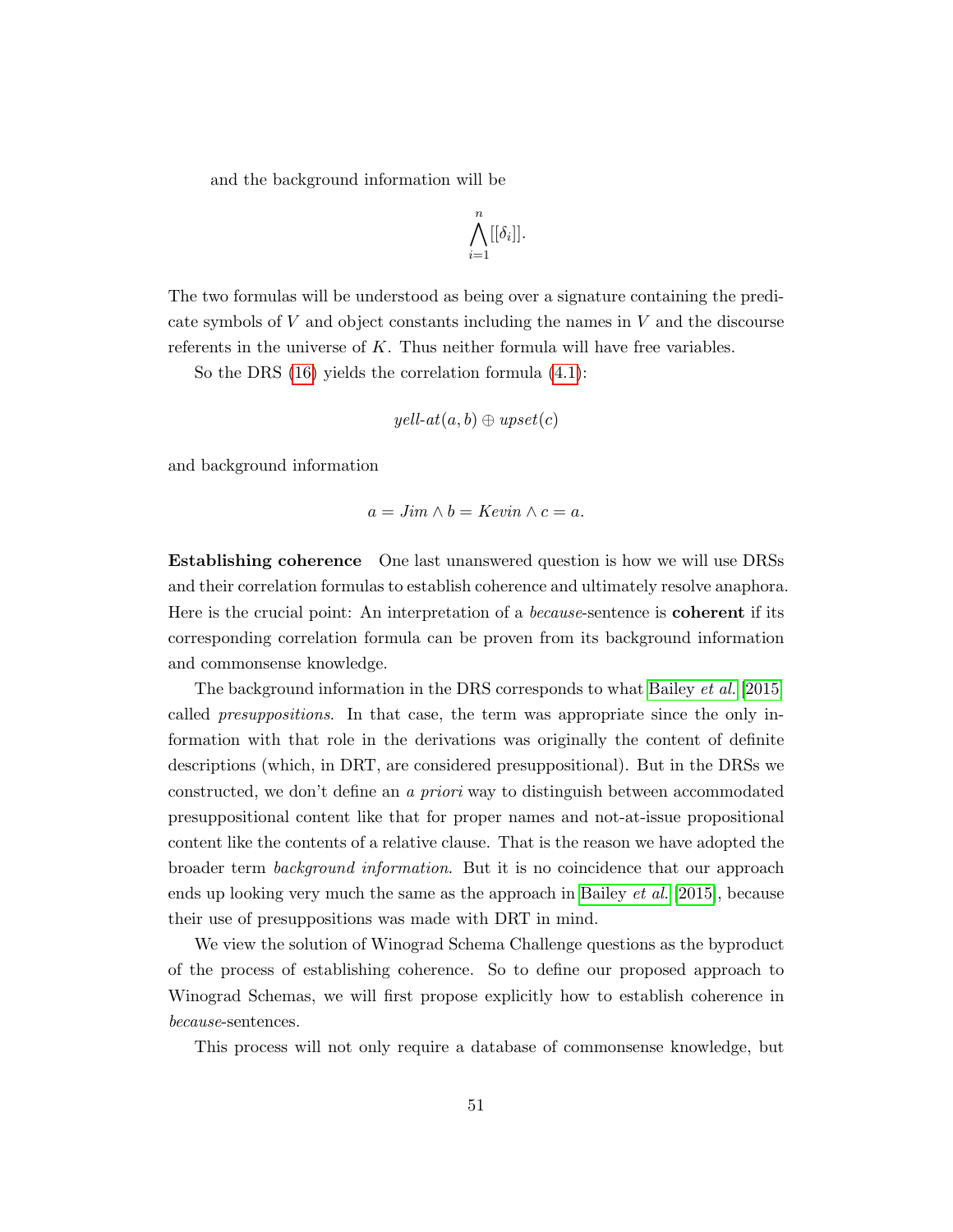also a system for doing automated theorem proving in the Correlation Calculus. This is yet another issue that we have left to future work; the exact computational properties of the correlation calculus are not yet established.

(18) Procedure (Establishing coherence in because-sentences).

#### Input.

- A non-negated statement consisting of two clauses connected by because, with a single ambiguous pronoun.
- A knowledge base of first-order sentences and correlation formulas.
- An automated prover for the Correlation Calculus.

Output. A set of DRSs, deemed coherent interpretations of the discourse. Steps.

- 1. Construct the possible DRSs for the statement, using the system outlined in [Section 2.4.4](#page-28-1) augmented with the new because rule [\(item 17\)](#page-50-2).
- 2. For each DRS, use the automated prover to attempt to prove its correlation formula from axioms in the knowledge base and its background information.[2](#page-53-0) If the proof is successful, the DRS is deemed a coherent interpretation.[3](#page-53-1)
- 3. Return all DRSs deemed coherent interpretations.

<span id="page-53-2"></span>We may now outline a way to use the set of coherent interpretations to answer Winograd Schema questions of the because form:

1. First, apply procedure [\(18\)](#page-53-2) to yield a set of coherent interpretations (DRSs) of the discourse. In the process, take note of the discourse referent introduced in the **CR.PRO** rule that was applied to the anaphor. Call it  $z$ .

<span id="page-53-0"></span><sup>&</sup>lt;sup>2</sup>We leave open the question of how to implement the failure of a proof; a sensible option might be limiting the prover by an empirically-determined timeout.

<span id="page-53-1"></span><sup>&</sup>lt;sup>3</sup>There is one more step we might add in principle at this point. Recall that a correlation formula  $F \oplus G$  is understood to mean that F and G are positively correlated or the truth or falsity of F or G is known to the hearer. In the latter case, it may be reasonable to say the correlation formula is no longer evidence of correlation, and thus is not fit to establish discourse coherence. How to determine coherence in that case, however, is not clear. But the convenient fact is that this seems like it will rarely be the case. Since the formulas on either side will include new object constants, relevant knowledge about them would have to be deducible only from universally quantified axioms and the background information. It seems that this will rarely be enough information to cause problems, and will never be an issue in the tiny discourses of the Winograd Schema Challenge.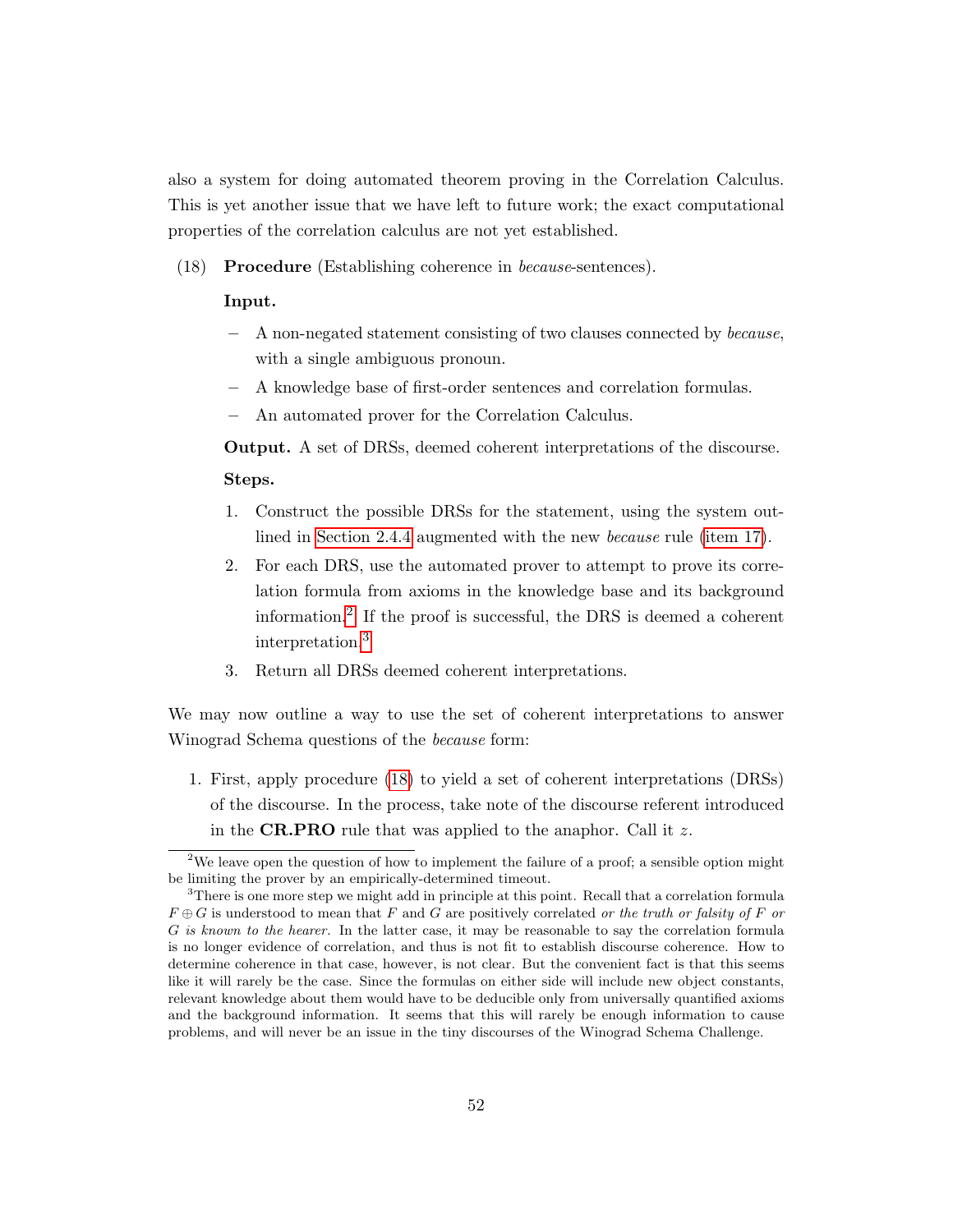- 2. Examine the two answers to the Winograd Schema question. They will take the form of definite noun phrases. For each answer  $A$ , let the formula  $F_A$  be defined as follows:
	- If A is a proper name  $\pi$ ,  $F_A$  is

 $z = \pi$ .

• If A is a definite noun phrase of the form the N, where  $N$  is a common noun,  $F_A$  is

 $N(z)$ .

Other cases, such as more complex phrases including adjectives or relative clauses, may be handled similarly if we take a look at their treatment in the DRS Construction Algorithm.

3. For each coherent DRS  $K$ , ask the following question for each  $A$ :

Does the formula  $F_A$  follow from the background information of  $K$ ?

(This is essentially the question "does it follow that it is  $A$ ?") Attempt to answer this with an automated prover for the Correlation Calculus.

4. If for all coherent DRSs, one proof succeeded and the other did not, and if this proof corresponded to the same answer in all cases, then choose that answer to the Winograd Schema Challenge question.

## <span id="page-54-0"></span>4.3 Examples of Coherence

In this section, we will give justifications for three Winograd Schema answers from the list compiled by Ernest Davis. For these examples, we will not exactly follow the procedure outlined in the previous section. Instead of constructing all possible DRSs, we will only prove the coherence of the DRS that happens to be the correct interpretation. Nevertheless, it is clear in each case that with the background information and commonsense axioms provided, the coherence of the incorrect answer cannot be proven. Unfortunately, in order to establish that concretely, we would need to establish broad claims about what should not be entailed by the knowledge base. This will be discussed briefly for each example.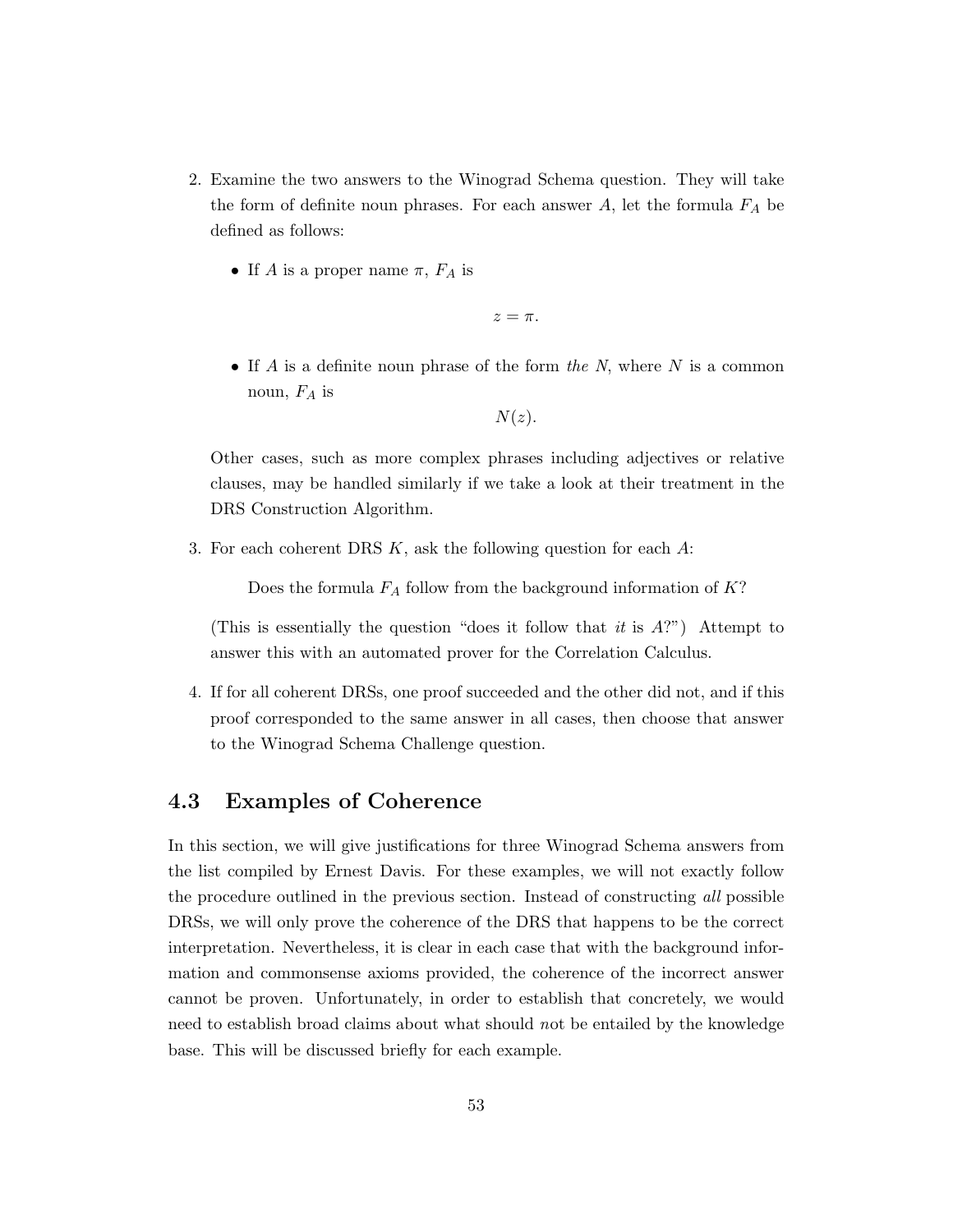Yelling at Kevin Schema 18 on Davis's list reads:

(19) Jim [yelled at/comforted] Kevin because he was so upset. Who was so upset? We will justify the answer *Jim* for the first instance as follows. First, we construct the DRS (for the correct interpretation):

| a b c e l e $2$                      |
|--------------------------------------|
| Jim(a)<br>Kevin(b)                   |
| $c = a$<br>$e1:$ a yell at b         |
| $e2:$ c is upset<br>because (e1, e2) |
|                                      |

.

Then we extract the correlation formula:

 $yell-at(a, b) \oplus upset(c).$ 

We then list the background information

1. 
$$
a = Jim
$$
\n2.  $b = Kevin$ \n3.  $c = a$ 

and the relevant commonsense knowledge:

4. yell-at $(x, y) \oplus *upset*(x)$ .

The derivation continues as follows:

| 5. yell- $at(a, b) \oplus upset(a)$ .      | by substitution from 4       |
|--------------------------------------------|------------------------------|
| 6. $upset(a) \leftrightarrow upset(c)$     | entailed by 3                |
| 7. yell- $at(a,b)\oplus \mathit{upset}(c)$ | by replacement from 5 and 6. |

Here we required the commonsense knowledge that  $x$  yelling at  $y$  is positively correlated with x being upset. The opposite answer would be provable if and only if the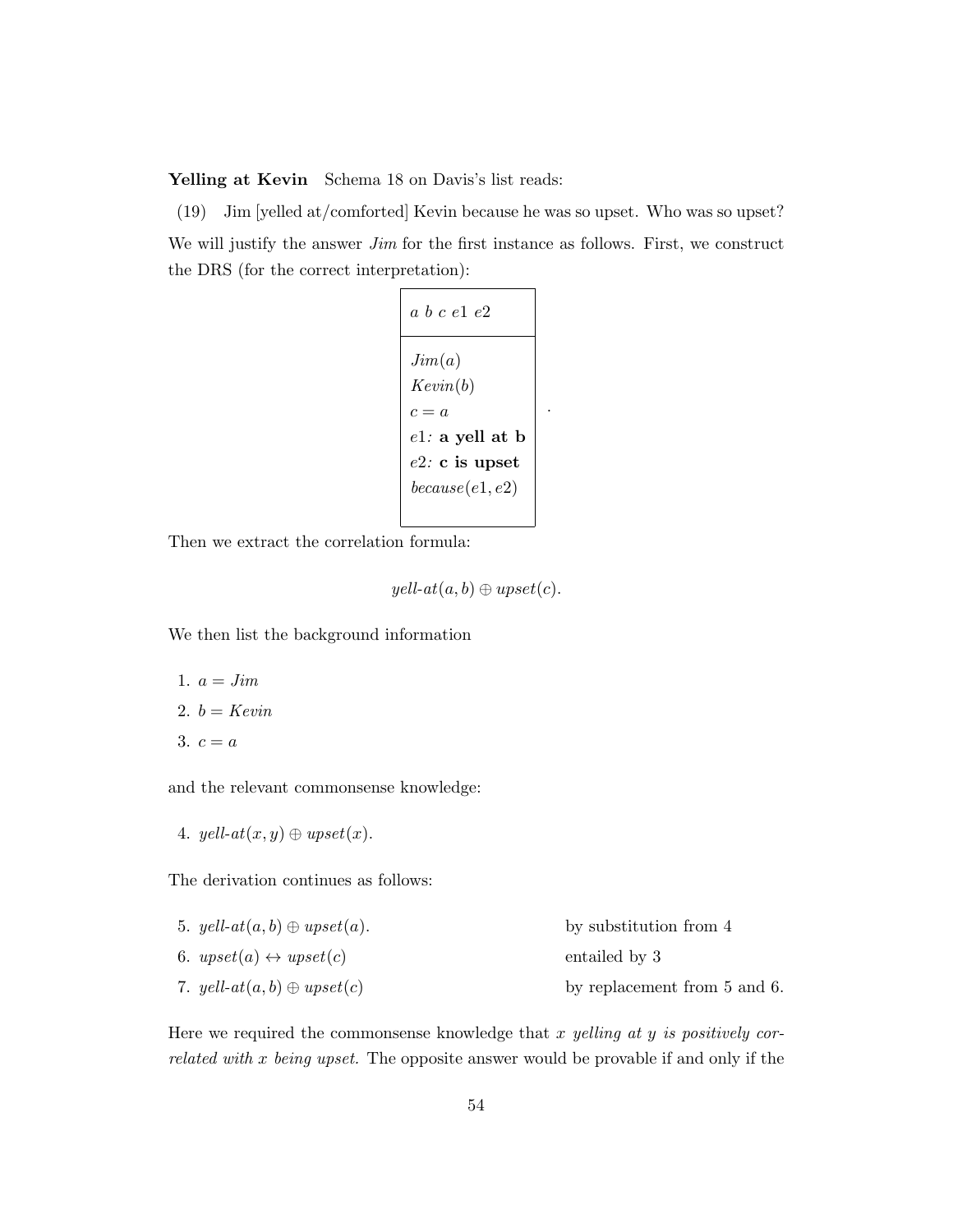formula

$$
yell-at(a,b) \oplus upset(b)
$$

were provable from the knowledge base and background knowledge. This is actually quite a reasonable axiom—which raises a problem. See [Section 5.3](#page-64-0) for details.

Envying Martin Schema 20 on Davis's list reads:

(20) Pete envies Martin [because/although] he is very successful. Who is very successful?

We will justify the answer Martin for the first instance. First, we construct the DRS:

| a b c e 1 e 2                                       |
|-----------------------------------------------------|
| Pete(a)<br>Martin(b)                                |
| $c = h$<br>$e1:$ a envy b<br>$e2$ : c is successful |
| because (e1, e2)                                    |

.

Then we extract the correlation formula:

 $envy(a, b) \oplus successful(c).$ 

We then list the background information

1.  $a = Pete$ 2.  $b = Martin$ 3.  $c = b$ 

and the relevant commonsense knowledge:

4.  $envy(x, y) \oplus successful(y)$ .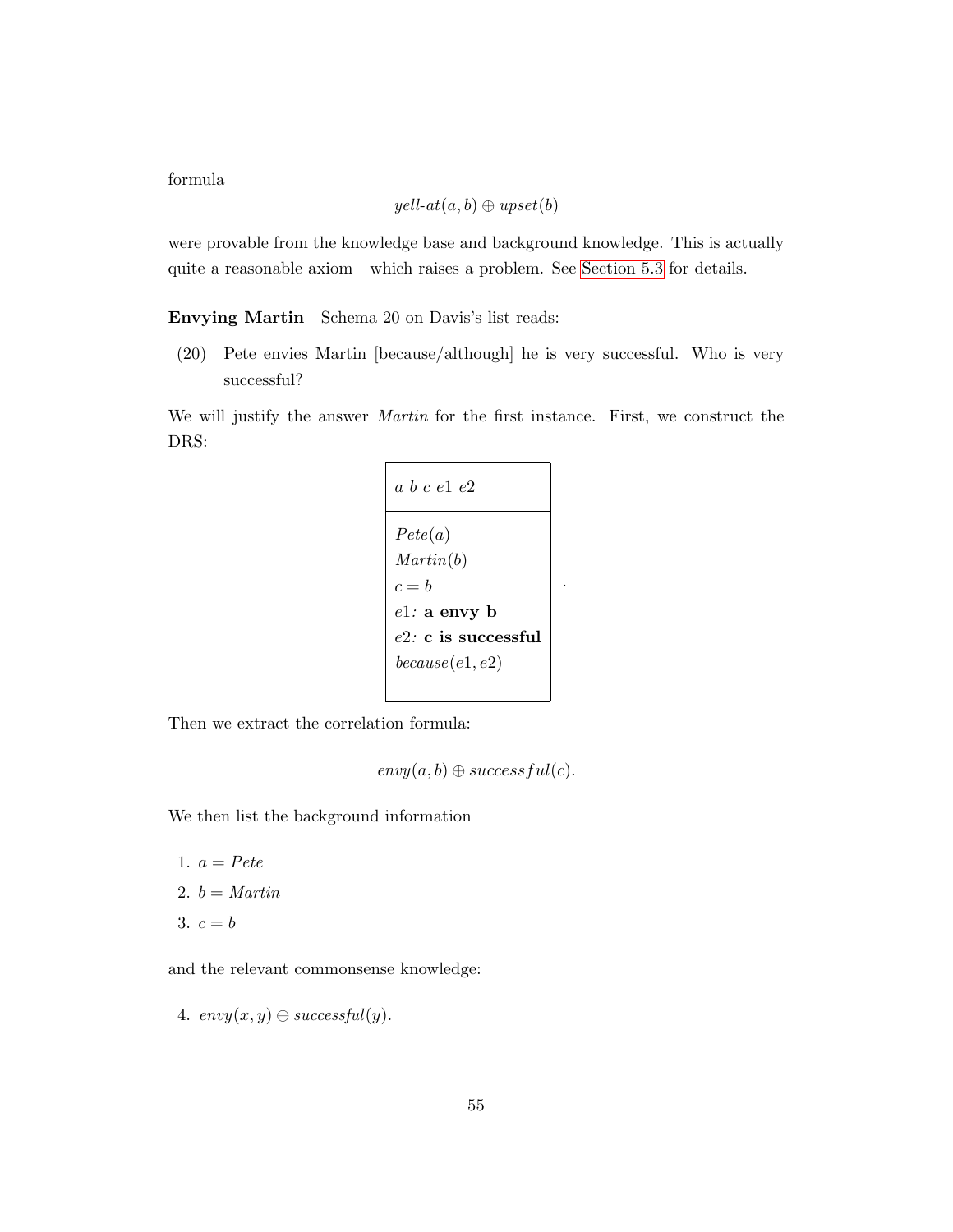The derivation continues as follows:

| 5. $envy(a, b) \oplus successful(b)$             | by substitution from 4       |
|--------------------------------------------------|------------------------------|
| 6. successful(b) $\leftrightarrow$ successful(c) | entailed by 3                |
| 7. $envy(a, b) \oplus successful(c)$             | by replacement from 5 and 6. |

Here we required the commonsense knowledge that  $x$  envying  $y$  is positively correlated with y being successful. The incorrect answer Pete would be provable if

<span id="page-57-0"></span>
$$
envy(a, b) \oplus successful(a)
$$
 (4.2)

were provable from the knowledge base. One way to ensure that this is not the case is to ensure that

$$
envy(a, b) \ominus successful(a)
$$

is entailed by the knowledge base—this axiom seems reasonable, expressing that successful people tend to be less envious. Given that the formulas on either side are not entailed (which they definitely should not be, given that  $a$  and  $b$  are new object constants) this formula is contradictory (by the probabilistic semantics) to the correlation formula corresponding to the answer we would wish to avoid. Thus, because the calculus is sound, as long as the knowledge base is consistent, the undesirable formula [\(4.2\)](#page-57-0) would not be derivable.

#### Ceding the Election Schema 139 on Davis's list reads:

(21) Kirilov ceded the election to Shatov because he was [more/less] popular. Who was [more/less] popular?

We will justify the answer *Shatov* for the first instance of this schema. First, we construct the DRS: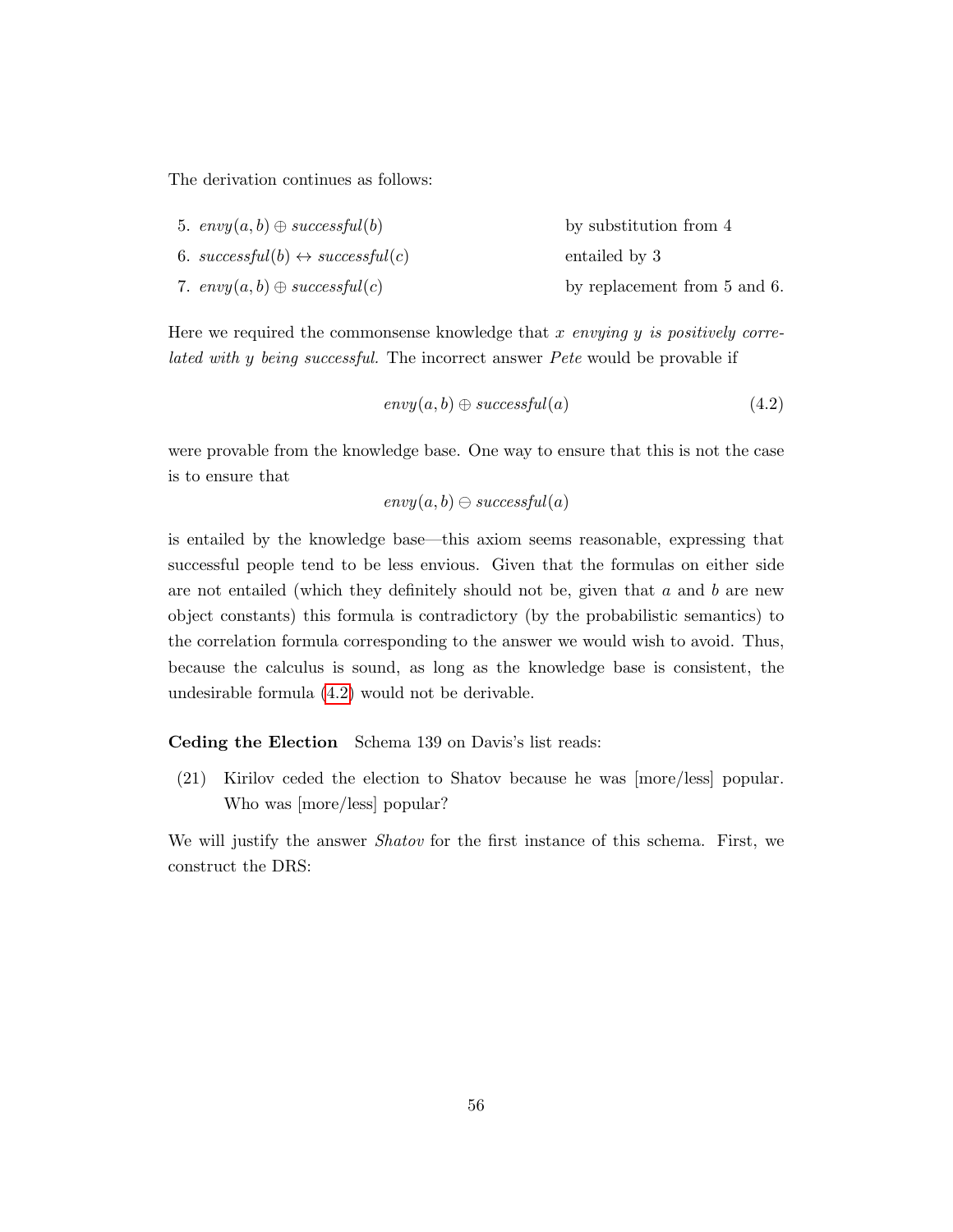

Here, we have assumed a slightly more complicated DRS that relies on the more complicated syntactic analysis that would arise from the comparative more popular. This is comparing against something, and whether the syntactic analysis resolves the issue as one of anaphora or of ellipsis, the result must involve a referent to denote that thing. We use  $f$ . Then this problem involves resolving what amounts to two anaphors:  $d$  and  $f$ . Of all of the possible choices, we will jointly justify the choice of  $d = b$  and  $f = a$ .

So the next step is to extract the correlation formula:

 $cede\text{-}to(a, c, b) \oplus more\text{-}popular(d, f).$ 

We then list the background information

- 1.  $a = Kirilov$
- 2.  $b = Shatov$
- 3.  $electron(c)$
- 4.  $d = b$
- 5.  $f = a$

and the relevant commonsense knowledge:

6. cede-to $(x, y, z) \wedge \text{electron}(y) \oplus \text{more-popular}(z, x)$ .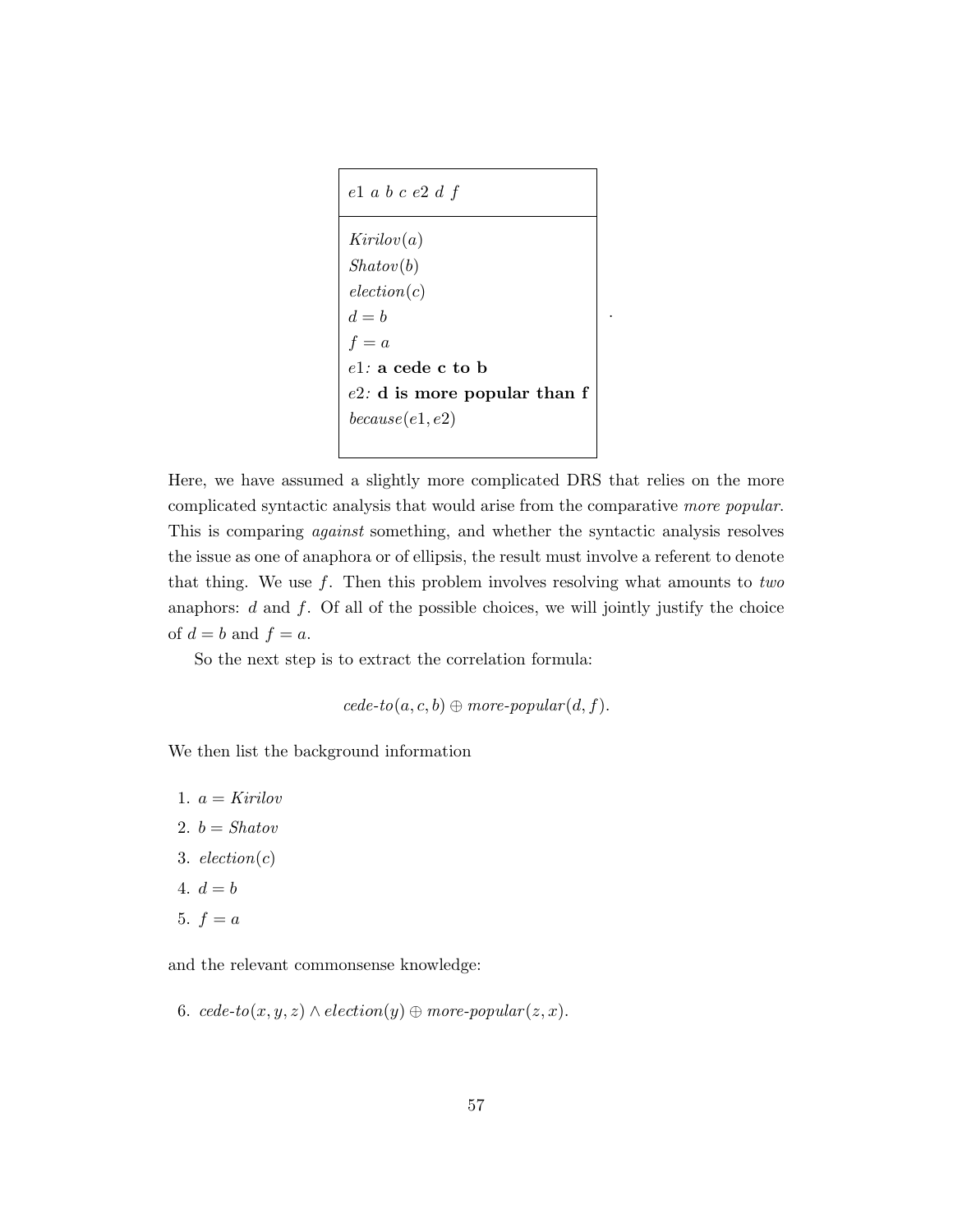The derivation continues as follows:

| 7. cede-to $(a, c, b) \wedge \text{electron}(c) \oplus \text{more-popular}(b, a)$ by substitution from 6 |                               |
|----------------------------------------------------------------------------------------------------------|-------------------------------|
| 8. $(cede-to(a, c, b) \wedge election(c)) \leftrightarrow cede-to(a, c, b)$                              | entailed by 3                 |
| 9. $\text{ced}e\text{-}to(a,c,b)\oplus \text{more-popular}(b,a)$                                         | by replacement from 7 and 8   |
| 10. more-popular $(b, a) \leftrightarrow more-popular(d, f)$                                             | entailed by 4 and 5           |
| 11.cede-to $(a, c, b) \oplus more\text{-}popular(d, f)$                                                  | by replacement from 9 and 10. |

Here we required the commonsense knowledge that  $x$  ceding an election  $z$  to  $y$  is positively correlated with y being more popular than z. The knowledge that would prevent the incorrect answer might as well be another axiom:

 $cede\text{-}to(x, y, z) \wedge election(y) \ominus more\text{-}popular(x, z).$ 

This in turn may even be justified by the simple facts

$$
\forall x \forall y (more-popular(x, y) \leftrightarrow less-popular(y, x))
$$

and

$$
\forall x \forall y (more-popular(x, y) \leftrightarrow \neg less-popular(x, y))
$$

(though the latter admittedly ignores the case that the two are equally popular).

In this example, the Correlation Calculus has solved a slightly more complex decision than the WSC problem poses: it has resolved two anaphors instead of just the one. This shows how the approach may have explanatory power for discourse coherence more generally, rather than just in the Winograd Schema Challenge.

Nevertheless, the formulation of this last example (indeed, all of these examples) might raise some questions. For instance, is it correct to include the election constraint on the  $z$  argument to cede-to? Or, should we instead say that cede is polysemic, and has one specific meaning (and thus, predicate in the first-order signature) corresponding to ceding *elections* in particular (thus avoiding the need for the *election* constraint altogether)? Or perhaps worse, the *more-popular* predicate seems to miss out on the deeper common structure of gradable adjectives or comparatives. These are important questions for the knowledge-representation side of a system to solve the Winograd Schema Challenge. But they are not as important to the Correlation Calculus: the fact that these proofs *can be done* in a relatively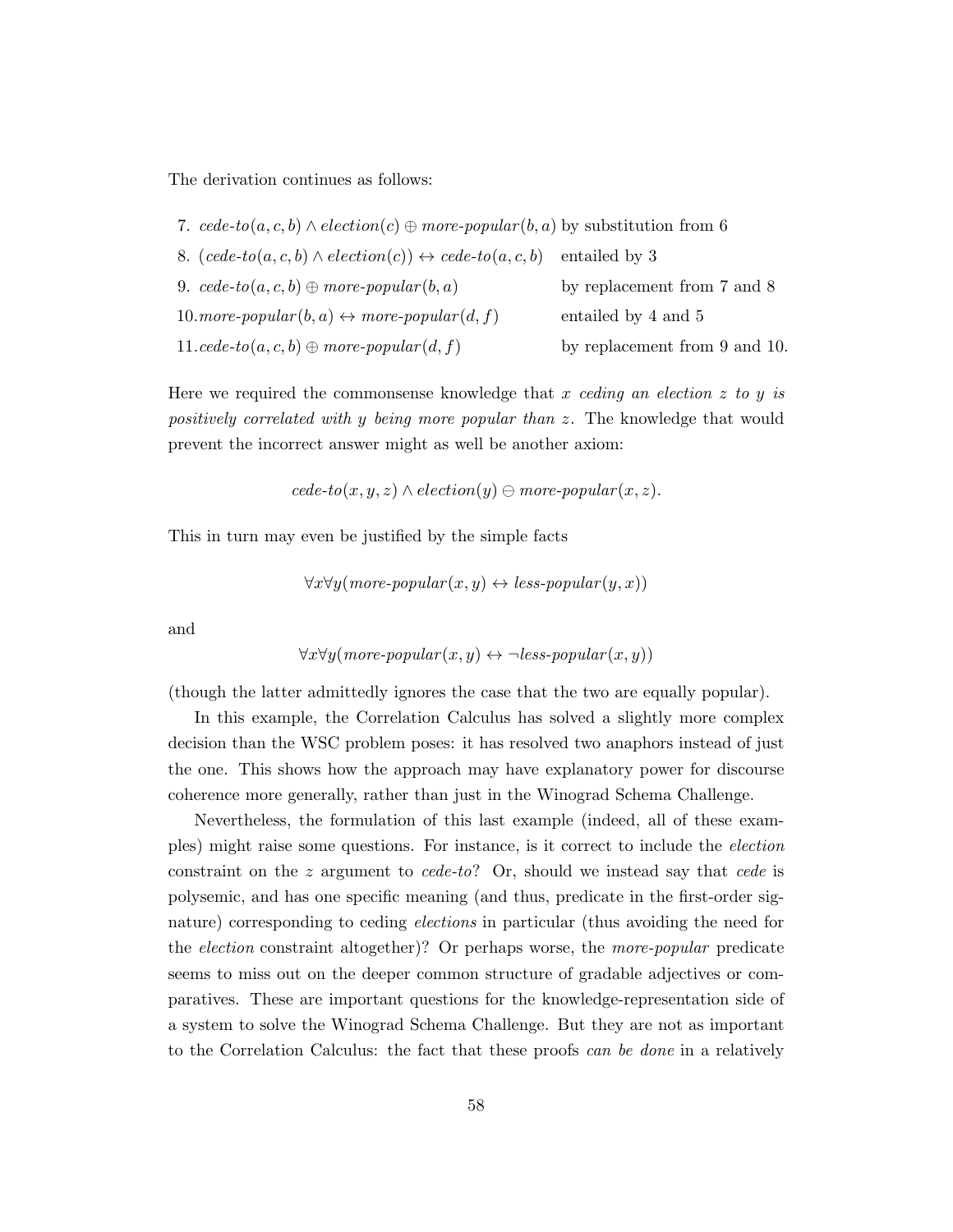simple system is a *first step* to showing that they may be doable in systems with richer ontologies. We will discuss some of these issues in [Chapter 5.](#page-61-0)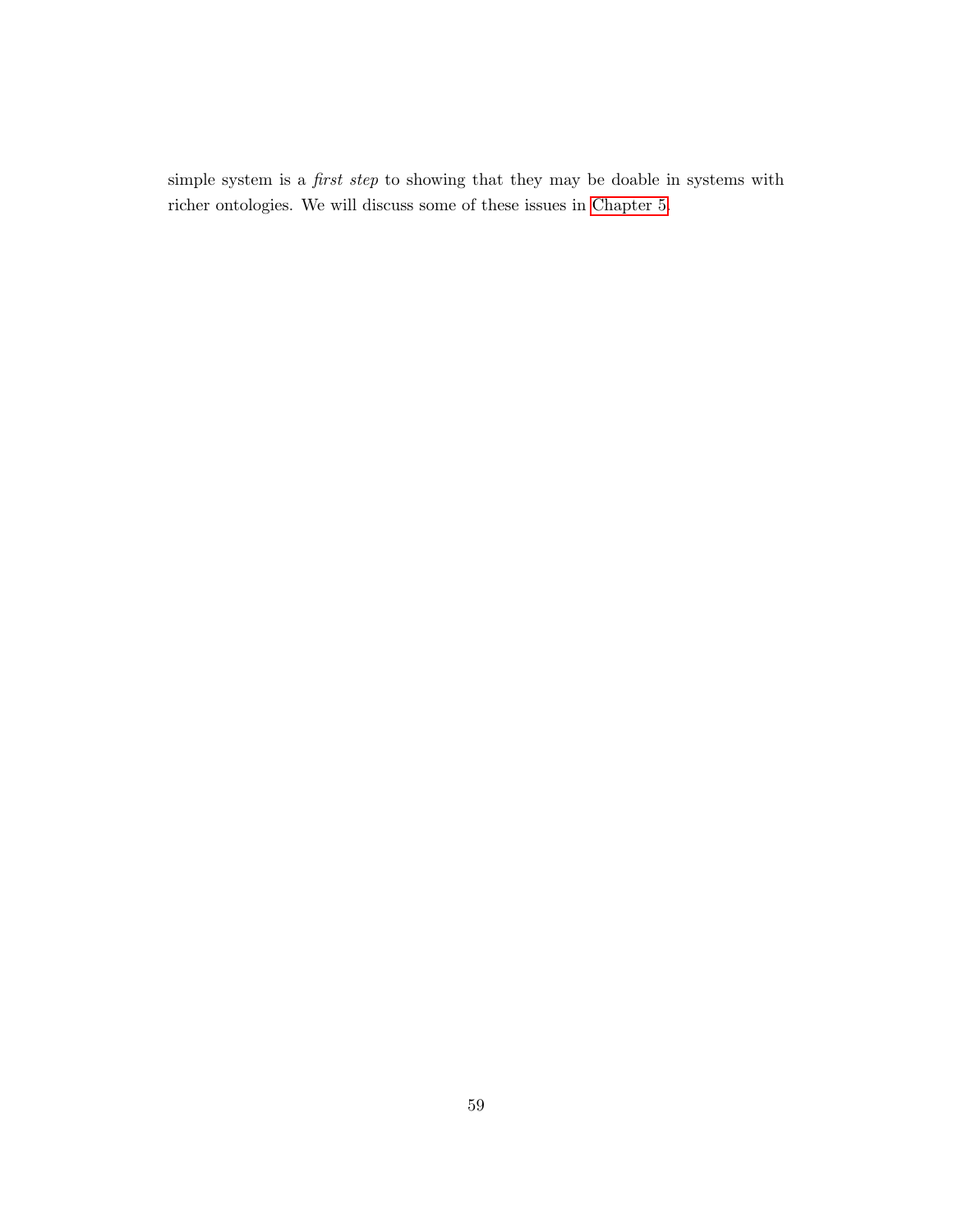## <span id="page-61-0"></span>Chapter 5

# Discussion

## <span id="page-61-1"></span>5.1 Beyond "Because"

Though we developed the system with the word "because" in mind, not all of the Winograd Schema problems take this form. However, there's a fairly straightforward way of generalizing the approach. In the first 100 Winograd Schemas of the collection compiled by Ernest Davis, $<sup>1</sup>$  $<sup>1</sup>$  $<sup>1</sup>$ </sup>

- 96 put the pronoun in a separate independent clause,
- 71.5 of the answers seem to be justifiable by positive correlation,<sup>[2](#page-61-3)</sup> and
- of those justifiable by positive correlation, the clause containing the pronoun is connected to the discourse by one of the following: a full stop, a semicolon, because, so, if, since, when, but, now, and, and then, until.

So it seems that generalizing the approach simply to apply to more connectives could be a fruitful endeavor. The task would not be simple: for example but, which appears above, might be expected to indicate negative correlation. But examples with but, 4.5 seemed justifiable by negative correlation, 1 seemed justifiable by positive correlation, and 6 did not seem to be related to correlation—so it is clearly a difficult case. The connectives though and although, though uncommon, seemed to indicate negative correlation in their 2.5 occurrences. All of the other connectives mentioned above appeared in no schemas that could be justified by negative correlation, and

<span id="page-61-2"></span> $^1$ <https://www.cs.nyu.edu/davise/papers/WS.html>

<span id="page-61-3"></span><sup>&</sup>lt;sup>2</sup>Since we are counting each schema once, a single schema instance counts as 0.5.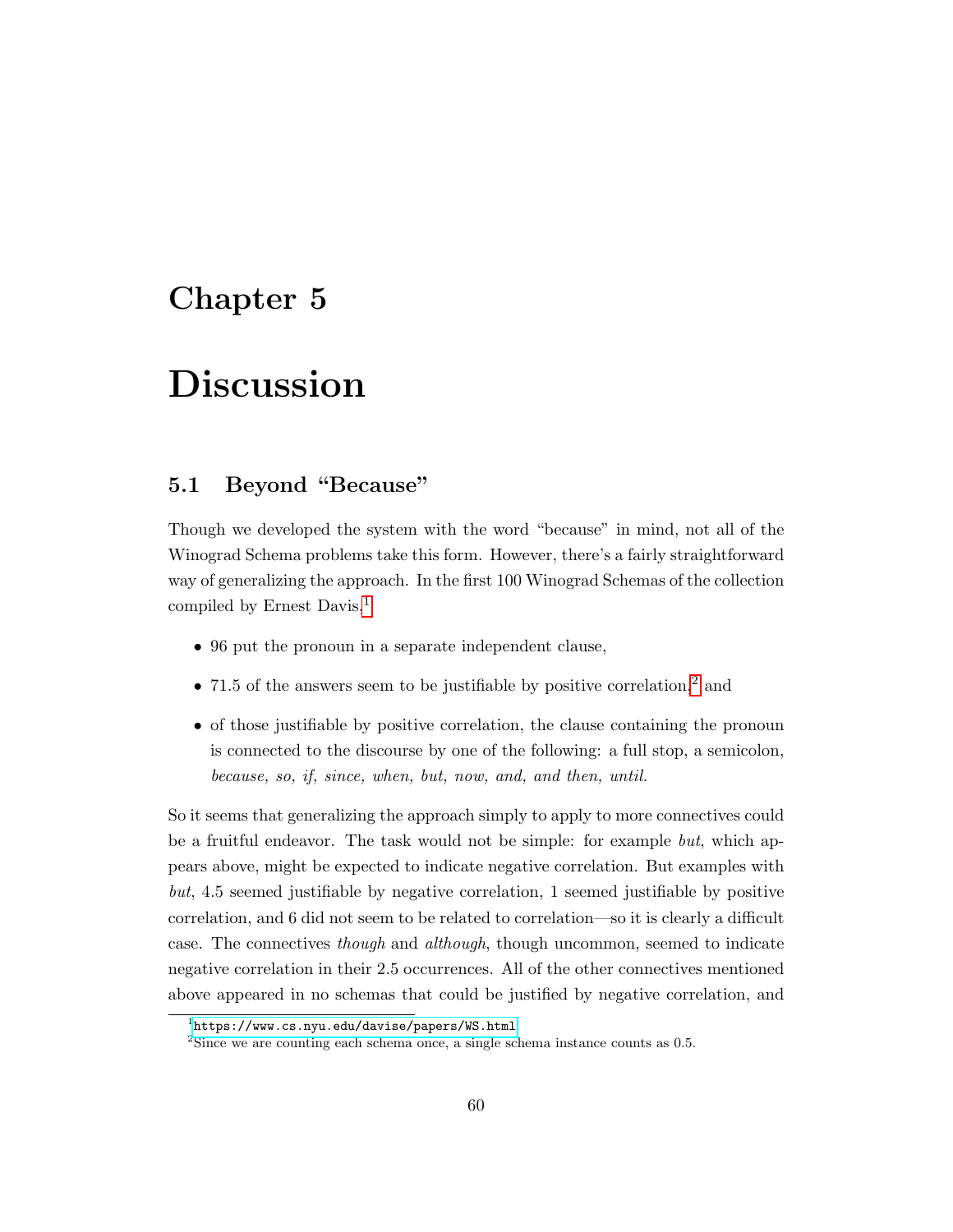mostly schemas that could be justified by positive correlation. For details, the annotations may be found at <cs.utexas.edu/~julianjm/wsc-annotations.txt>.

Even in cases where positive correlation seems to apply, the technique discussed in this thesis may be difficult to generalize to cases where the observed correlation is not between statements of eventuality, or the correlated statements appear far apart in the discourse. But the most difficult test of the ability of this method to generalize will be how it may be adapted to deal with richer and more general systems of commonsense knowledge, or the kind of commonsense knowledge that may be obtained from data. What these systems or this knowledge may look like is an open question for future work.

However, the Correlation Calculus is not just a system for justifying WSC answers. It is primarily a system for establishing discourse coherence on the basis of commonsense knowledge. Especially because of the state of the rest of the technology needed to actually apply the approach to the WSC, it is more useful to think of the Correlation Calculus approach as a contribution to our thinking on discourse coherence.

## <span id="page-62-0"></span>5.2 Negation

One issue that we have conveniently skirted is negation. This is especially important for the Winograd Schema Challenge, since almost any WSC problem could be phrased (and many of them are phrased) with negation. The problem with negation arises very early in the process: incorporating the because predicate in a DRS.

The problem is that our use of the because predicate requires an event-denoting discourse referent for each of the two clauses being related. However, take a look at the DRS for the trophy doesn't fit into the brown suitcase: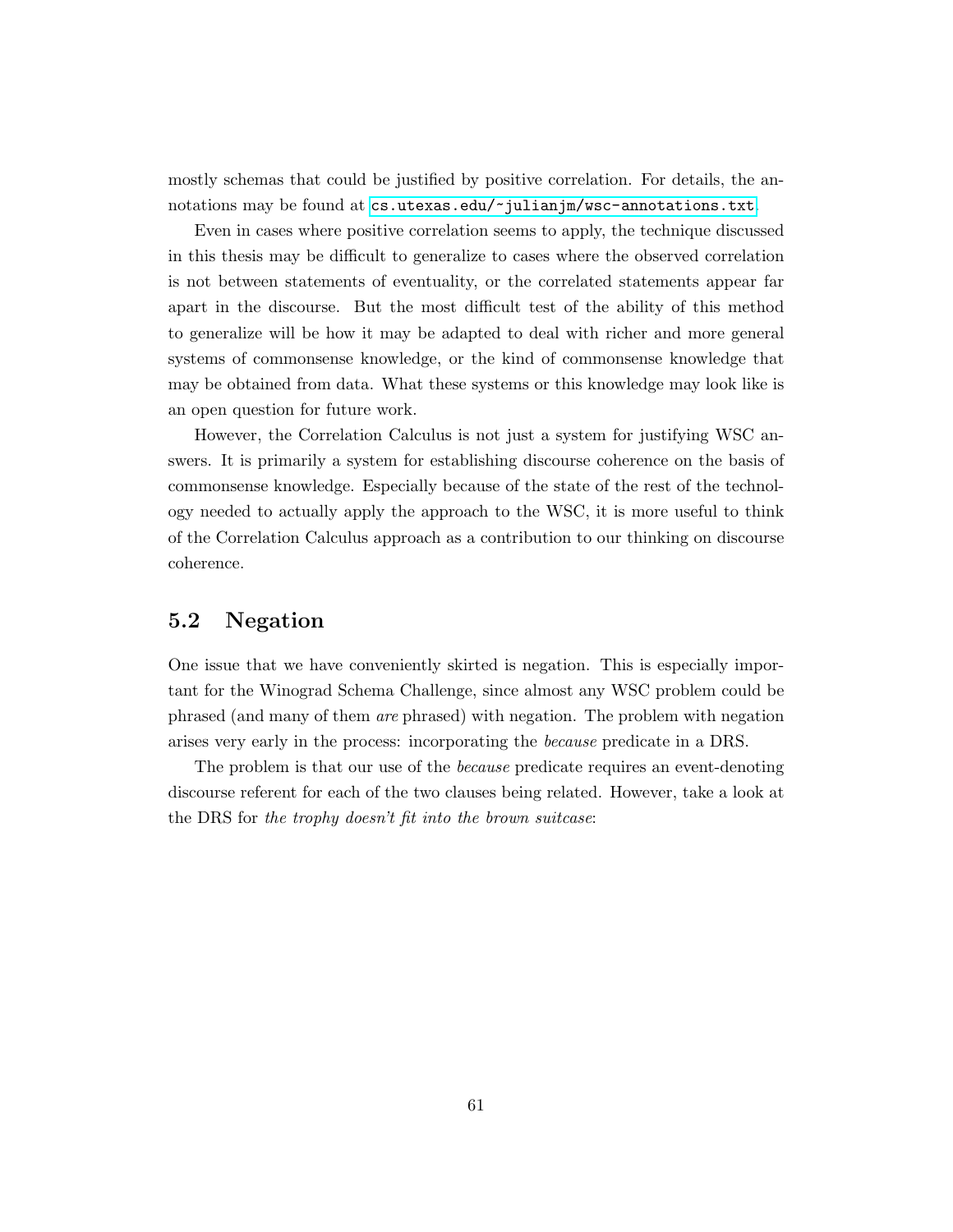

There is no accessible discourse referent representing the event denoted by the statement. Rather, the DRS-condition with the negation signifies that no such referent may exist.

Indeed, in a complex sentence with because and negation, our construction rule CR.Because is not applicable. Its triggering configuration looks like



where  $e1$  and  $e2$  are event-denoting discourse referents. This configuration, in the system developed by [Kamp and Reyle \[1993\]](#page-68-7), will only occur when both clauses are affirmative. In the presence of negation, the annotation on an S-node will instead be a time-denoting discourse referent, denoting the interval of time during which no event described by the sentence occurred. This leaves us stuck. It's not entirely clear how to proceed, either. Indeed, it seems that a condition like *because*, which relates two statements to each other, simply can't be expressed about negative statements in this version of DRT.

A couple of alternatives arise at this point. First, there is an extension of DRT, developed by [de Swart and Molendijk \[1999\]](#page-67-8), which assigns state-denoting discourse referents to negated statements. Adopting their system may make it possible to recover correlation formulas. Second, we may decide to change from using *event*denoting referents as the anchor for correlation formulas to using time-denoting referents. This may complicate the process of extracting a correlation formula, but it might also have the advantage of allowing us to encode temporal information in our correlation formulas and commonsense knowledge (see [Section 5.3\)](#page-64-0).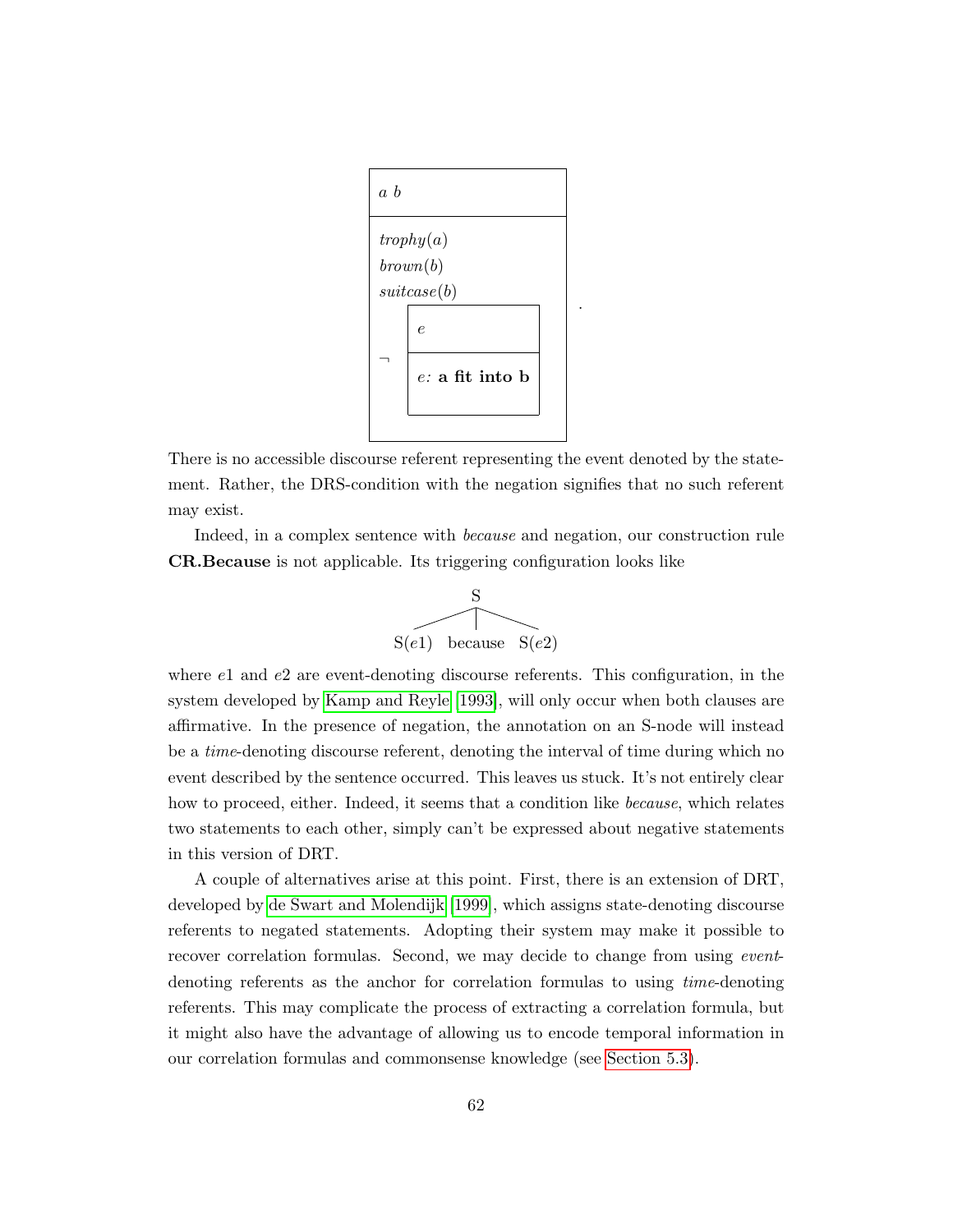We leave the exploration of these directions to future work.

## <span id="page-64-0"></span>5.3 Correlation, Causation, and Time

Solving a Winograd Schema question with the Correlation Calculus involves more than just establishing the coherence of the correct interpretation; it requires establishing that the other interpretations are not coherent.

Therefore in our analysis of Winograd Schema questions, we need to show not only that the solutions can be supported by reasonable commonsense knowledge, but also that the *incorrect* choice should not be supportable from reasonable commonsense knowledge. This presents a problem with, for example, the *yelling at* Kevin schema instance:

Jim yelled at Kevin because he was so upset.

We make use of the axiom

$$
yell-at(x,y)\oplus upset(x)
$$

to prove that the answer is Jim, but the axiom

$$
yell-at(x,y) \oplus upset(y)
$$

may seem just as reasonable: x yelling at y may be positively correlated with y being upset.

But this axiom would license the choice of Kevin as the answer in this problem. Thus perhaps the correlation calculus isn't fit to solve this basic WSC question. The factor that's missing is exactly what we lose when we translate *because* to positive correlation: the directionality of causation. What's really going on is that  $upset(x)$ causes yell-at $(x, y)$ , and yell-at $(x, y)$  causes upset $(y)$ . Both manifest as a positive correlation, but because the problem says "because he was so upset" only the first is relevant.

This would seem to be a fundamental limitation of correlation—which, as any scientist knows, does not imply causation—but not all is lost. There may be a way to implicitly encode causality in correlation formulas, making use of the relationship between causality and time.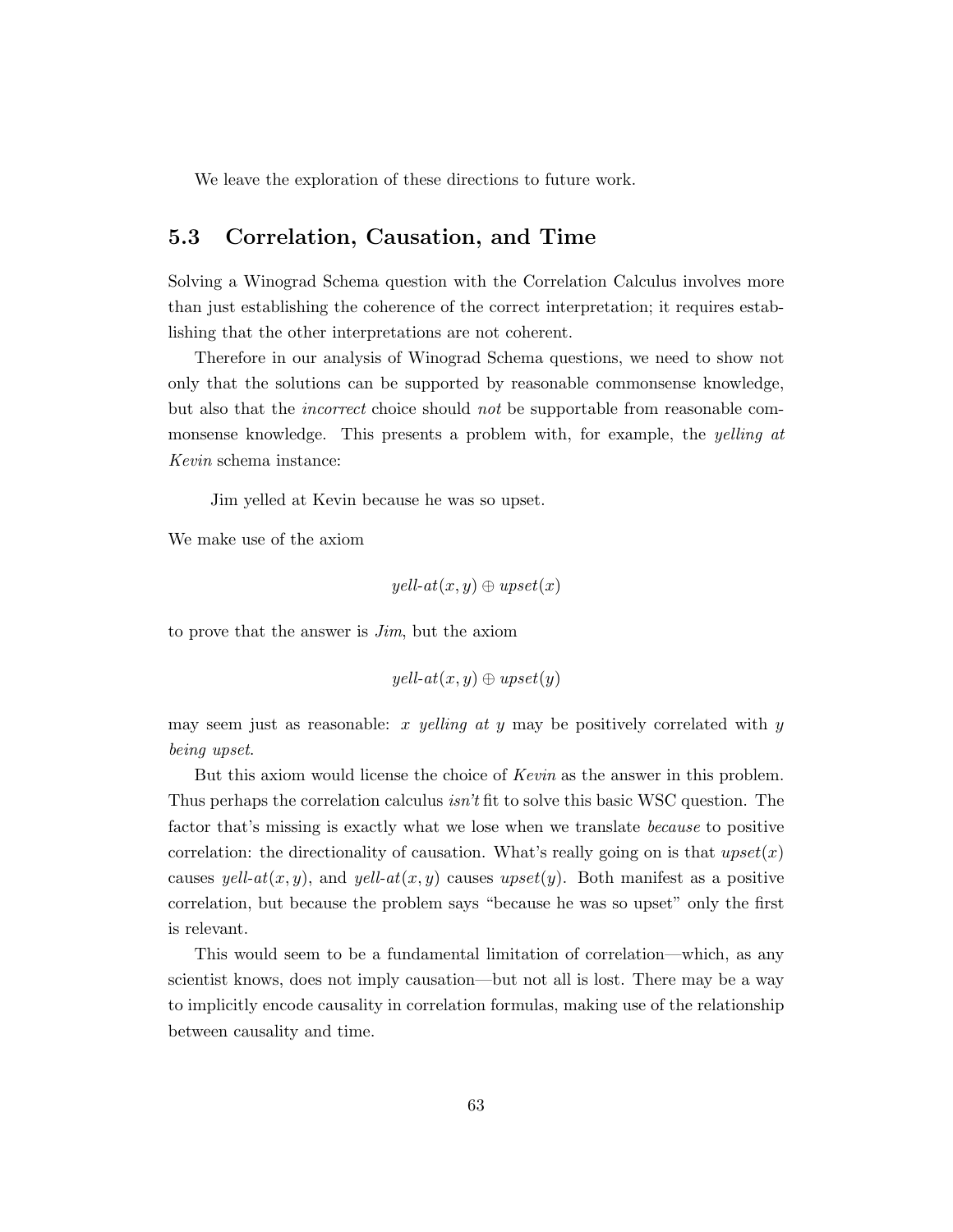Suppose instead of the formula  $yell-at(x, y)$  to represent x yelling at y, we used  $yell-at(x, y, t)$  to represent x yelling at y at time t. Then, the relevant information for this problem could be encoded as follows:

$$
yell-at(x, y, t_2) \wedge (t_1 < t_2) \oplus upset(x, t_1) \wedge (t_1 < t_2).
$$

The knowledge that yelling at someone is positively correlated with making them upset could be encoded by using the opposite order of the time-denoting discourse referents. Finally, the connective "because" could involve a constraint that the cause cannot come only after the result.

Three issues are worthy of noting with this approach. First, there already exists a rich temporal ontology in DRT, and such an approach may benefit from making use of it—for example, we might not want to say so much that x being upset precedes x yelling at y, but that x yelling at y is temporally *contained* within x being upset. DRT's temporal ontology lets us express this.

Second, in many cases (including, arguably, the yelling example) there is ambiguity about the temporal structure of the discourse. Our process of establishing coherence, which relies on testing various antecedents of a pronoun, might possibly be extended to also test possible temporal structures. This would mean the Correlation Calculus might be fit for more complex discourse interpretation tasks, of the kind that Segmented DRT was designed to address.

Third, the interaction of positive versus negative correlation with the relative temporal structure of events may lead to a richer typology of rhetorical relations that could relate in a meaningful way to the relations in the literature.

All of these are issues for future work.

### <span id="page-65-0"></span>5.4 Conclusion

In this thesis, we have presented several developments of the Correlation Calculus, proposed by [Bailey](#page-67-0) et al. [\[2015\]](#page-67-0) as an approach to establishing discourse coherence on the basis of commonsense knowledge. First, we have given it a precise semantics, which is useful in establishing some of the properties of the calculus. Second, we have systematically integrated the use of the Correlation Calculus with Discourse Representation Theory to explain a general method of establishing coherence for some very specific discourse structures. This has filled some of the conceptual holes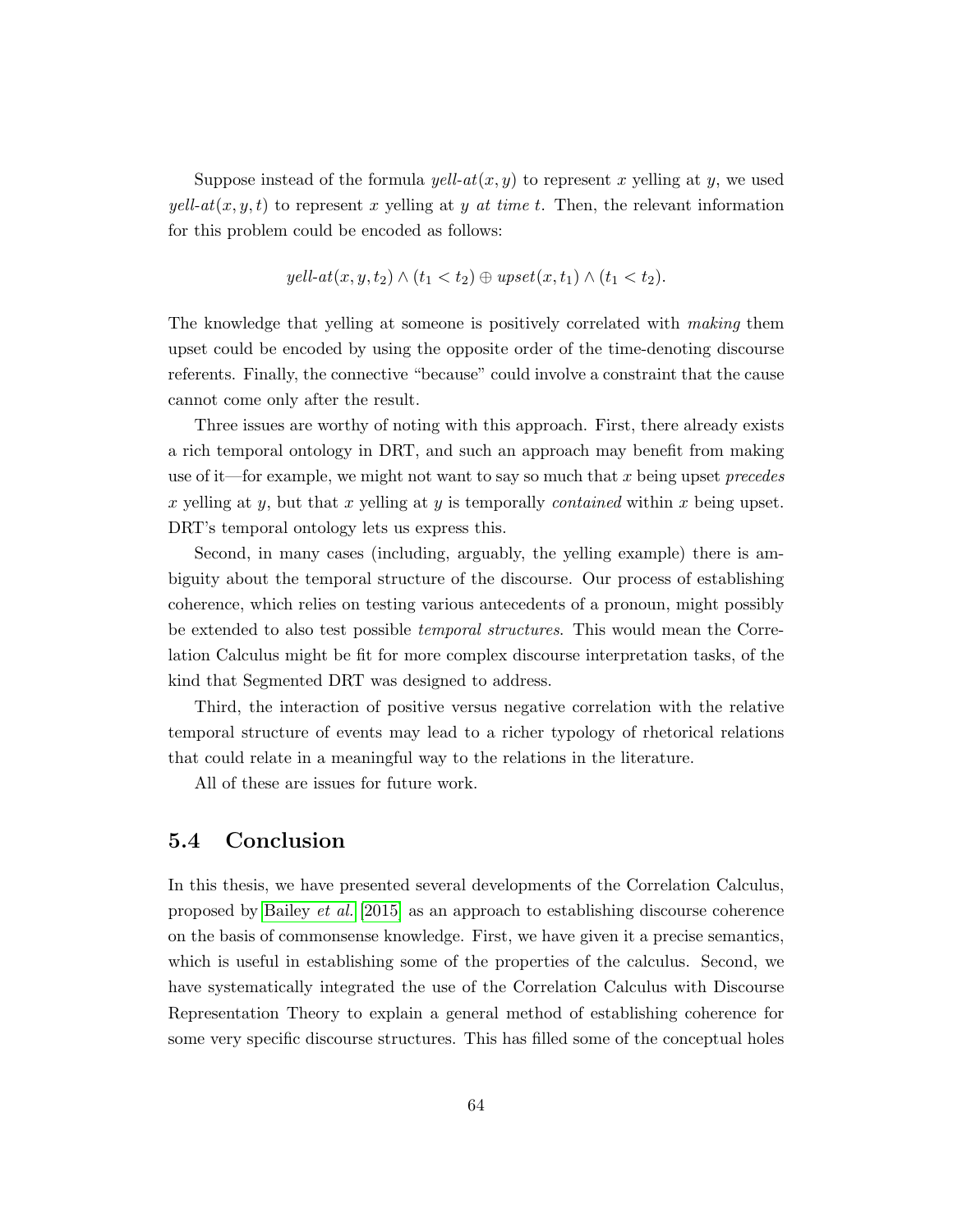with the approach of the Correlation Calculus to the Winograd Schema Challenge.

The main contribution of the calculus is to the theory of discourse coherence. There are not many competing theories: they range from an implemented system based purely on commonsense knowledge [\(Inoue](#page-68-5) et al. [\[2012\]](#page-68-5)) to a system that is highly sensitive to a nuanced, complex model of discourse structure [\(Asher and](#page-67-1) [Lascarides \[2003\]](#page-67-1)). Both of the approaches have merits, and we believe we have taken the first steps in establishing a middle-of-the-road approach that has the following favorable properties:

- The method is sensitive to discourse structure,
- the calculus has a simple and comprehensible monotonic semantics, and
- the problem of knowledge representation is well-defined.

Whether the approach would be able to be applied to the WSC in practice is an open question. But we believe the Correlation Calculus is in the spirit of the Challenge, and the *science of AI* as regarded by [Levesque \[2014\]](#page-69-3). That is, it is a step towards *explaining the phenomena* of human behavior on Winograd Schemas.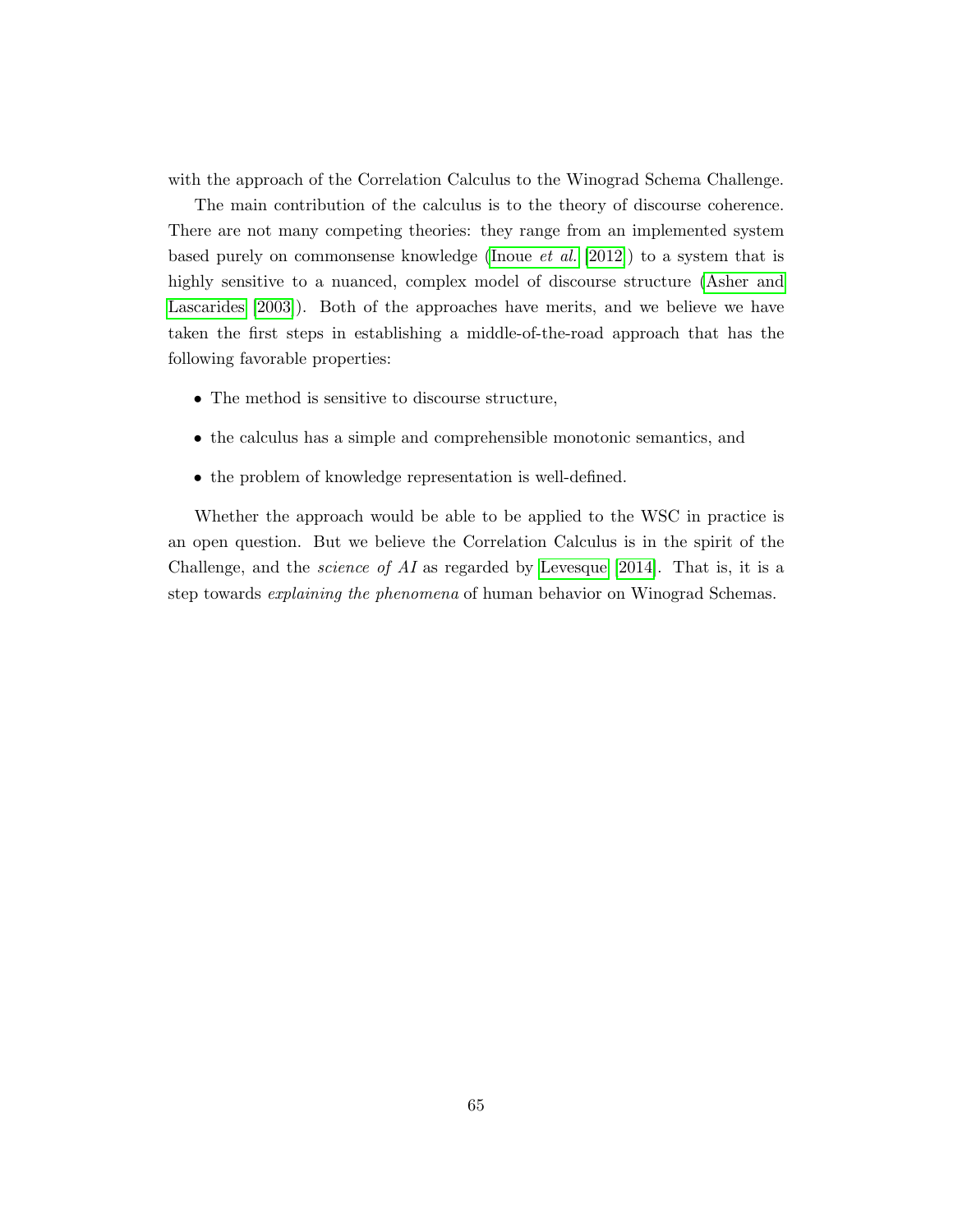# Bibliography

- <span id="page-67-2"></span>Nicholas Asher and Alex Lascarides. Lexical disambiguation in a discourse context. Journal of semantics, 12(1):69–108, 1995.
- <span id="page-67-1"></span>Nicolas Asher and Alex Lascarides. Logics of Conversation. Cambridge University Press, 2003.
- <span id="page-67-0"></span>Daniel Bailey, Amelia Harrison, Yuliya Lierler, Vladimir Lifschitz, and Julian Michael. The Winograd Schema Challenge and reasoning about correlation. In Working Notes of the Symposium on Logical Formalizations of Commonsense Reasoning. AAAI Press, 2015. <http://www.cs.utexas.edu/users/ai-lab/?wsc15>.
- <span id="page-67-6"></span>Patrick Blackburn and Johan Bos. Representation and inference for natural language: A first course in computational semantics, 1999.
- <span id="page-67-4"></span>Johan Bos. Wide-coverage semantic analysis with boxer. In Johan Bos and Rodolfo Delmonte, editors, Semantics in Text Processing. STEP 2008 Conference Proceedings, Research in Computational Semantics, pages 277–286. College Publications, 2008.
- <span id="page-67-3"></span>Tejas Ulhas Budukh. An intelligent co-reference resolver for Winograd schema sentences containing resolved semantic entities. Master's thesis, Arizona State University, 2013.
- <span id="page-67-5"></span>Robin Cooper. Records and record types in semantic theory. Journal of Logic and Computation, 15(2):99–112, 2005.
- <span id="page-67-7"></span>Donald Davidson. The logical form of action sentences. In The Logic of Decision and Action, pages 81–120. University of Pittsburgh Press, 1967.
- <span id="page-67-8"></span>Henriette de Swart and Arie Molendijk. Negation and the temporal structure of narrative discourse. *Journal of Semantics*, 16(1):1–42, 1999.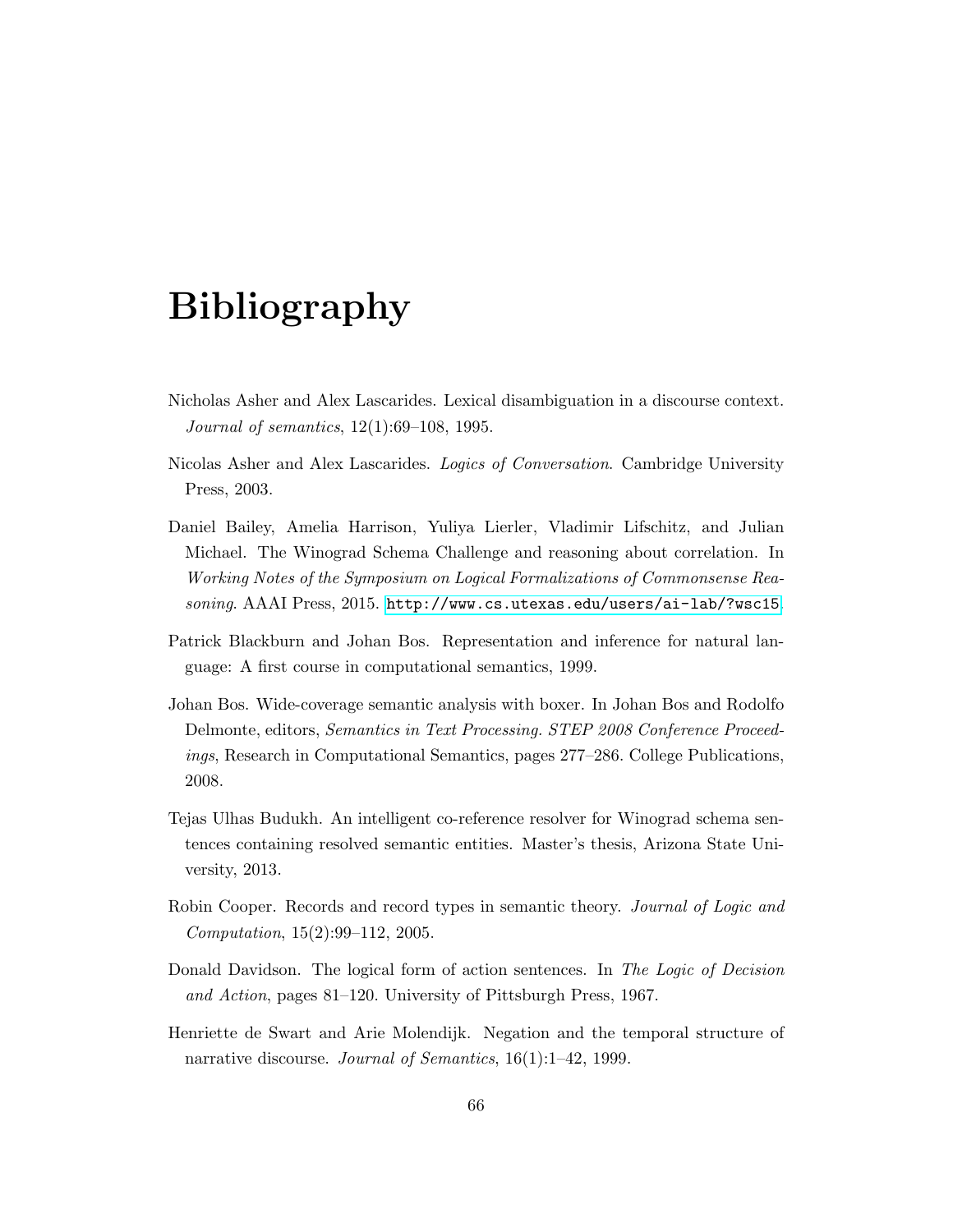- <span id="page-68-10"></span>Gerald Gazdar, E. Klein, G. Pullum, and I. Sag. Generalized Phrase Structure Grammar. Blackwell, Oxford, 1985.
- <span id="page-68-13"></span>Bart Geurts. Presuppositions and Pronouns. Elsevier, 1999.
- <span id="page-68-11"></span>I. Heim and A. Kratzer. Semantics in Generative Grammar. Blackwell Textbooks in Linguistics. Wiley, 1998.
- <span id="page-68-2"></span>J Hobbs, M. Stickel, D. Appelt, and P. Martin. Interpretation as abduction. Artificial Intelligence, 63:69–142, 1993.
- <span id="page-68-1"></span>Jerry Hobbs. Coherence and coreference. Cognitive Science, 3:67–90, 1979.
- <span id="page-68-12"></span>Jerry R. Hobbs. Ontological promiscuity. In Proceedings of 23rd Annual Meeting of the Association for Computational Linguistics - ACL 85, pages 61–69, Chicago, Illinois, USA, 1985. University of Chicago.
- <span id="page-68-5"></span>Naoya Inoue, Ekaterina Ovchinnikova, Kentaro Inui, and Jerry Hobbs. Coreference resolution with ilp-based weighted abduction. In COLING, pages 1291–1308, 2012.
- <span id="page-68-7"></span>Hans Kamp and Uwe Reyle. From discourse to logic, volume 1,2. Kluwer, 1993.
- <span id="page-68-9"></span>Hans Kamp and Uwe Reyle. A calculus for first order discourse representation structures. Journal of Logic, Language and Information, 5(3/4):297–348, 1996.
- <span id="page-68-8"></span>Makoto Kanazawa. Weak vs. strong readings of donkey sentences and monotonicity inference in a dynamic setting. Linguistics and Philosophy, 17(2):109–158, 1994.
- <span id="page-68-4"></span>Andrew Kehler, Laura Kertz, Hannah Rohde, and Jeffrey L. Elman. Coherence and coreference revisited. Journal of Semantics, 2008.
- <span id="page-68-3"></span>Alex Lascarides and Nicholas Asher. Temporal interpretation, discourse relations and commonsense entailment. Linguistics and Philosophy, 16(5):437–493, 1993.
- <span id="page-68-6"></span>Alex Lascarides and Nicholas Asher. Segmented Discourse Representation Theory: Dynamic semantics with discourse structure. In Computing Meaning, pages 87– 124. Springer, 2007.
- <span id="page-68-0"></span>Heeyoung Lee, Yves Peirsman, Angel Chang, Nathanael Chambers, Mihai Surdeanu, and Dan Jurafsky. Stanford's multi-pass sieve coreference resolution system at the